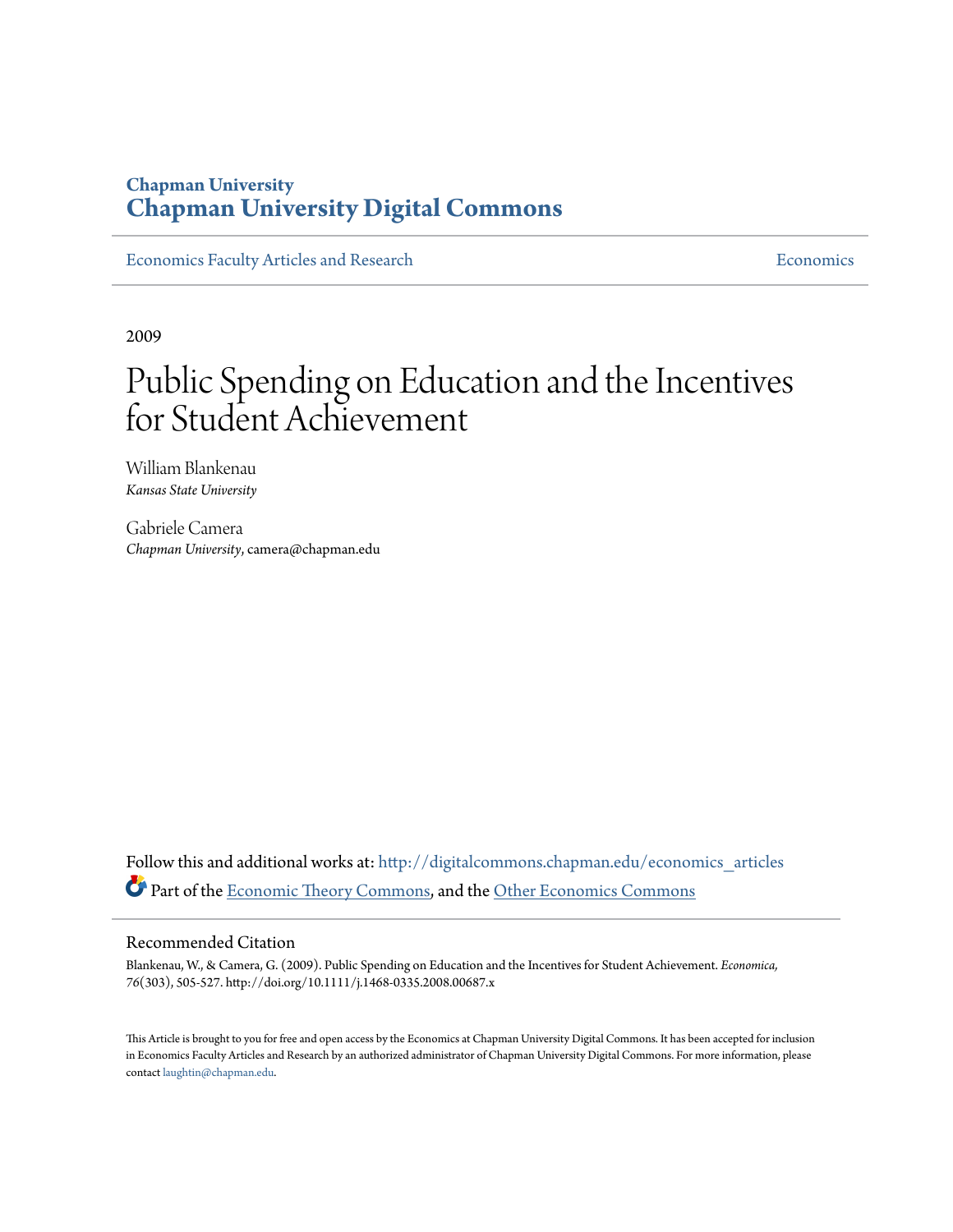# Public Spending on Education and the Incentives for Student Achievement

# **Comments**

This is the accepted version of the following article:

Blankenau, W., & Camera, G. (2009). Public Spending on Education and the Incentives for Student Achievement. *Economica, 76*(303), 505-527. http://doi.org/10.1111/j.1468-0335.2008.00687.x

which has been published in final form at [DOI: 10.1111/j.1468-0335.2008.00687.x](http://dx.doi.org/10.1111/j.1468-0335.2008.00687.x). This article may be used for non-commercial purposes in accordance with [Wiley Terms and Conditions for Self-Archiving.](http://olabout.wiley.com/WileyCDA/Section/id-820227.html#terms)

**Copyright** Wiley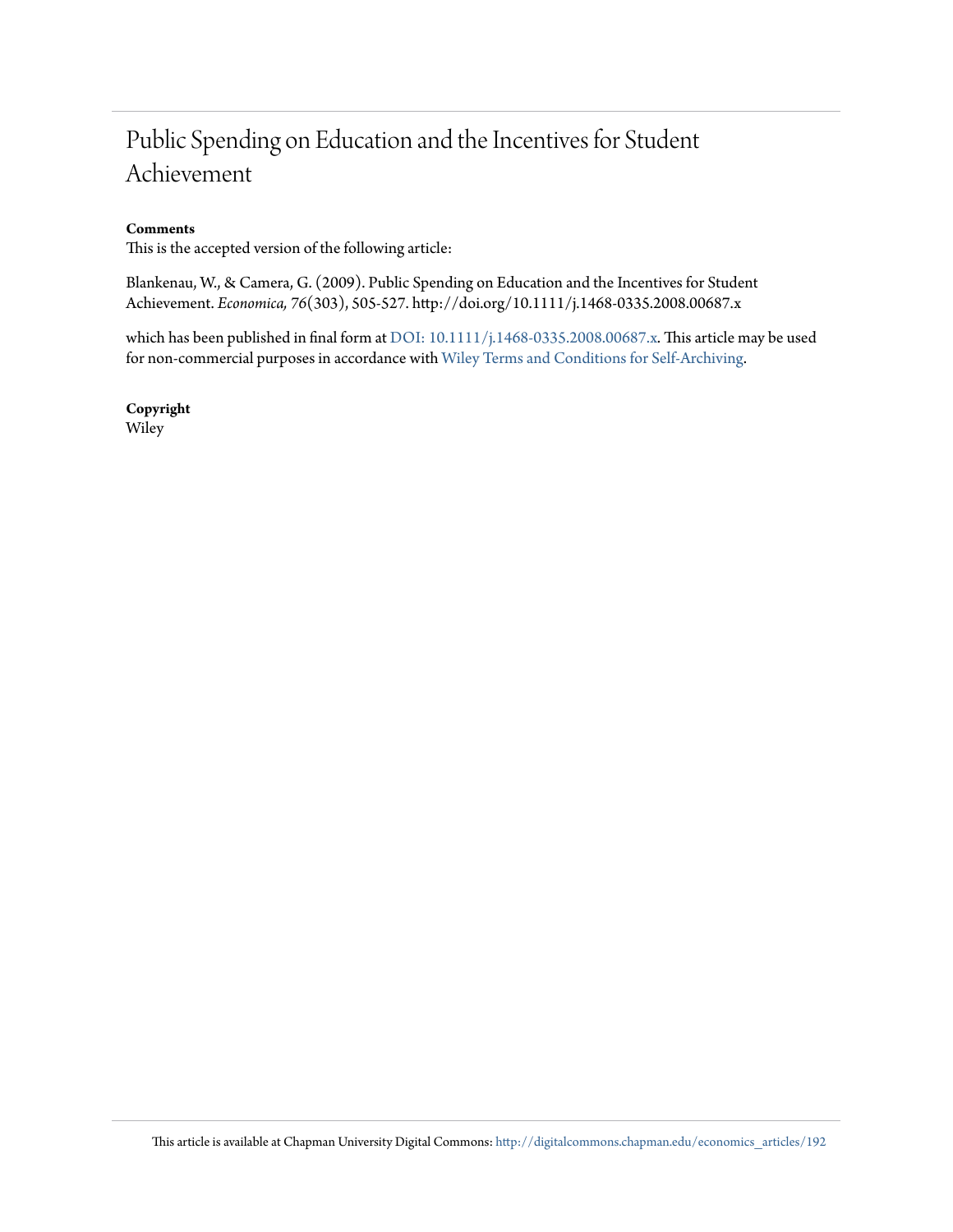# Public Spending on Education and the Incentives for Student Achievement<sup>1</sup>

William Blankenau Gabriele Camera Kansas State University University of Iowa September 21, 2007

#### Abstract

We build a model where homogeneous workers can accumulate human capital by investing in education. Schools combine public resources and individual effort to generate productive skills. If skills are imperfectly compensated, then in equilibrium students may under-invest in effort. We examine the effect on human capital accumulation of three basic education finance policies. Increased tuition subsidies may not be beneficial because they increase enrollment but they may lower the incentives for student achievement, hence the skill level. Policies directed at enhancing the productivity of education or making degrees more informative are more successful at improving educational outcomes.

JEL Codes: I2; E6; H52. Keywords: Public spending and policy, education, student achievement, human capital

<sup>1</sup>This is the working paper version of a paper forthcoming in *Economica*. We thank two anonymous referees at Economica for helpful suggestions that improved the exposition of the paper. We also thank participants in the Midwest Macroeconomics meeting at Iowa State University, the meeting of the Association for Public Economic Theory at Université de la Méditerranée, and seminars at Colgate University and the University of Nebraska-Lincoln. The research of G. Camera has been partially supported by the NSF grant DMS-0437210. Corresponding author: W. Blankenau, Kansas State University, 339A Waters Hall, Manhattan, KS 66506-4001, U.S.A.; Phone: 1-785-532-6340; Fax: 1-785-532-6919; E-mail: blankenw@ksu.edu.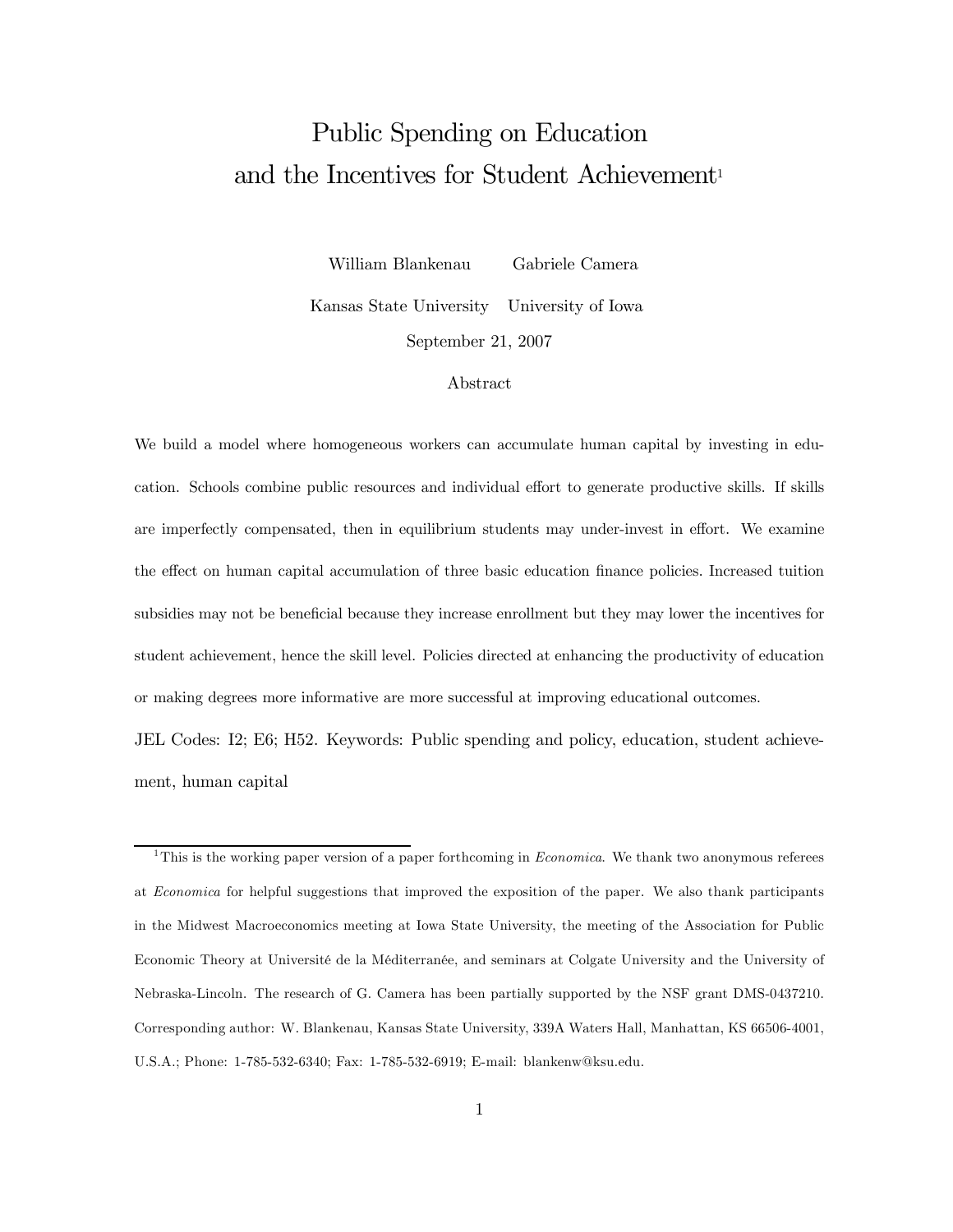#### 1 Introduction

A vast economic literature has explored the role of schooling in increasing human capital and this productive function of education has traditionally motivated the government's involvement in school financing. However, a prominent issue in the current U.S. debate on education reform is an apparently weak connection between public education expenditures and educational outcomes (e.g. Hanushek, 1986, 2003-a,b). In short, public money spent on education does not appear to necessarily result in increased human capital.

The rationalizations for this phenomenon depend on how one perceives the connection between schooling and human capital creation. If one takes the view that students are to a large extent passive beneficiaries of the schooling process, then poor educational outcomes simply reflect a misallocation of educational resources.<sup>1</sup> This limits per se the students' possible attainment. However, if active student involvement is necessary to make education a productive endeavor, then poor educational outcomes might also stem from inadequate incentives for academic achievement.<sup>2</sup> This discourages student effort, hence attainment.

This paper develops a model that incorporates these complementary views to study different education financing policies. It contributes to the education debate by building intuition as to why public spending on education should be guided by considerations about students' motivation to perform. To do so we augment a standard model where education has a productive role (for example, as in Becker, 1964, or Ben-Porath, 1967) by introducing an explicit role for student effort and incentives for educational achievement. This is accomplished by drawing from recent theoretical research that has developed insights into the links between students' motivation to succeed and the equilibrium distribution of human capital (e.g. Blankenau and Camera, 2006, Sahin, 2003). In these models, students may have disparate attainment ambi-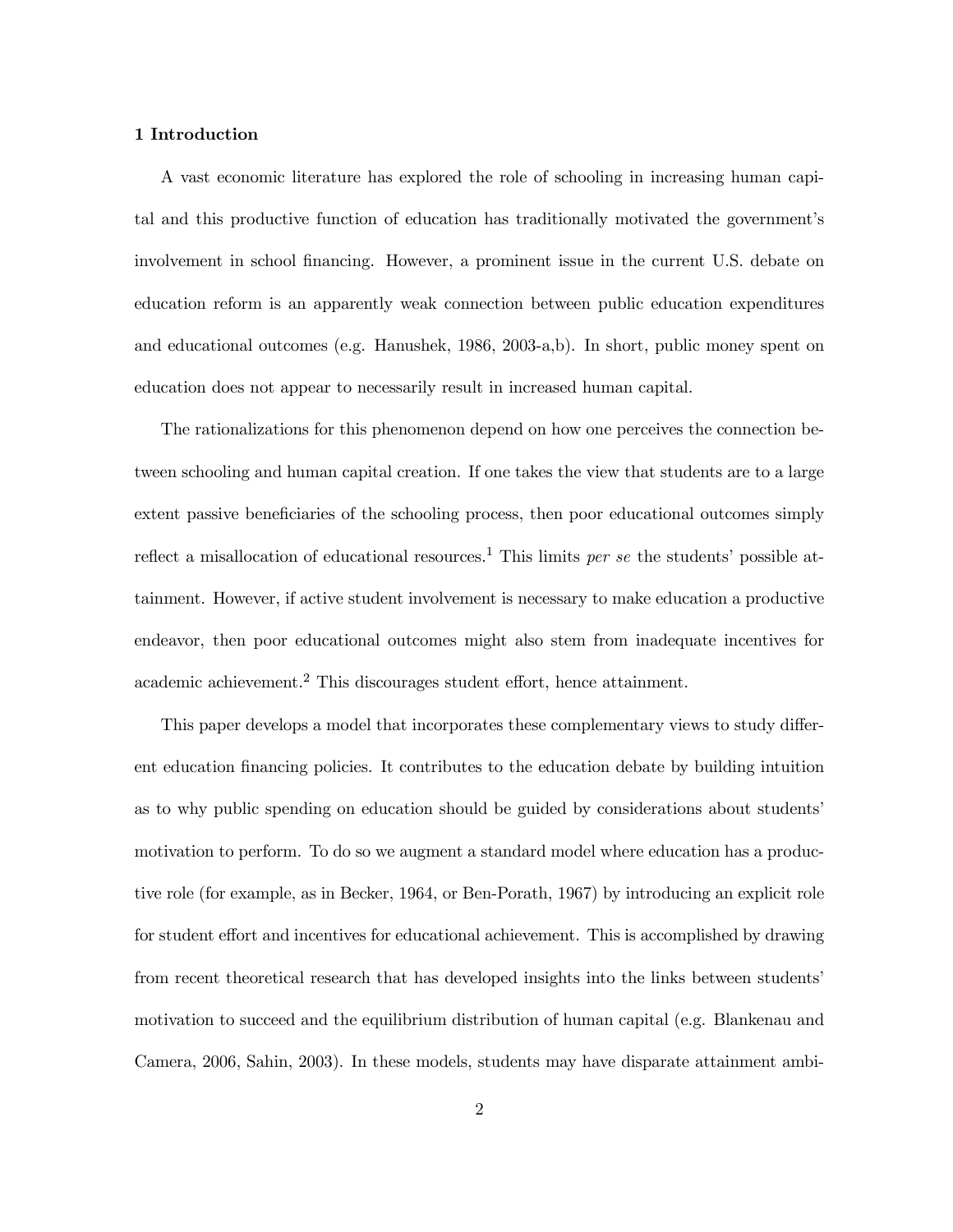tions not simply due to innate differences (in ability or motivation) but rather because of the expected benefit from augmenting their own skill.

We build a general equilibrium model with finitely-lived homogeneous workers who can raise their productivity by investing in schooling. Agents can have different motivations for earning a degree since–due to imperfect information–the less productive graduates can be overcompensated at the expense of the more productive. When skills are not perfectly compensated, not every student will make education a productive endeavor. Thus, different education finance policies affect not only school enrollment but also the students' incentives to perform.

We study the effects of government education spending on three key measures of policy performance: enrollment, the skill level of the workforce, and welfare. Since resources can be used in different ways we consider three basic types of policies. The first involves lessening the private cost of education, for example via tuition subsidies. The second involves school funding directed at raising the productivity of education, for example facilitating the process of learning by hiring more specialized teachers, buying better equipment or reducing class sizes. The third policy involves using resources to enhance the informativeness of academic certificates, for example by developing better testing procedures, or fighting 'grade inflation.'

The analysis progresses in three steps. We show how each policy affects the student's incentives for academic achievement. Then, we contrast each policy's impact on equilibrium enrollment and skill level when incentives are weak, and when they are strong. Finally, we discuss welfare implications of each policy.

Our analysis shows that fostering human capital accumulation is not simply a matter of spending public resources to raise enrollment. In fact, when incentives for student performance are weak some policies that are successful in raising enrollment may have negative consequences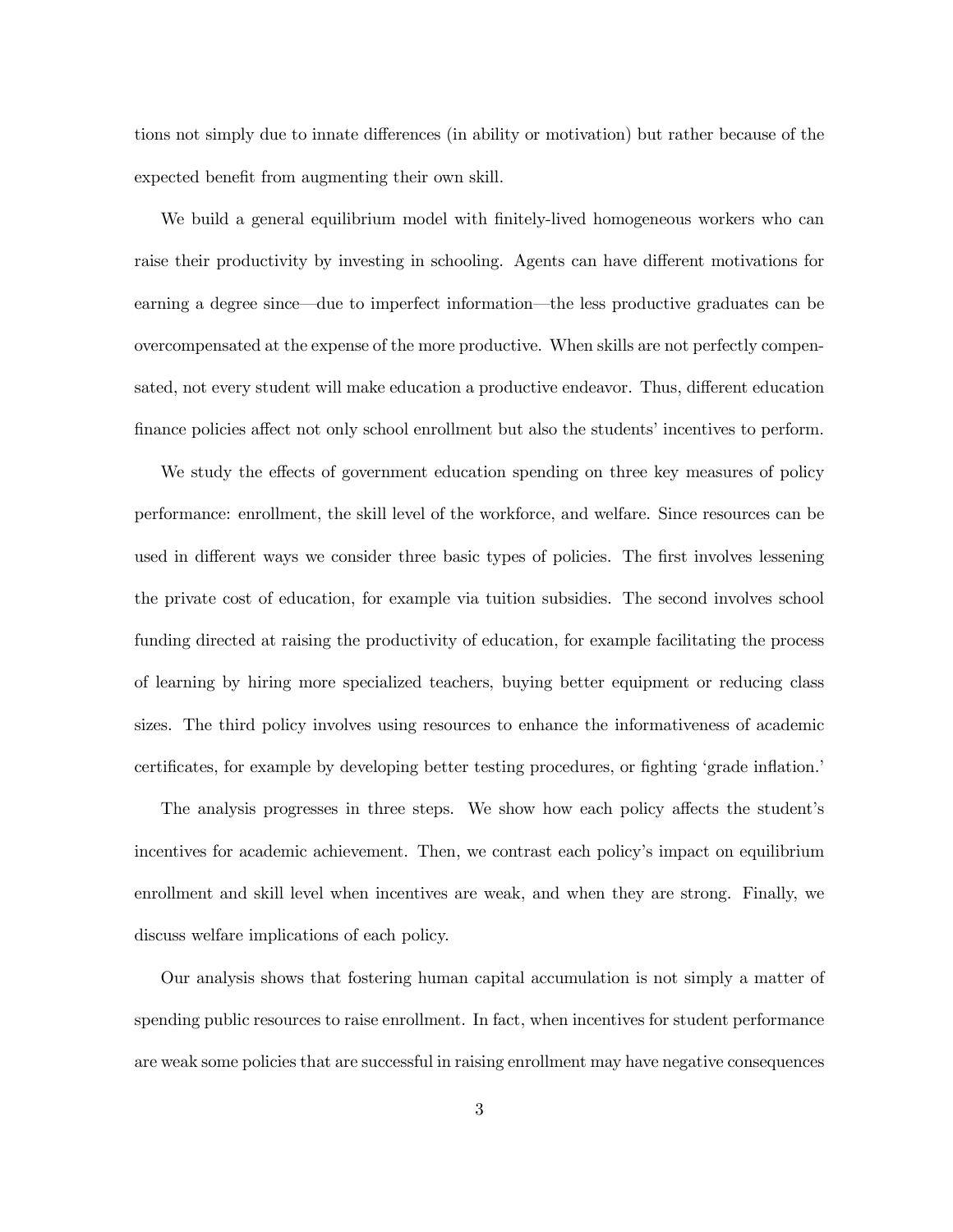on educational outcomes and aggregate productivity. An example is relying too heavily on subsidizing the private cost of education at the expense of enhancing the process of learning. If student's motivation to achievement is weak, such policies sustain equilibria where it is individually optimal to earn a degree while choosing to accomplish little. This wastes resources and it also degrades the overall level of educational outcomes. Improving the quality of education is a more effective policy, because it raises the expected return from schooling.

These findings add to the debate on education reform by calling attention to the dangers of ignoring the role of incentives for educational attainment. If education is thought to be necessarily productive–as it is in the standard model of human capital accumulation–any type of government spending that can successfully encourage enrollment will also be effective in fostering human capital accumulation. Policy outcomes can be very different if the productivity of education hinges also on student effort. In this case it is desirable to avoid financing education in ways that lessen the students' motivation to perform.

# 2 The Model

We use an overlapping generations model where ex-ante homogenous young agents can enhance their future productivity via education financed by borrowing (e.g., as in Fender and Wang, 2003). In this environment any heterogeneity in educational attainment or productivity must necessarily stem from optimal behavior of individuals as opposed to innate differences. This feature allows us to more clearly pin down the link between various economic incentives and the emergence and extent of equilibrium heterogeneity in human capital accumulation. We later demonstrate that key results are robust to several forms of initial agent heterogeneity.

At each date a unit mass of two-period lived agents is born and endowed with one unit of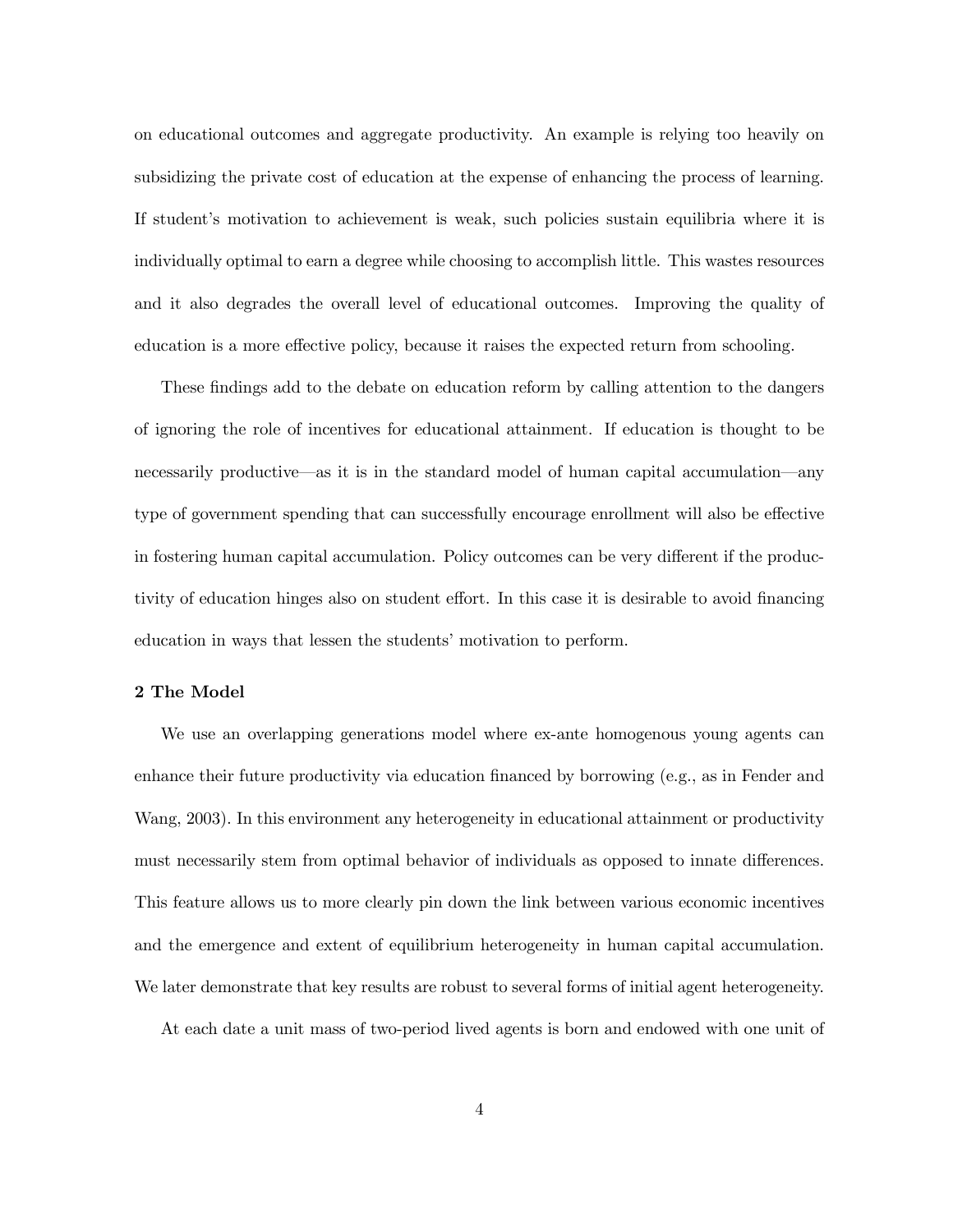unskilled labor. Young agents can either enjoy leisure, yielding zero utility, or can undertake a one-period educational opportunity (go to school) that is costly (tuition) and requires effort (study). Old agents inelastically supply labor to one of many competitive firms (each of which produces an identical consumption good) and consume. A student's lifetime utility is

$$
U = -e + \beta E \ln c
$$

where  $e > 0$  is disutility from effort,  $0 < \beta \leq 1$  is the discount factor, c is consumption, and E is the expectation operator (we omit time subscripts for simplicity). Tuition  $T > 0$  is financed by borrowing at gross rate  $R$ . Letting  $I$  be second period net income, the agent's second period budget constraint is  $c+TR = I$ .<sup>3</sup> Thus, an agent who does not go to school has utility  $\beta E \ln c$ , where  $c = I$ .

The school transforms student effort  $e$  into a degree and  $z(e)$  productive skills where

$$
z(e) = \begin{cases} z & \text{if } e = e_s + e_d \\ 0 & \text{if } e = e_d, \end{cases}
$$

and we normalize  $z \geq 1$ . That is, if a student selects high effort,  $e_s + e_d$ , she earns a degree and  $z$  units of *skilled* labor. By selecting low effort,  $e_d$ , a student earns a degree, but no skill. So, an old can be in one of three states: skilled (with degree and skills), schooled (degree but no skills), or *unschooled* (no degree and no skills), denoted by s, d, and  $u$ .<sup>4</sup>

As in Blankenau and Camera (2006) firms observe degrees, but recognize a worker's productivity with probability  $\theta \in [0, 1]$ . The parameter  $\theta$  can be thought of as gauging the extent to which grades, letters of recommendation, and other supplemental information succeed in communicating the productivity of school graduates. Finally, to introduce policy we assume a government that finances education expenditure via income taxation. The government is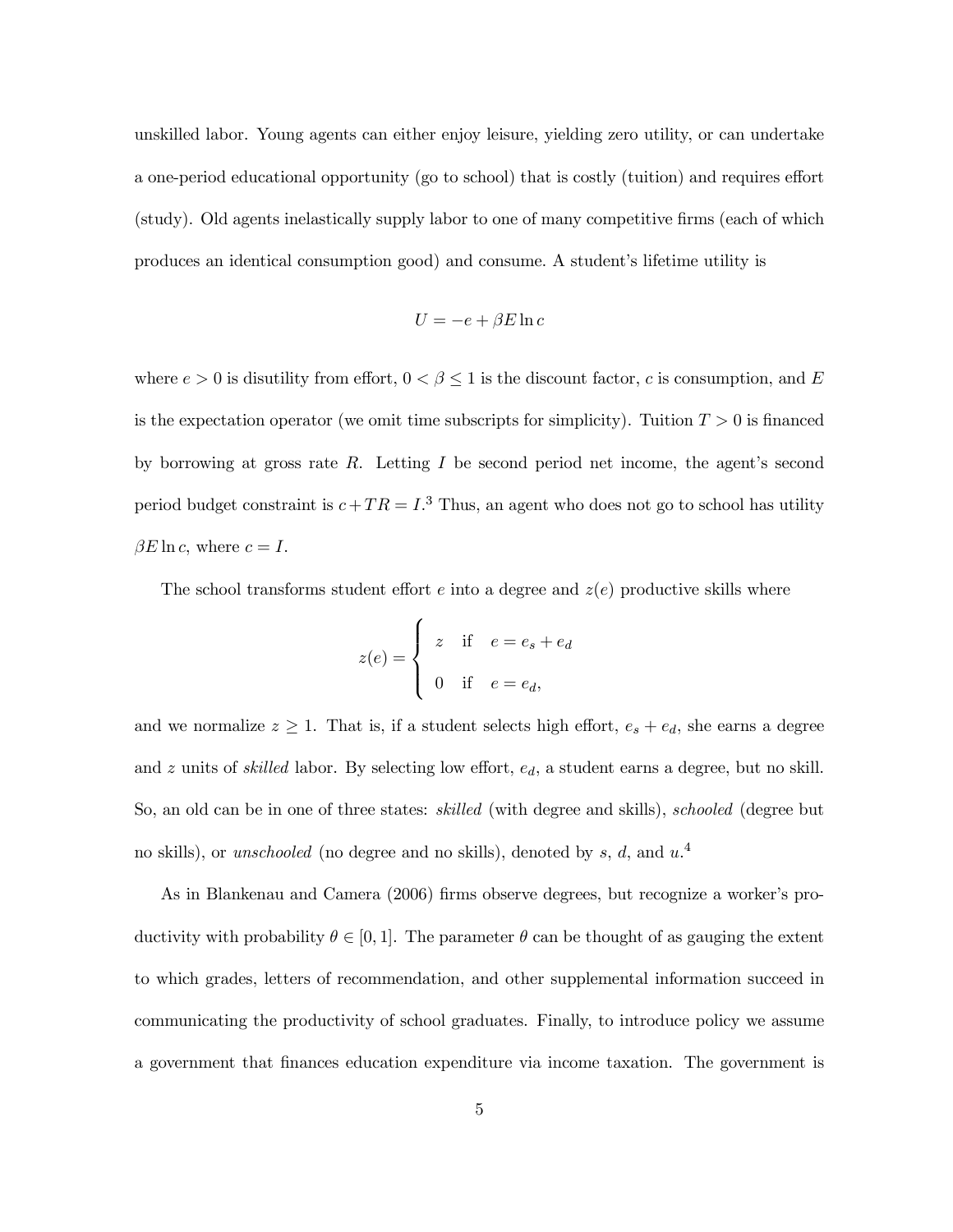an inanimate entity that interacts with agents for the sole purpose of implementing taxes and transfers–a typical abstraction in the macroeconomic literature (e.g., see the discussion in Boel and Camera, 2006). The model proposed is thus equally appropriate for considering the final years of K-12 education or college, because in both cases educational choices are influenced by resource and effort costs associated with them.<sup>5</sup>

# 3 Stationary Symmetric Equilibria

We focus on Nash equilibria where strategies are time-invariant and symmetric. We start by studying the agents' choices. Define  $\omega_u$  and  $\omega_s$  as the (endogenously determined) market values of a unit of unskilled and skilled labor, and let  $\omega_k$  be the wage paid to a worker whose skill is unrecognized. For the purpose of analytical tractability, we also assume that tuition  $T$ is proportional to the skilled wage and takes the form  $T = \rho \omega_s$ , with  $\rho > 0.6$ 

The government taxes at rate  $\tau$  all income net of education expenditures. Therefore uneducated workers have disposable income  $(1 - \tau) \omega_u$ . If productivity is observed, schooled workers receive the same income as unskilled workers. Thus, after education expenses, a recognized schooled worker has disposable income  $(1 - \tau) (\omega_u - R \rho \omega_s)$ . A skilled worker of recognized skill has net income  $(1-\tau)\left(z\omega_s-R\rho\omega_s\right)$ .

Consumption must be positive and is the lowest for schooled workers who have been recognized. Thus  $c > 0$  requires  $\tau < 1$  and  $R\rho\omega_s < \omega_u$ . We show in the appendix that both conditions hold if  $z$  is sufficiently large. In the remainder of the paper we assume

$$
z > \underline{z},\tag{1}
$$

where  $\underline{z}$  is defined in the appendix.

Any worker whose productivity is unrecognized receives  $(1 - \tau) (\omega_k - R \rho \omega_s)$ . Given this,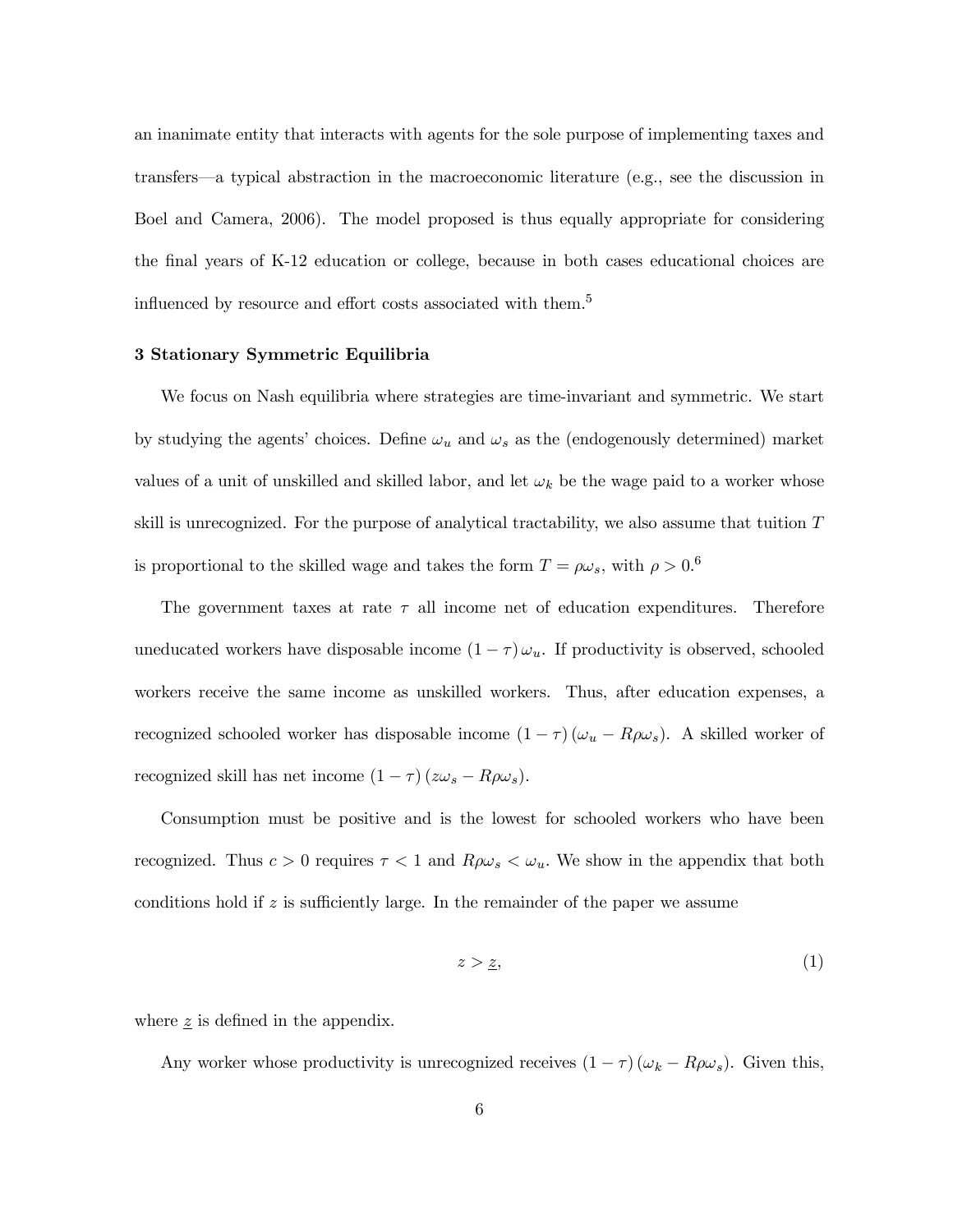the expected lifetime utility of being skilled, schooled, or unschooled satisfies:

$$
V_s = -(e_s + e_d) + \beta \{\theta \ln[(1 - \tau)\omega_s(z - R\rho)] + (1 - \theta) \ln[(1 - \tau)(\omega_k - R\rho\omega_s)]\}
$$
  

$$
V_d = -e_d + \beta \{\theta \ln[(1 - \tau)(\omega_u - R\rho\omega_s)] + (1 - \theta) \ln[(1 - \tau)(\omega_k - R\rho\omega_s)]\}
$$
(2)

 $V_u = \beta \ln \left[ (1 - \tau) \omega_u \right].$ 

The first line in (2) shows that a skilled agent suffers effort disutility  $-(e_s + e_d)$  when young. The agent's income as a worker is uncertain, since he is recognized and paid as a skilled worker only with probability  $\theta$ , and compensated as an unrecognized worker otherwise. This feature allows us to effectively capture the empirically relevant notion that there are costs to correctly assess a worker's productivity.<sup>7</sup> So, wage uncertainty arises from stochastic compensation for ability rather than stochastic ability (as in, for example, Eckwert and Zilcha, 2007).

The expression for  $V_d$  shows that a schooled worker suffers small effort disutility when young,  $-e_d$ . If the worker goes unrecognized, with probability  $1-\theta$ , then he receives the same income as an unrecognized skilled worker. If recognized, he receives the same income as an unskilled worker. By virtue of having no degree, firms recognize unschooled agents as being unskilled, hence their lifetime utility is  $V_u$ .

The agent's education strategy is a pair  $(\delta', \sigma') \in [0, 1]^2$ , i.e., the probabilities of going to school and of exerting high effort while in school (to acquire skill). Optimal schooling and effort choices are made taking as given the choices  $(\sigma, \delta)$  of others, and satisfy

$$
\delta' = \arg\max_{\varphi \in [0,1]} \varphi[\max\{V_s, V_d\} - V_u],\tag{3}
$$

$$
\sigma' = \arg \max_{\varphi \in [0,1]} \varphi(V_s - V_d). \tag{4}
$$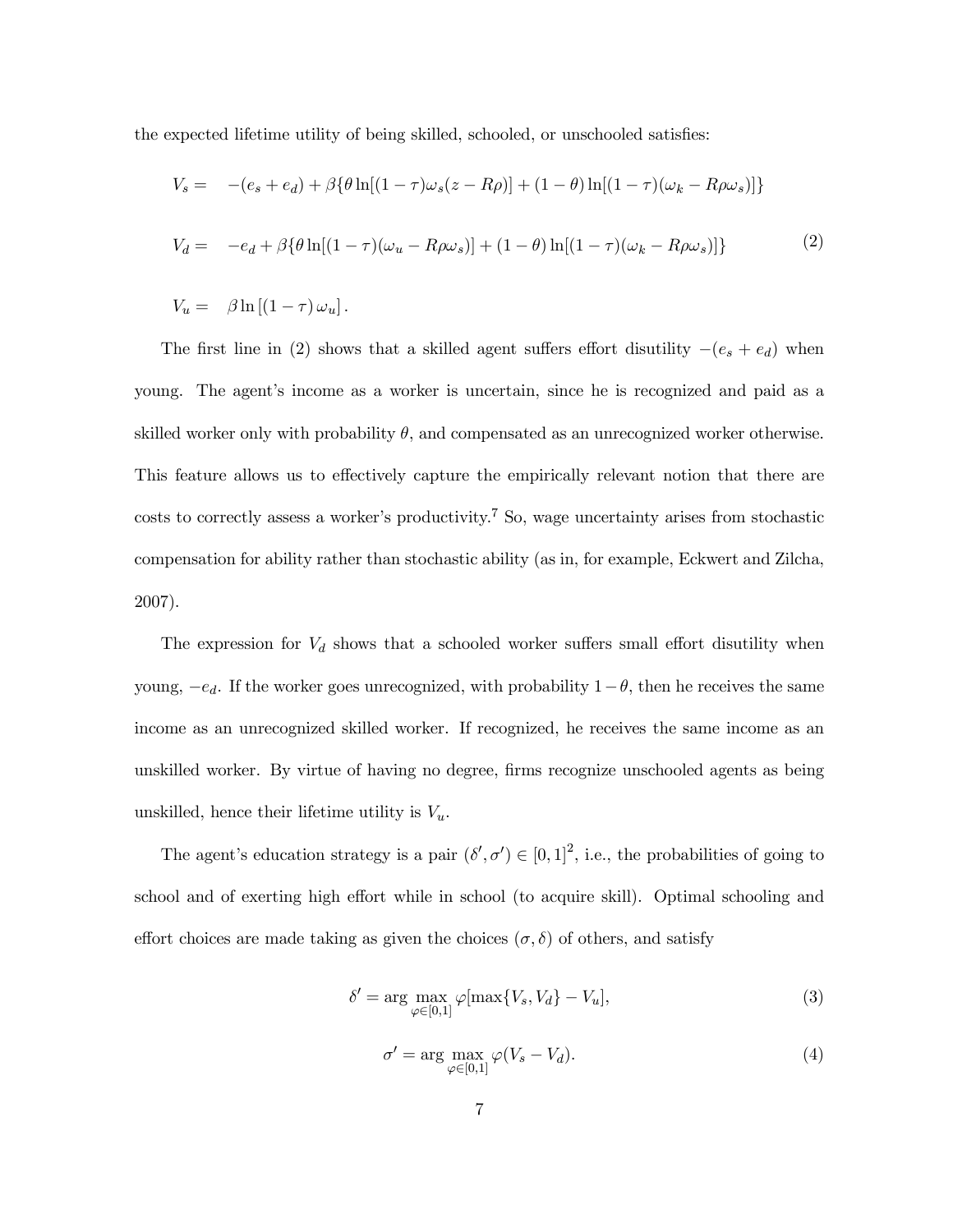An agent attends school only if this improves his expected lifetime utility. So, there is indifference to schooling if  $V_u = \max\{V_s, V_d\}$ , in which case  $\delta' = [0, 1]$ . Once in school it is individually optimal to become skilled if  $V_s > V_d$ , there is indifference when  $V_s = V_d$ , or else the student exerts low effort  $(V_s < V_d)$ . Education and skill choices are symmetric when

$$
(\sigma', \delta') = (\sigma, \delta). \tag{5}
$$

In that case,  $\delta\sigma$  represents the fraction of the workforce that is skilled and educated,  $\delta(1-\sigma)$ represents the fraction of the workforce that is educated but unskilled (i.e. the schooled agents), and  $1 - \delta$  is the fraction of the workforce that is uneducated and unskilled.

### 3.1 The Firm's Problem

A firm is a technology that creates y output according to the CES function

$$
y = [\alpha n_s^{\phi} + (1 - \alpha)n_u^{\phi}]^{\frac{1}{\phi}}.
$$

Here,  $n_s$  is the effective units of skilled labor employed by the firm,  $n_u$  is units of unskilled labor,  $\alpha \in (0,1)$  and  $\phi \leq 1$ . This function displays constant returns to scale, so we consider a representative firm that hires all labor. In this case,  $n_s$  and  $n_u$  are the aggregate quantities of skilled and unskilled labor inputs and y is total output.

The firm's objective is to maximize expected profits by hiring workers of three types. Let  $\ell_j$  denote the demand for workers of type  $j = u, s, k$ , i.e., workers known to be unskilled, known to be skilled, and of unknown skill level. In an outcome where (5) holds, the variable  $\sigma$ is the probability that an educated worker of unrecognized ability has skill. Workers with skill provide z units of skilled labor while all others provide one unit of unskilled labor. Hence,

$$
n_s = z\ell_s + z\sigma\ell_k \quad \text{and} \quad n_u = \ell_u + (1 - \sigma)\ell_k. \tag{6}
$$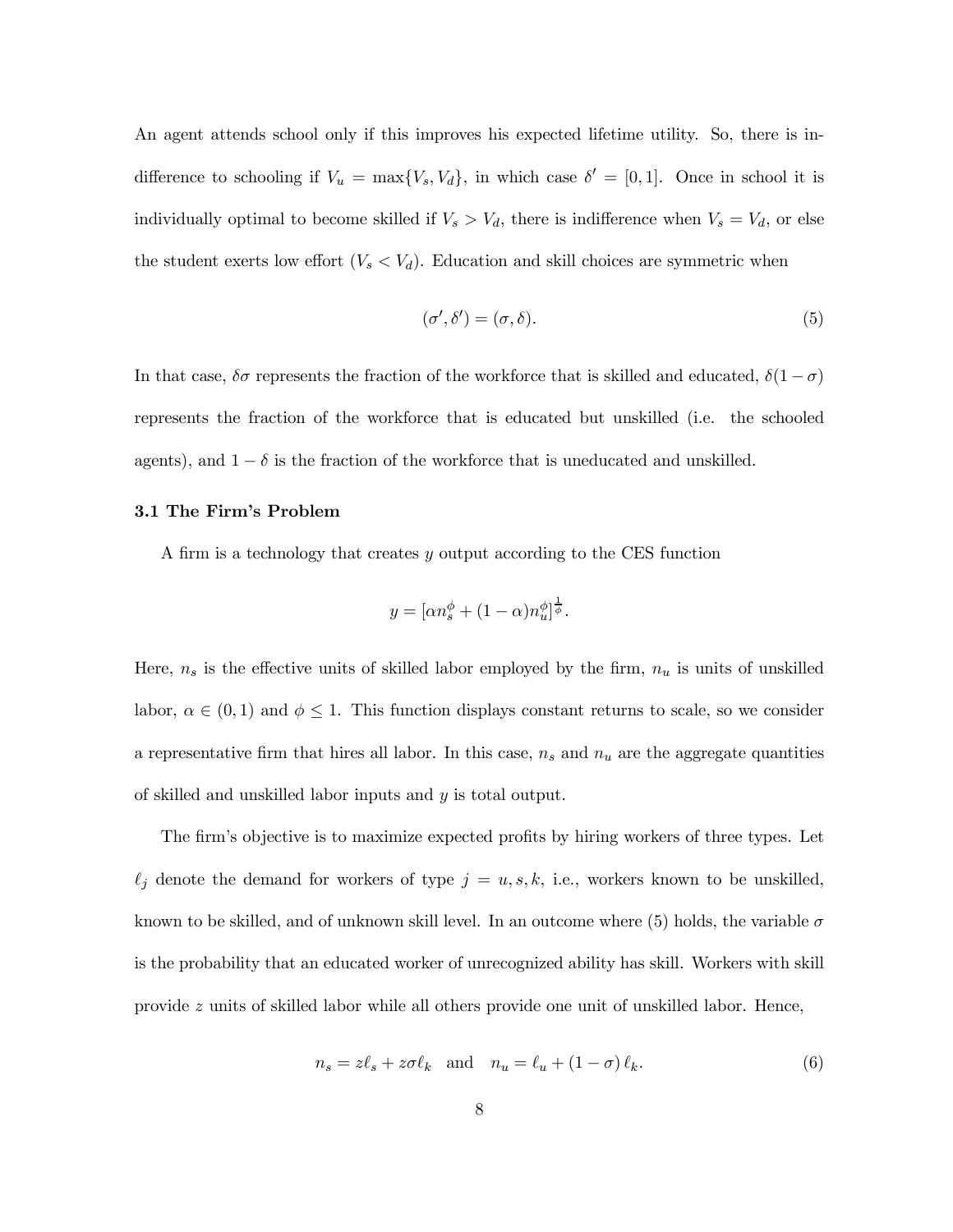The firm's problem is thus

$$
\max_{\ell_s,\ell_u,\ell_k} \left\{ \left[ \alpha n_s^{\phi} + (1-\alpha) n_u^{\phi} \right]^{\frac{1}{\phi}} - \left( \omega_s z \ell_s + \omega_u \ell_u + \omega_k \ell_k \right) \right\},\
$$

and the first order conditions give

$$
\omega_u = \frac{(1-\alpha)y/n_u}{\alpha \left(\frac{n_s}{n_u}\right)^{\phi} + 1 - \alpha}, \quad \omega_s = \frac{\alpha y/n_s}{\alpha + (1-\alpha) \left(\frac{n_u}{n_s}\right)^{\phi}}, \quad \text{and } \omega_k = \sigma z \omega_s + (1-\sigma)\omega_u. \tag{7}
$$

So, if a worker's productivity is observed his wage equals his marginal product; otherwise, it equals the expected marginal product.

Due to market clearing  $\ell_j$  must equal the supply of type j workers. In each period  $\delta \sigma \theta$ workers are recognized as skilled,  $\delta\sigma(1-\theta)$  are skilled but unrecognized,  $\delta(1-\sigma)(1-\theta)$  are unskilled and unrecognized. The remainder are known to be unskilled. Hence,

$$
\ell_s = \delta \sigma \theta, \quad \ell_k = \delta(1 - \theta) \quad \text{and} \quad \ell_u = 1 - \ell_s - \ell_k. \tag{8}
$$

From (6) and (8) then the optimal quantities of skilled and unskilled labor employed are

$$
n_s = z\delta\sigma \text{ and } n_u = 1 - \delta\sigma. \tag{9}
$$

Given  $(7)$  and  $(9)$ , the choices of a worker's education cohort affect the return to schooling for the representative individual, as aggregate choices affect equilibrium wages.<sup>8</sup> This is clearly seen if, for example, we let  $\phi \to 0$  so the production function is Cobb-Douglas, and

$$
\omega_u = (1 - \alpha) \left(\frac{z\delta\sigma}{1 - \delta\sigma}\right)^{\alpha}, \quad \omega_s = \omega_u \frac{\alpha(1 - \delta\sigma)}{z\delta\sigma(1 - \alpha)}, \quad \omega_k = \sigma z \omega_s + (1 - \sigma) \omega_u. \tag{10}
$$

# 3.2 Government Policy and Definition of Equilibrium

Government education expenditure per student is assumed proportional to the wage of a skilled worker, being  $\gamma\omega_s$  per student or  $\delta\gamma\omega_s$  in total.<sup>9</sup> Here  $\gamma > 0$  is the policy instrument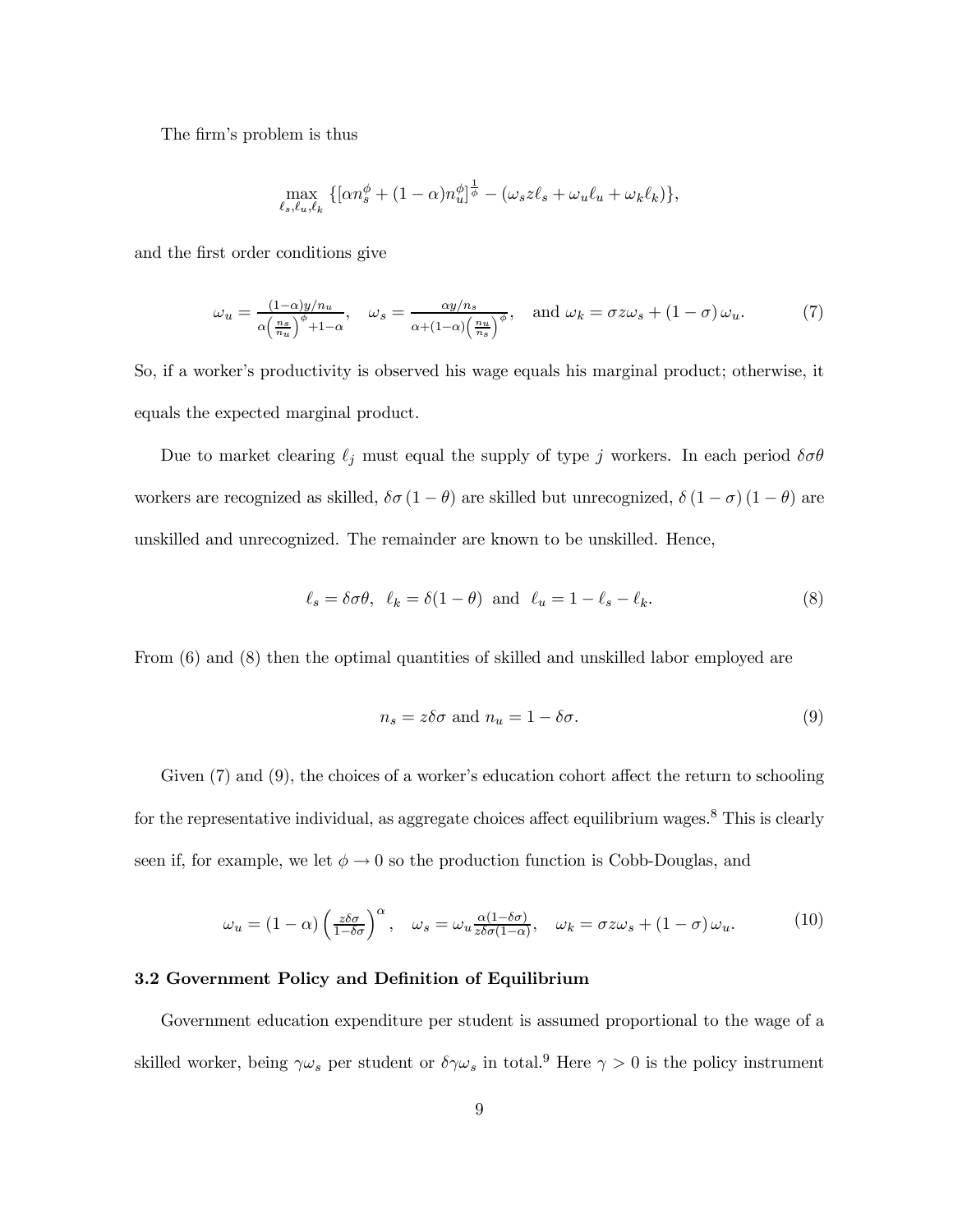that determines the amount of education spending. Recall that income net of education expenditures is taxed at rate  $\tau$ . Since aggregate income is y and  $\delta R \rho \omega_s$  are total resources spent on education, the government balanced budget rule is

$$
\tau(y - \delta R \rho \omega_s) = \delta \gamma \omega_s,\tag{11}
$$

which pins down the tax rate  $\tau$  as a function of the parameter  $\gamma$  and of endogenous variables.

**Definition.** Given the policy parameter  $\gamma$ , a symmetric stationary Nash equilibrium is a time-invariant list of education strategies  $\{\delta, \sigma\}$ , labor demands and wages  $\{\ell_j, \omega_j\}_{j=n,s,u}$ that satisfy (2) through (8) and of government taxes  $\tau$  that satisfy (11).

We can identify two broad classes of outcomes, according to the values taken by  $(\sigma, \delta)$ . The first class displays equilibrium homogeneity of workers, i.e.  $\sigma \delta = 0, 1$ . Here, either no one goes to school,  $\delta = 0$ , or no student acquires skills,  $\sigma = 0$ , or everyone goes to school and earns skill,  $\sigma\delta = 1$ . The second class of outcomes, instead, displays heterogeneity in skill or in educational attainment, i.e.  $\sigma\delta \in (0,1)$ . Three possible types of equilibria belong to this class. A first possibility is  $(\sigma, \delta) = (1, \Phi)$ , where  $\Phi \in (0, 1)$ , in which case we say that there are strong incentives for student achievement. Here, not all workers go to school, since  $\delta < 1$ , but all those who do go raise their productivity, since  $\sigma = 1$ . Alternatively, when the incentives to achieve are weak, there can be two types of outcomes characterized by  $\sigma = \Phi$ . Some agents (or everyone) may go to school, but not every student chooses to improve his skill; that is  $(\sigma, \delta) = (\Phi, 1)$  or  $(\sigma, \delta) = (\Phi, \Phi)$  (meaning that  $\sigma, \delta \in (0, 1)$ ).

Similar to Blankenau and Camera (2006) one can prove that existence of outcomes of the first and second class hinges on the parameter values. What especially matters is the extent of informational frictions. Because our objective is to study the impact of education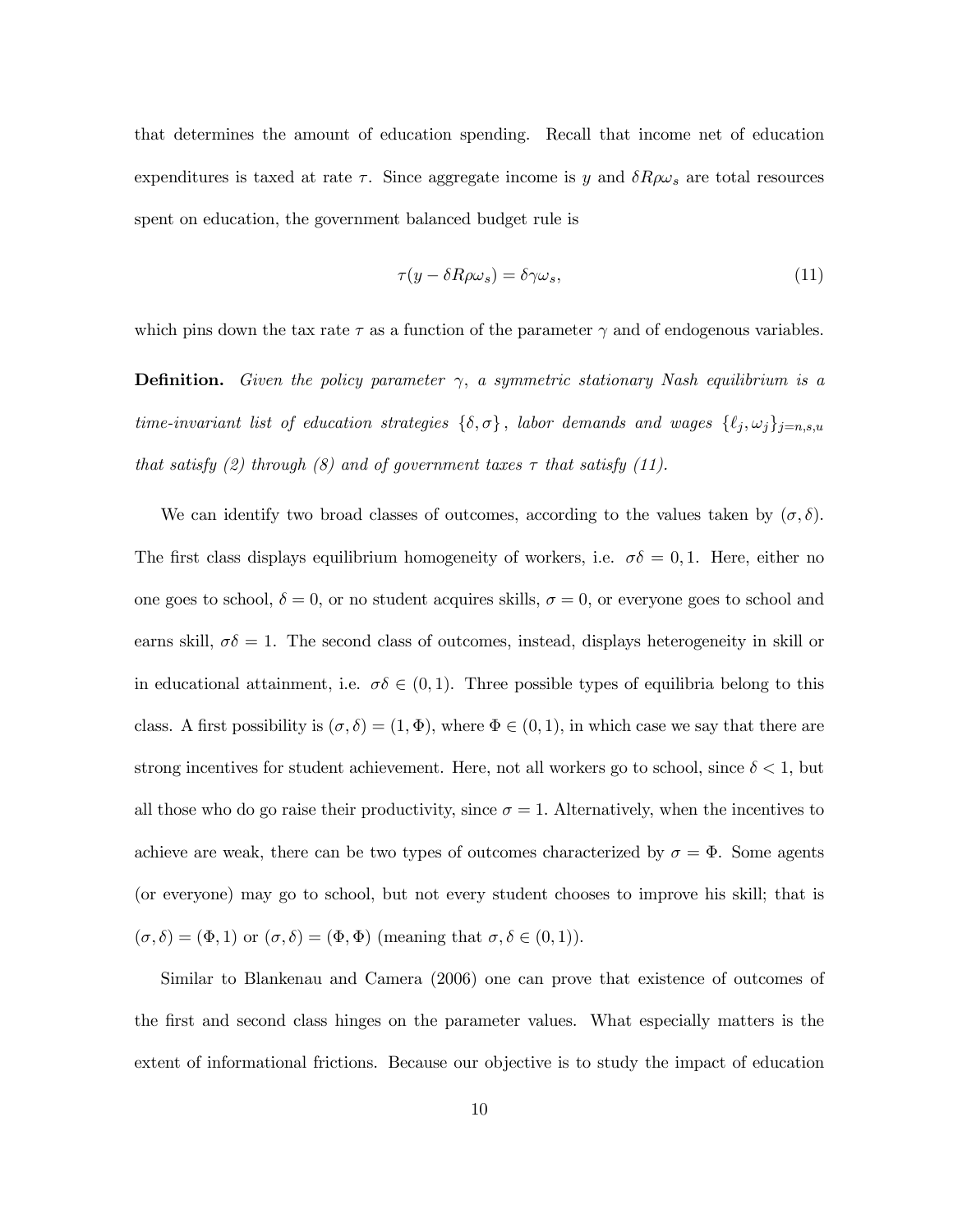policy in economies characterized by workers' ex-post heterogeneity, we will focus on studying equilibria of the second class, i.e., where  $\delta \sigma \in (0,1)$ . We proceed as follows. First, we study existence and characterization of equilibria, specializing the analysis to the Cobb-Douglas production function case, which allows a clean analysis, hence generates clear intuition. So, all propositions that follow involve environments that satisfy the following:

#### **Assumption 1.** Let  $\phi \rightarrow 0$ .

We then follow up with a comprehensive numerical study that builds on the analytical findings, and validates the intuition developed in the propositions.

# 3.3 Existence of Equilibria with Heterogeneity

We start by proving that an equilibrium exists in which workers are heterogeneous in skill or educational attainment. Proofs and definitions of critical values are in the Appendix.

**Proposition 1.** If  $\theta$  is sufficiently large then an equilibrium exists and it is unique. Specifically there exist two critical values  $0 < \underline{e} < \overline{e}$  such that: (i) If  $e_d \geq \overline{e}$  then  $(\sigma, \delta) = (1, \Phi)$ ; (ii) If  $\underline{e} < e_d < \overline{e}$  then  $(\sigma, \delta) = (\Phi, \Phi)$ , and (iii) If  $e_d \leq \underline{e}$  then  $(\sigma, \delta) = (\Phi, 1)$ .

There is always equilibrium skill heterogeneity because, when Assumption 1 holds, (10) implies  $\lim_{\sigma\delta\to 0}\omega_s = \infty$  and  $\lim_{\sigma\delta\to 1}\omega_u = \infty$ . In short, both skilled and unskilled workers are necessary for production. So, equilibrium wages for workers of skill  $j$  become unbounded as the proportion of these workers vanishes. When information problems are not too severe, an equilibrium of one of these three types always exists, and it is unique. Since the production function is continuous in  $\phi$ , an equilibrium should also exist for values of  $\phi$  close to zero. Our numerical analysis confirms this (next section).

We discuss the role of  $\theta$  and  $e_d$  in sustaining equilibrium, separately. If  $\theta$  is close to zero,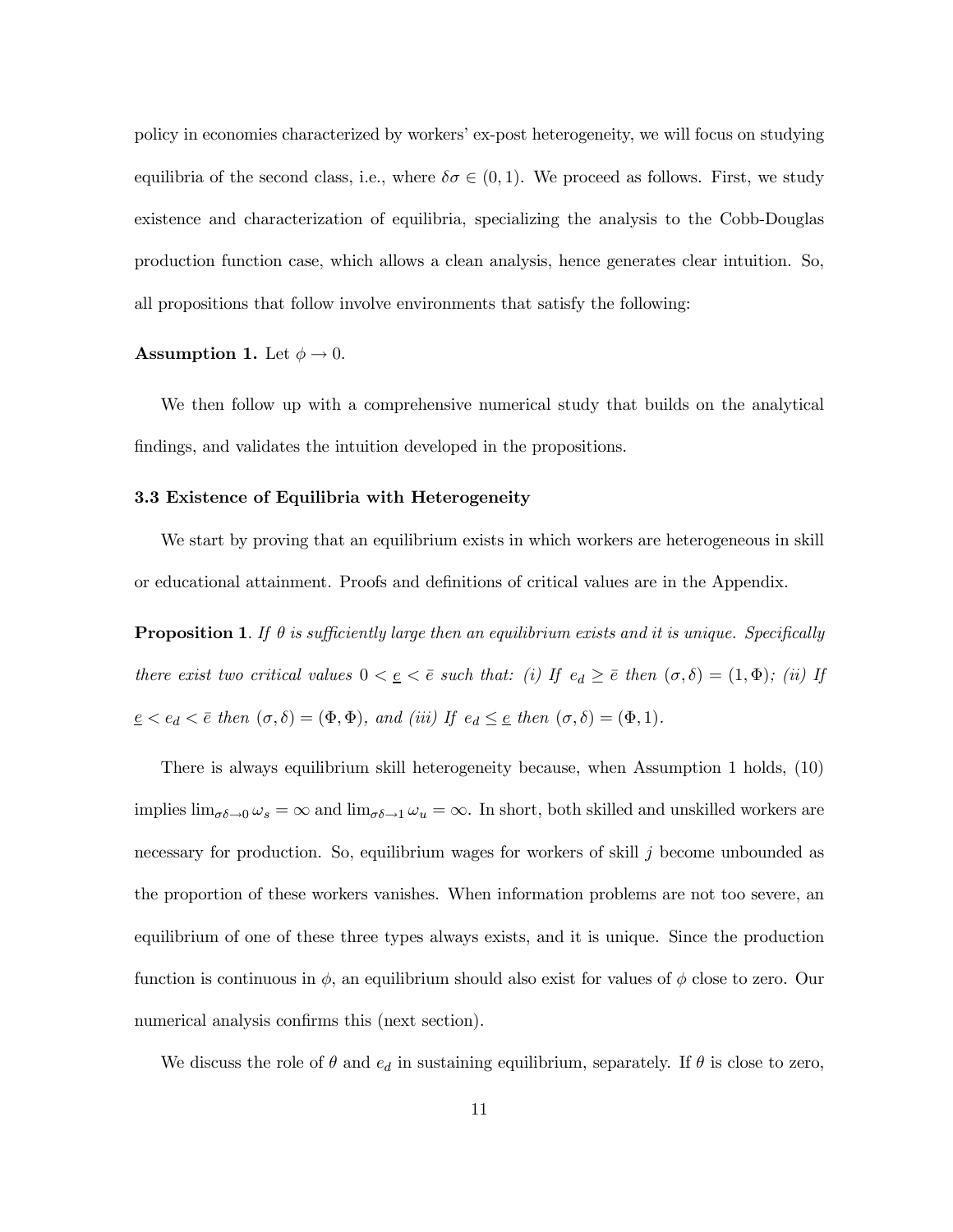then the more productive school graduates are almost always under-compensated and the less productive are almost always over-compensated. Thus, there is little incentive to earn skill and only a small fraction of students chooses to make education productive. This implies low output, hence low income. In short, there are not enough resources in the economy to support an equilibrium with education financed by private and public funds. Thus, to sustain equilibrium we need a sufficiently large proportion of skilled workers, hence a sufficiently large  $\theta$  (see the proof of Proposition 1).

To understand the role played by model parameters it is useful to report (from equation (18) in the Appendix) that  $\sigma \in (0,1]$  whenever

$$
\ln\left(\frac{z\omega_s - R\rho\omega_s}{\omega_u - R\rho\omega_s}\right) \ge \frac{e_s}{\theta\beta}.\tag{12}
$$

A strong inequality reflects the presence of strong incentives for academic achievement and implies  $\sigma = 1$ . Otherwise, the incentives are weak and  $\sigma = \Phi$ . These incentives depend on the expected compensation of skill in an intuitive way; they rise when the market either expects higher skilled wages (higher  $\omega_s$ ) or a more accurate compensation of productivity (higher  $\theta$ ).

To see it, recall that–due to the model's imperfect information–the less productive graduates are on average over-compensated at the expense of the more productive. Thus, consider the left hand side of (12). It reports a ratio reflecting the net benefit from education to skilled and unskilled school graduates, when correctly compensated (i.e. when their productivity is recognized). We have  $\sigma = 1$  only when the inequality is strict, which is when there is a sufficiently large relative benefit from earning skill. Of course this size requirement hinges on the frequency of incorrect compensation, which is why  $\theta$  appears on the right hand side of (12). For example, skills are often under-paid when  $\theta$  is small in which case  $\sigma = 1$  only if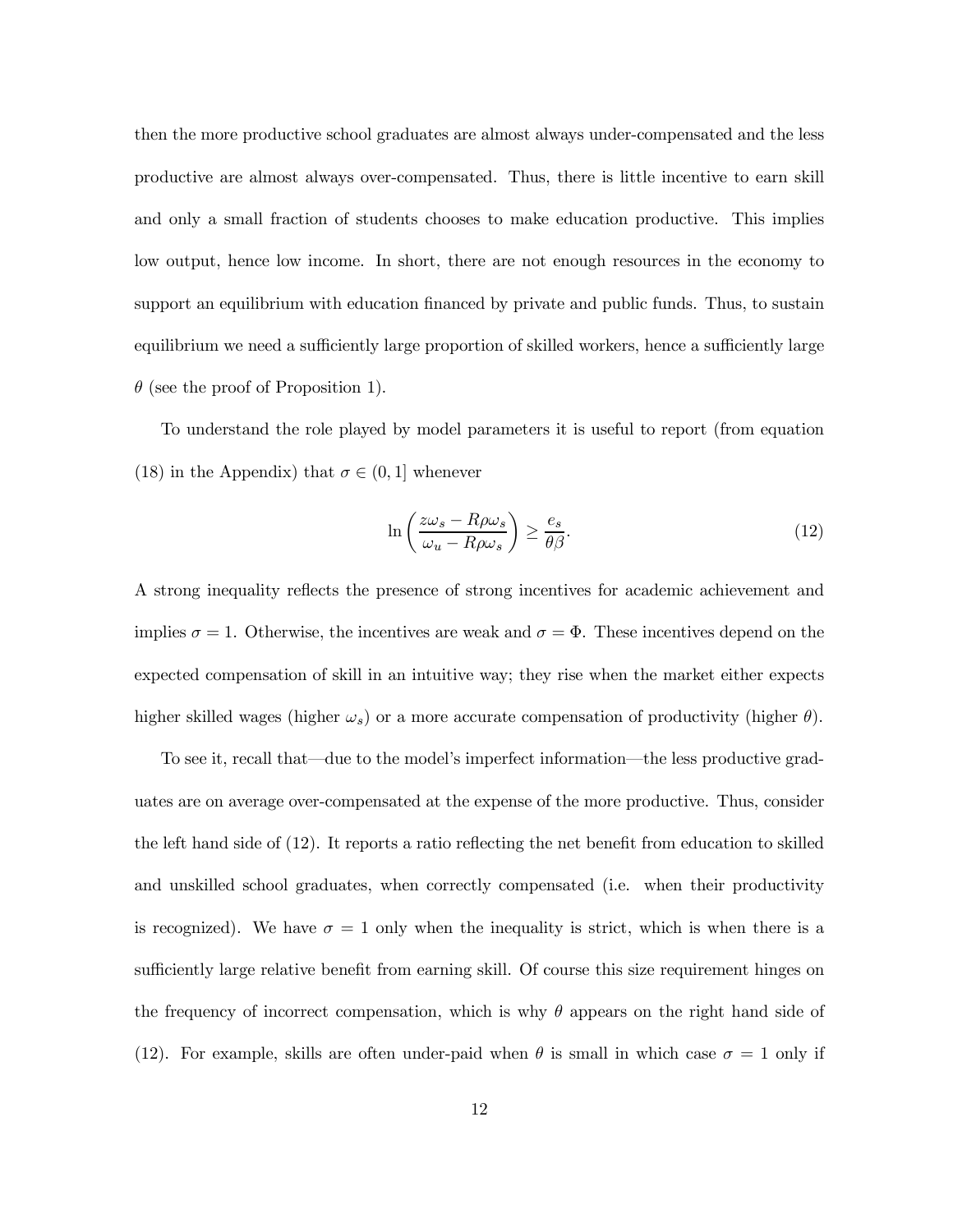skilled workers earn a lot when their productivity is recognized.

This discussion helps us understand the role played by the effort parameter  $e_d$ . When  $e_d \geq \bar{e}$  students must make a considerable effort just to earn a degree so that the return from schooling must be sufficiently high. In equilibrium this is possible only if schooling is undertaken with the objective to raise own productivity, i.e.  $\sigma = 1$ . Here, the expected compensation of an unskilled graduate does not justify the cost and effort that goes into earning a degree.<sup>10</sup> The temptation to graduate without skill is also minimized because when  $\sigma = 1$  productivity is always correctly compensated as ownership of a degree indicates skill. Of course, since unskilled labor is a necessary input in the production function, equilibrium wages adjust in such a way to provide incentives for some agents to avoid schooling altogether. This explains why although  $\sigma = 1$  we also have  $\delta = \Phi$ .

As  $e_d$  falls below  $\bar{e}$ , education is not always productive because there is a stronger temptation to earn a degree only as a means to falsely suggest higher productivity. Clearly, as  $e_d$ falls it takes less effort to free-ride off the skills of others by earning a degree. In addition, as  $e_d$  falls there is higher enrollment (see (17) in the appendix), which lowers the relative expected wage of the more productive graduates, all else equal. These two effects reduce the students' incentives to be high-achievers. Thus, when  $\underline{e} < e_d < \overline{e}$  we have  $(\sigma, \delta) = (\Phi, \Phi)$ , so that a class of educated yet low-productive workers emerges. The key message is that the effect of student incentives on human capital accumulation depends on the relative impact of two opposing effects on schooling and effort choices. To be precise, when it is harder to earn a degree, fewer will earn it (a negative extensive margin effect), but those who do are more likely to be skilled (a positive intensive margin effect). If the intensive margin dominates, then policies that increase  $e_d$  also motivate students to be higher achievers. This message is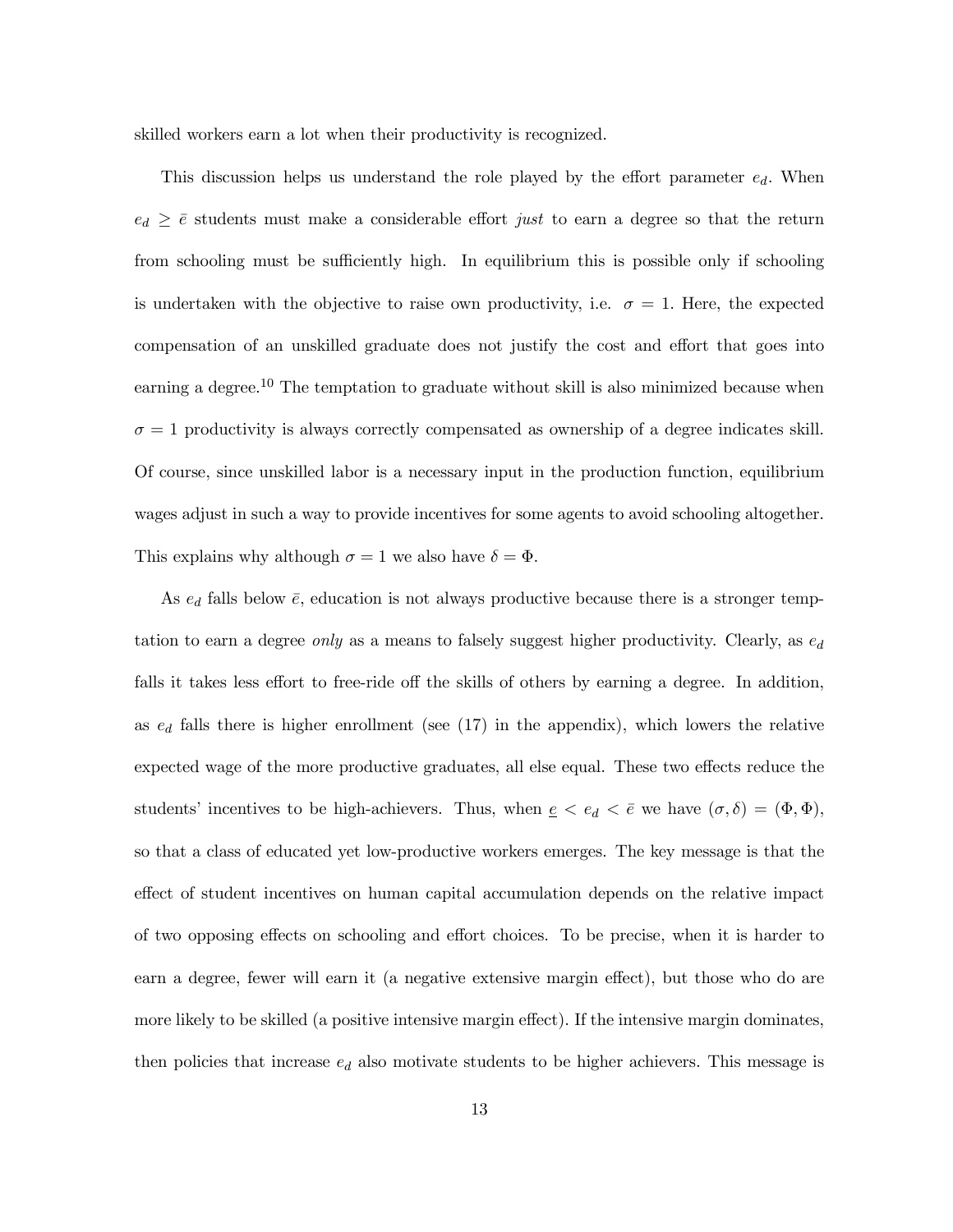consistent with theoretical and empirical results suggesting that high graduation standards and exit exams tend to lower enrollment but raise achievement.<sup>11</sup>

When  $e_d$  falls below  $\underline{e}$  the schooling process is so effortless that everyone enrolls in school and  $(\sigma, \delta) = (\Phi, 1)$ . Here, workers are all educated but unequally productive, an outcome which brings to mind the education signaling literature (e.g. Arrow, 1973, Spence, 1973, and Stiglitz, 1975). As in that literature, in our model agents may optimally choose to acquire an academic certificate even if doing so does not raise their productivity. But this emerges for different reasons than in signaling models. There, agents with higher innate ability spend on unproductive education to manifest their higher productivity. This motive is absent from our model where ex-ante homogeneous agents buy degrees only to *obscure* their low productivity, much as low-productive agents do in a pooling equilibrium of signaling models.

#### 4 Policy implications

We now study the effects of government spending on education, focussing on three key measures of policy performance: enrollment  $\delta$ , the workforce's average skill level  $\sigma \delta z$ , and welfare. We model changes in education spending as changes in the exogenous policy parameter  $\gamma$ . Since resources can be used in different ways we consider three types of policies.

The first policy is to subsidize the private cost of education. Here, an increase in  $\gamma$  finances tuition subsidies that lower the private cost of education parameter  $\rho$ , while leaving school funding unchanged. The second policy is to improve the productivity of education. Here a higher  $\gamma$  is associated with higher overall school funding, leaving unchanged the private cost of education. These resources can be spent to make it possible to learn a wider set of productive skills<sup>12</sup> (modeled by assuming z increases in  $\gamma$ ) or to facilitate learning a fixed set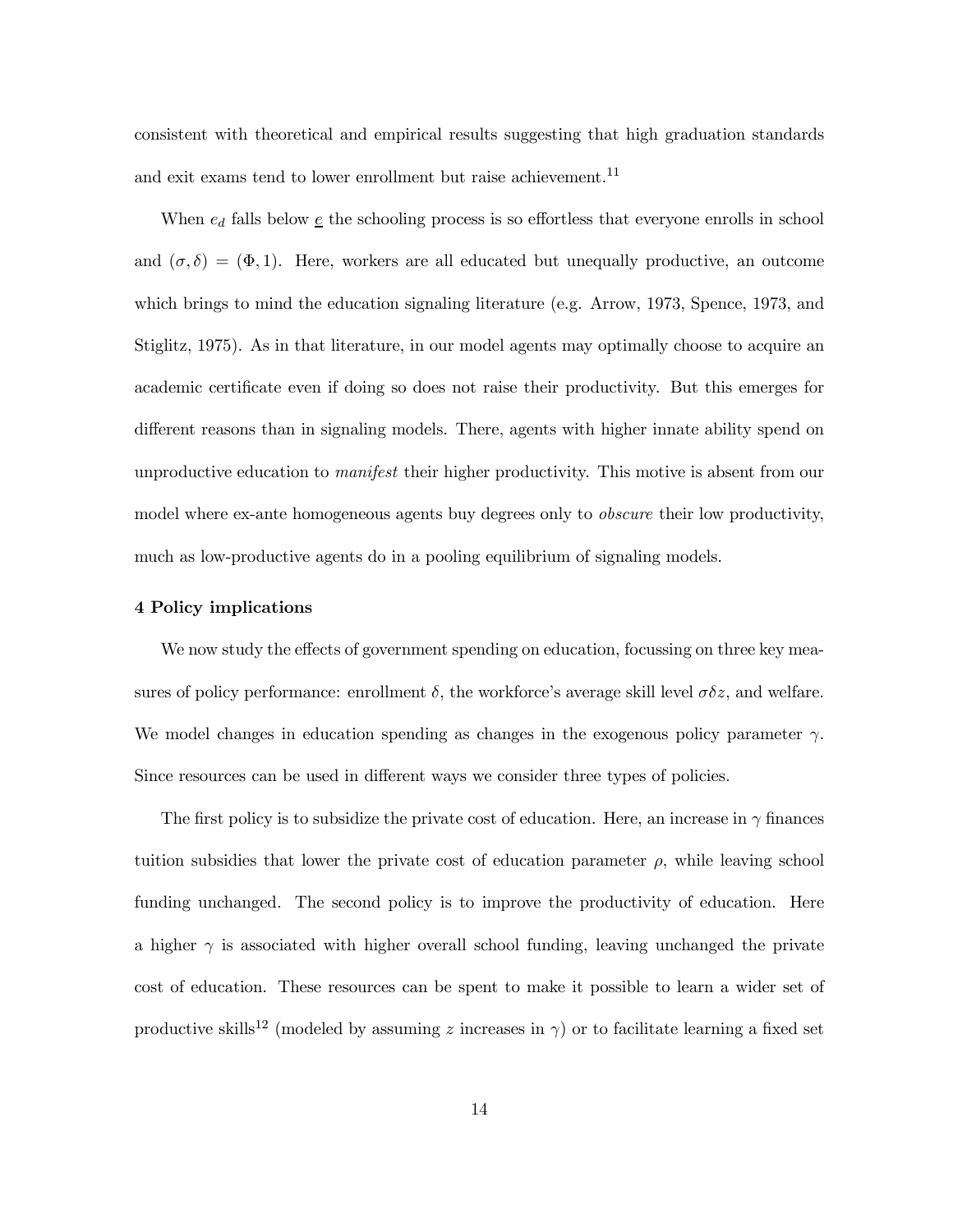of skills more easily (modeled by assuming  $e_s$  falls in  $\gamma$ ). Examples are hiring more specialized teachers, reducing class sizes or buying better equipment. The third policy is to use resources to improve the informativeness of academic certificates. This corresponds, for example, to implementing better testing procedures, and is modeled by assuming a positive association between  $\theta$  and  $\gamma$ .

The main message of the analysis (reported below), is that fostering human capital accumulation is not simply a matter of spending public resources to raise enrollment. The reason is that policy outcomes depend significantly on the existence (or lack) of incentives for student performance. Consequently, we find that policies designed to raise the workforce's productivity by focusing only on raising enrollment, may have unintended consequences when incentives for student achievement are weak.

The analysis proceeds as follows. We first provide intuition on how each policy affects the incentives for academic achievement. Then, we contrast the policy's impact on equilibrium enrollment and skill level when incentives are strong as opposed to when they are weak. Finally, we discuss welfare implications. At each step we provide intuition for an analytically tractable economy (Assumption 1 holds), and then numerically study general economies.

#### 4.1 On the Incentives to Earn Skill

Proposition 1 has clarified that the incentives for academic achievement are strong only if  $e_d \geq \bar{e}$ , as only in this case is education always productive  $(\sigma = 1)$ . For this reason, here we examine the impact of the parameters  $(\rho, z, e_s, \theta)$  on the critical value  $\bar{e}$ . We say that a policy improves the incentives for academic achievement if it can lower  $\bar{e}$ . In this case a larger set of  $e_d$  values can sustain the equilibrium where  $\sigma = 1$ . We have the following result: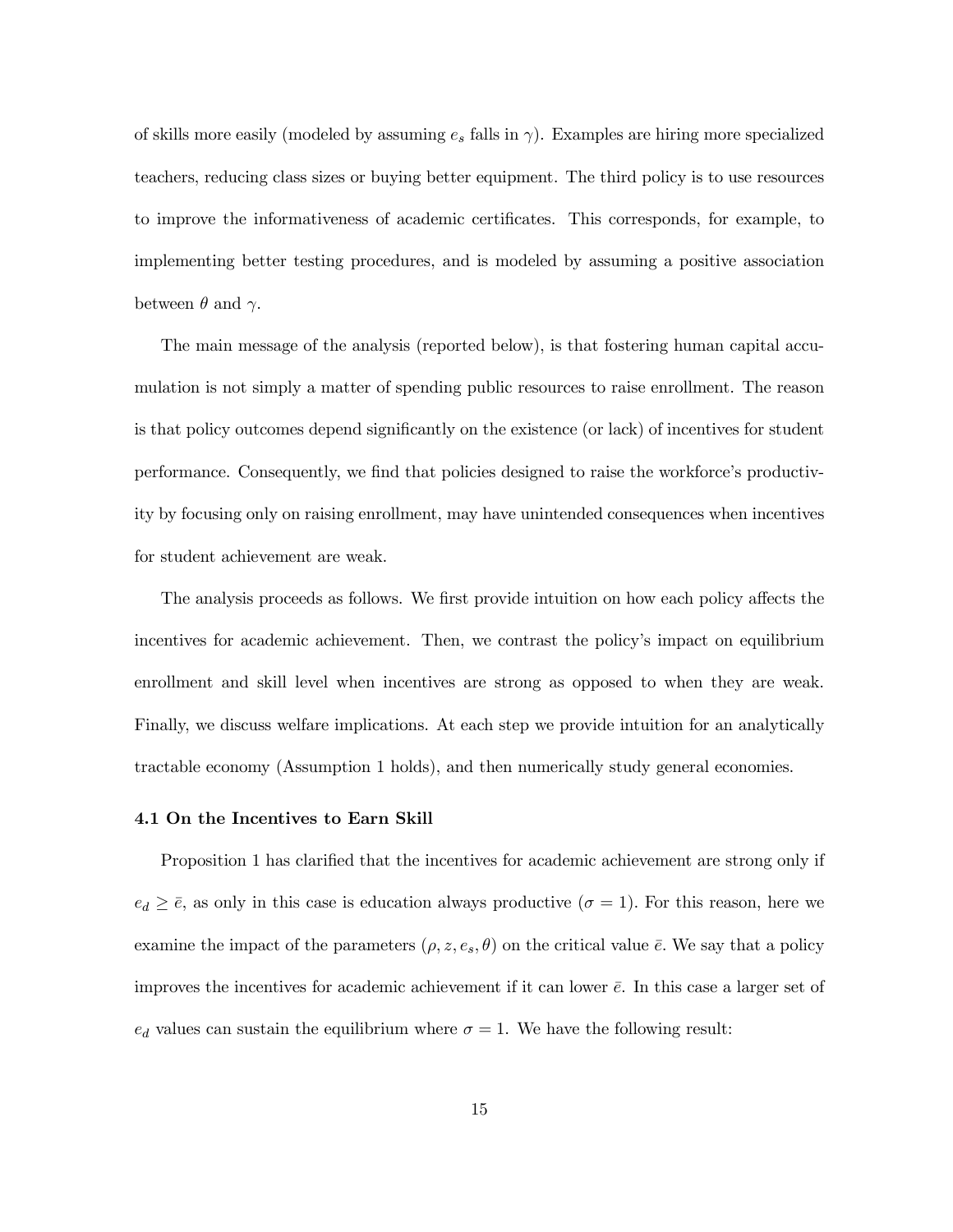**Proposition 2.** In equilibrium  $\frac{\partial \bar{e}}{\partial \rho} < 0$ ,  $\frac{\partial \bar{e}}{\partial z} > 0$  and  $\frac{\partial \bar{e}}{\partial \theta} < 0$ . The sign of  $\frac{\partial \bar{e}}{\partial e_s}$  is ambiguous.

The model indicates that improving the informativeness of academic certificates is the most effective way to encourage academic achievement. In particular, public money spent simply on tuition subsidization can go in the *opposite* direction, since  $\frac{\partial \bar{\epsilon}}{\partial \rho} < 0$ .

To understand why, consider that by lowering  $\rho$  the private cost of schooling falls. This has two effects, the first of which works its way through the labor market. As  $\rho$  falls enrollment grows (conversely,  $\frac{\partial \delta}{\partial \rho} < 0$  as shown below) which in equilibrium lowers skilled relative to unskilled wages. This lowers the student's motivation to perform. Also, as  $\rho$  falls the net payoff from schooling rises for every student. However, this beneficial effect is stronger for the less productive graduates, which further weakens the motivation to earn skill. Technically, the left hand side of (12) falls as  $\rho$  falls.

Interestingly, we have a similar result when education is more productive, since  $\frac{\partial \bar{\epsilon}}{\partial z} > 0$ . The reason is that higher productivity raises the incentive to enroll in school,  $\frac{\partial \delta}{\partial z} > 0$ . In general equilibrium, the skilled wage falls relative to the unskilled wage when z or  $\delta$  increase. Therefore, when  $z$  grows the return from studying to earn skill falls relative to the return expected from going to school to simply earn a degree. Technically, the left hand side of (12) falls as z increases. As explained earlier, this lowers the students' motivation to perform.

The opposite occurs when public resources are used to increase the information content of a degree, since  $\frac{\partial \bar{\epsilon}}{\partial \theta} < 0$ . This is because as  $\theta$  rises workers are more frequently compensated correctly. This raises the attractiveness of earning skill (technically, the right hand side of (12) falls with  $\theta$ ). We show below that a higher  $\theta$  contributes to increased enrollment so in equilibrium we have  $\frac{\partial \delta}{\partial \theta} > 0$ . The skilled wage falls as a result, but this can be proved to have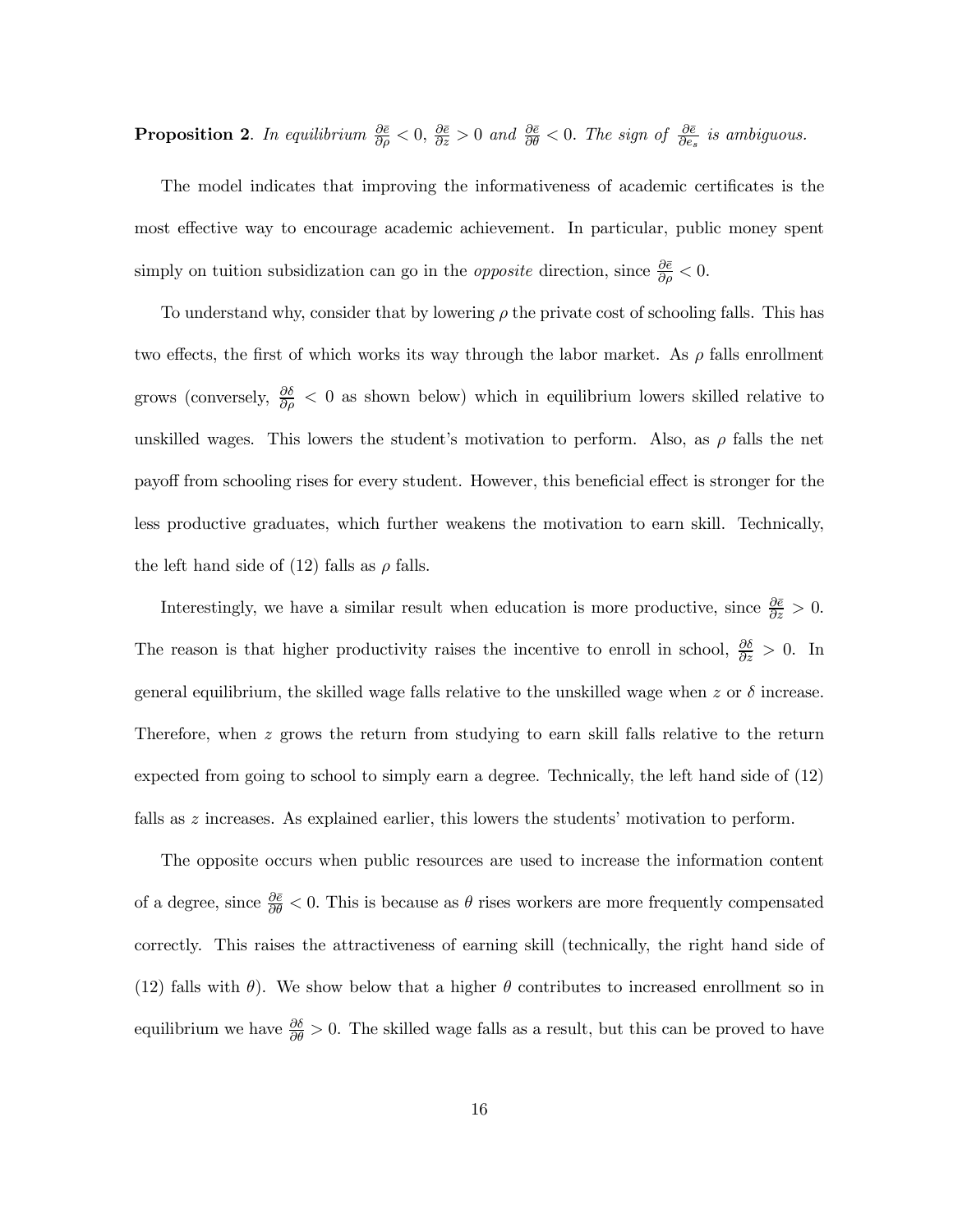a weaker effect on the incentive to earn skill.

Finally, improvements in the learning process (lowering  $e_s$ ) have an ambiguous effect on  $\bar{e}$ . On one hand earning skill is more attractive when this requires less effort (the right hand side of (12) falls). However, as more agents acquire skill, wages adjust as discussed above. This reduces the incentives to earn skill (the left hand side of (12) falls).

# 4.2 On Human Capital Accumulation

Having seen how different policies affect the incentives to achieve skill, we examine their effect on the equilibrium average skill level,  $\delta \sigma z$ . To do so we will complement the analytical results with a series of numerical experiments on more general economies. Specifically we consider both the case where  $\phi = 0$  and  $\phi = .25$ . The baseline parameters of these economies will be as follows:  $R = 1, \, \beta = 1, \, \alpha = \theta = .5, \, e_d = .05, \, e_s = \rho = .2, \, \text{and } z = 5.$ 

# 4.2.1 Tuition Subsidies

A first result of our analysis is a clear warning for policymakers. Lowering the private cost of education by means of public subsidies can raise the skill level of the workforce only if students are motivated to perform well. Otherwise, the effect can be exactly the opposite.

**Proposition 3**. In equilibrium  $\frac{\partial \delta}{\partial \rho} < 0$  when  $\delta < 1$ . However, if  $\sigma = \Phi$  then  $\frac{\partial \delta \sigma}{\partial \rho} > 0$ .

Figure 1 reports the equilibrium share of the population with skill for a Cobb-Douglas function (denoted  $\phi = 0$ ) and for  $\phi = .25$  (darker lines) and welfare for the case where  $\phi = 0$ (thin line) in economies with different degrees of subsidization of the cost of education. Moving left to right we trace economies with an increasingly higher private cost of schooling (implying lower subsidies). Recall from Proposition 1 that  $\rho$  affects the critical values for the areas of existence of the different types of equilibria. This is why  $(\sigma, \delta)=(\Phi, 1)$  if  $\rho$  is low, and as  $\rho$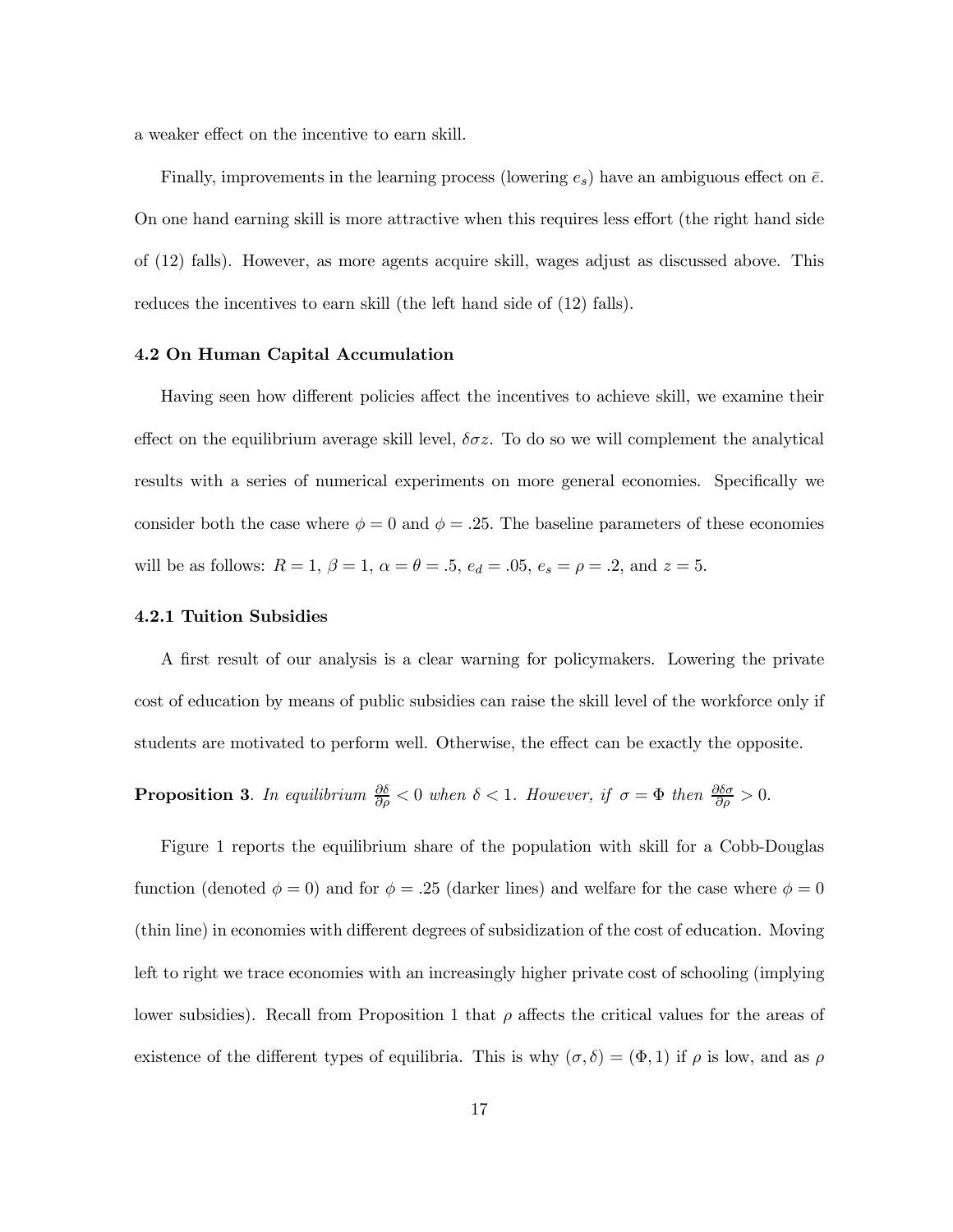grows we obtain  $(\sigma, \delta) = (\Phi, \Phi)$  and subsequently  $(\sigma, \delta) = (1, \Phi)$ . This result seems consistent with the U.S. experience where enrollment is near one hundred percent in  $K - 12$  (where the private cost of education is low) while enrollment falls substantially in college (where the private cost of education is higher).<sup>13</sup>

Proposition 3 shows that subsidies can be effective in increasing schooling rates, a finding that is consistent with a great deal of empirical work (e.g., see Dynarski 2000, 2003). What is interesting is that despite providing incentive for greater schooling, subsidies can nonetheless backfire on the human capital accumulation dimension. That is to say, they can lead to a reduction in the aggregate supply of skills, hence a decrease in aggregate productivity. To see why, notice that in our model, for both values of  $\phi$  the equilibrium fraction of skilled workers δσ is hump-shaped (while z is a constant). When incentives are strong (occurring when  $\sigma = 1$ for  $\rho > 0.5$ , in this example) a reduction in  $\rho$  increases the skill level. As in models that ignore incentives for achievement, more subsidies are associated with more graduates, which in turn raises the average skill level. However, when there are weak incentives for attainment (which occurs when  $\sigma = \Phi$ , for  $\rho < .5$ , our model reveals the weak link in this chain of events: more graduates are associated with *less* skill. Of course, as  $\rho$  falls enrollment still rises. However, a smaller share of students makes education a productive endeavor, so the skill level falls. Intuitively, cheaper education creates a stronger temptation to earn a degree with the least possible effort, in order to benefit from compensation imperfections.

Figure 1 shows that the qualitative relationship between  $\rho$  and  $\delta\sigma$  is preserved for  $\phi > 0$ . The key change is an upward shift of the  $\delta\sigma$  curve, as skilled labor and unskilled labor become more substitutable (the curve shifts downward if  $\phi < 0$ ).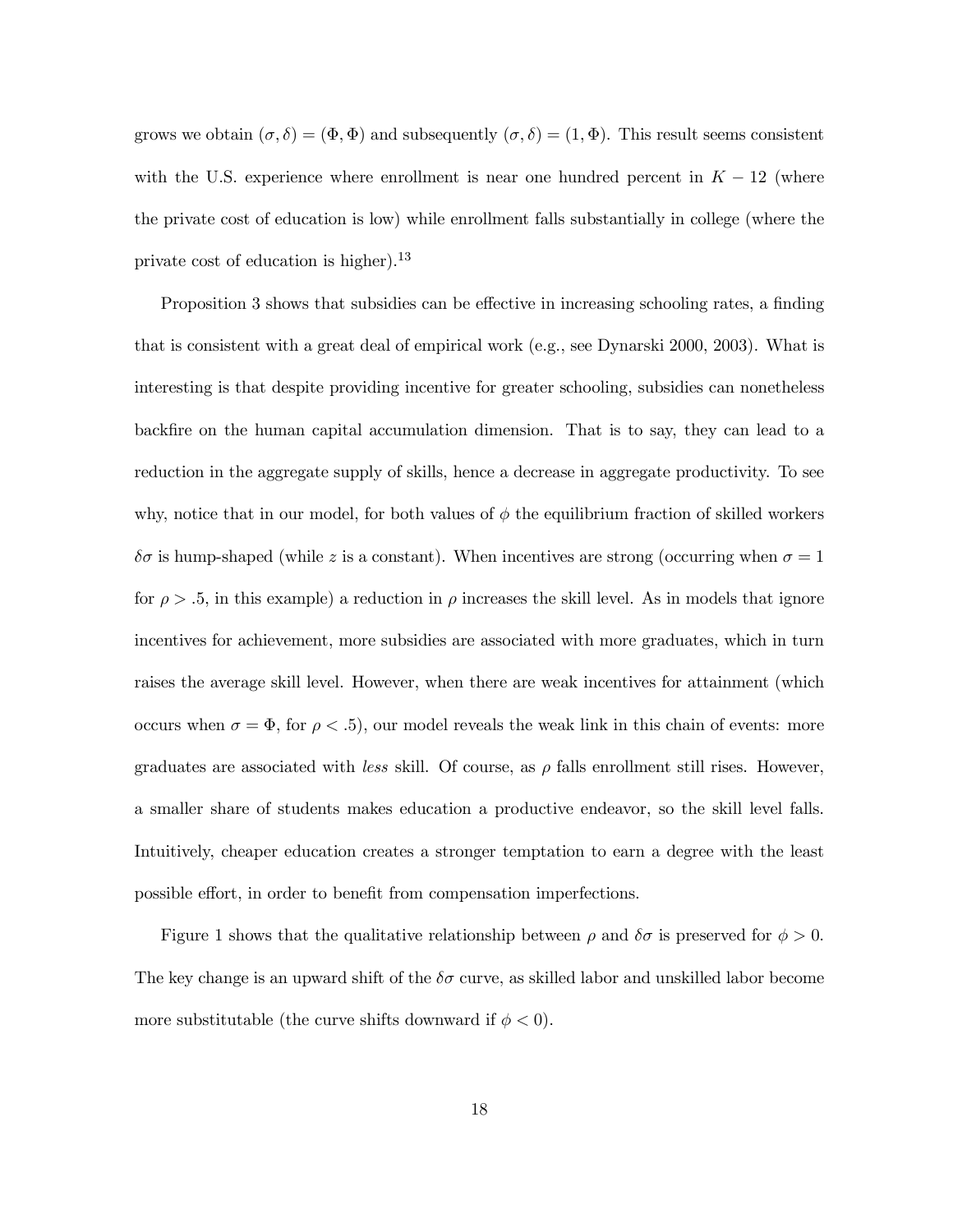#### [Figure 1 approximately here]

This link between schooling costs, student incentives, and educational outcomes brings to mind a remark of Milton Friedman (1968) who lamented: "Our state colleges and universities are burdened with youngsters who value the schooling they are receiving at what they pay for it–namely zero." Recent analyses support this view. Sahin (2003) finds that subsidizing tuition boosts enrollment but reduces student effort, hence human capital accumulation. The theoretical analysis in Blankenau and Camera (2006) suggests that when a worker's productivity is imperfectly recognized, low cost education might support lower skill accumulation.

#### 4.2.2 Productivity of Education

A second finding is that spending directed at increasing the productivity (or quality) of education has beneficial effects on average human capital accumulation even if students are not strongly motivated to perform well.

**Proposition 4**. In equilibrium  $\frac{\partial \delta}{\partial z} > 0$  when  $\delta < 1$  and  $\frac{\partial \delta \sigma z}{\partial z} > 0$  always. However, if  $\sigma = \Phi$ then  $\frac{\partial \delta \sigma}{\partial z} < 0$ . Finally,  $\frac{\partial \delta \sigma}{\partial e_s} < 0$  always.

Consider spending that increases z, so students can now learn a greater set of skills. This raises enrollment–as indicated in Proposition 2–since the payoff to skill and schooling both increase in z. However, it does not always result in a higher fraction of skilled population  $\delta\sigma$ . When there are strong incentives for academic achievement,  $\sigma = 1$ , we have  $\frac{\partial \delta \sigma}{\partial z} > 0$ . When incentives are weak, the relationship is reversed and  $\frac{\partial \delta \sigma}{\partial z} < 0$ . Figure 2 illustrates this finding.

# [Figures 2 and 3 approximately here]

This result is perhaps surprising. Higher z raises a skilled worker's income (hence the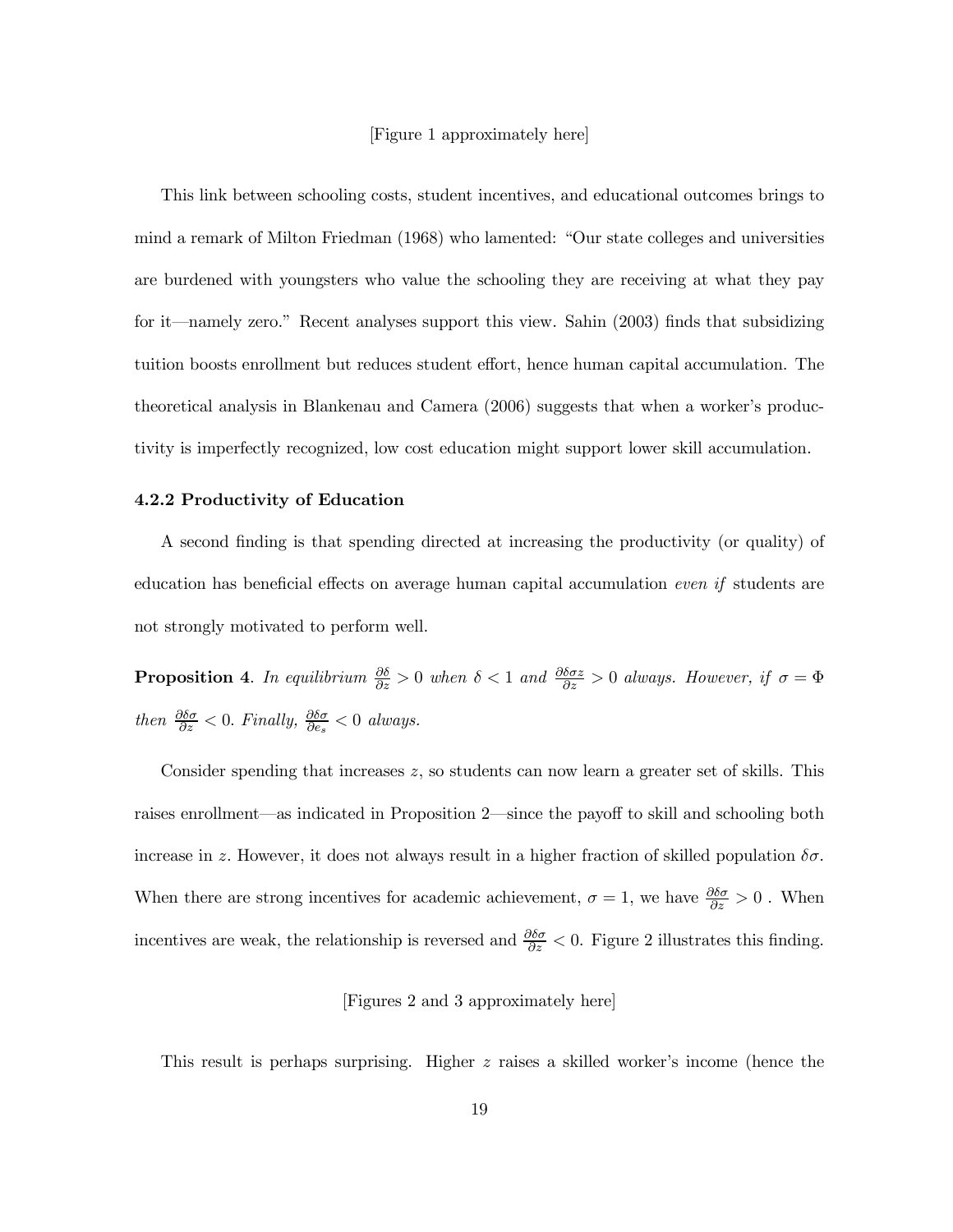return to skill), so one might expect more agents will choose skill, even if incentives are weak. Two effects work to counter this intuition. General equilibrium adjustments cause  $\omega_s$  to fall in z, so the return to skill increases, but not very much. Second, average compensation of the less productive graduates grows in z, so there is a greater temptation to earn a degree but not skill. With  $\phi = 0$  this second effect is dominant, so fewer agents earn skill when z rises. This does not imply that the average skill level falls. In fact, the positive intensive effect of greater z (higher per-capita productivity) always dominates the negative extensive effects (smaller skilled population). Hence,  $\delta \sigma z$  and z are positively associated. This holds also when  $\phi = .25$ (Figure 2). Indeed, when skilled and unskilled labor are more substitutable ( $\phi$  is larger) changes in z have a smaller negative effect on  $\omega_s$ . The increase in income for a skilled worker is sufficient to induce more skill, even with weak incentives. Hence, raising the productivity of education is more effective when skilled and unskilled labor are more substitutable.

Now, suppose that the quality of education is improved by reducing the effort required to achieve the skill level z. That is, resources are spent to lower  $e_s$ . Proposition 2 and Figure 3 indicate that this policy is effective in raising the economy's skill level, as it lowers the opportunity cost of human capital investment. This induces both higher enrollment and higher incidence of skill achievement among students. With  $\phi = .25$ , the relationship is similar.

Our findings contribute to a literature concerned with how the allocation of education resources can impact teachers and administrators' incentives to effective instruction (Hanushek, 1994). Introducing school choice, performance contracting, or merit pay can all be seen as ways to improve the quality of education, which in our model loosely corresponds to lower  $e_s$ and higher z. Our analysis shows that an additional benefit of education quality-enhancing policies could be improved student effort.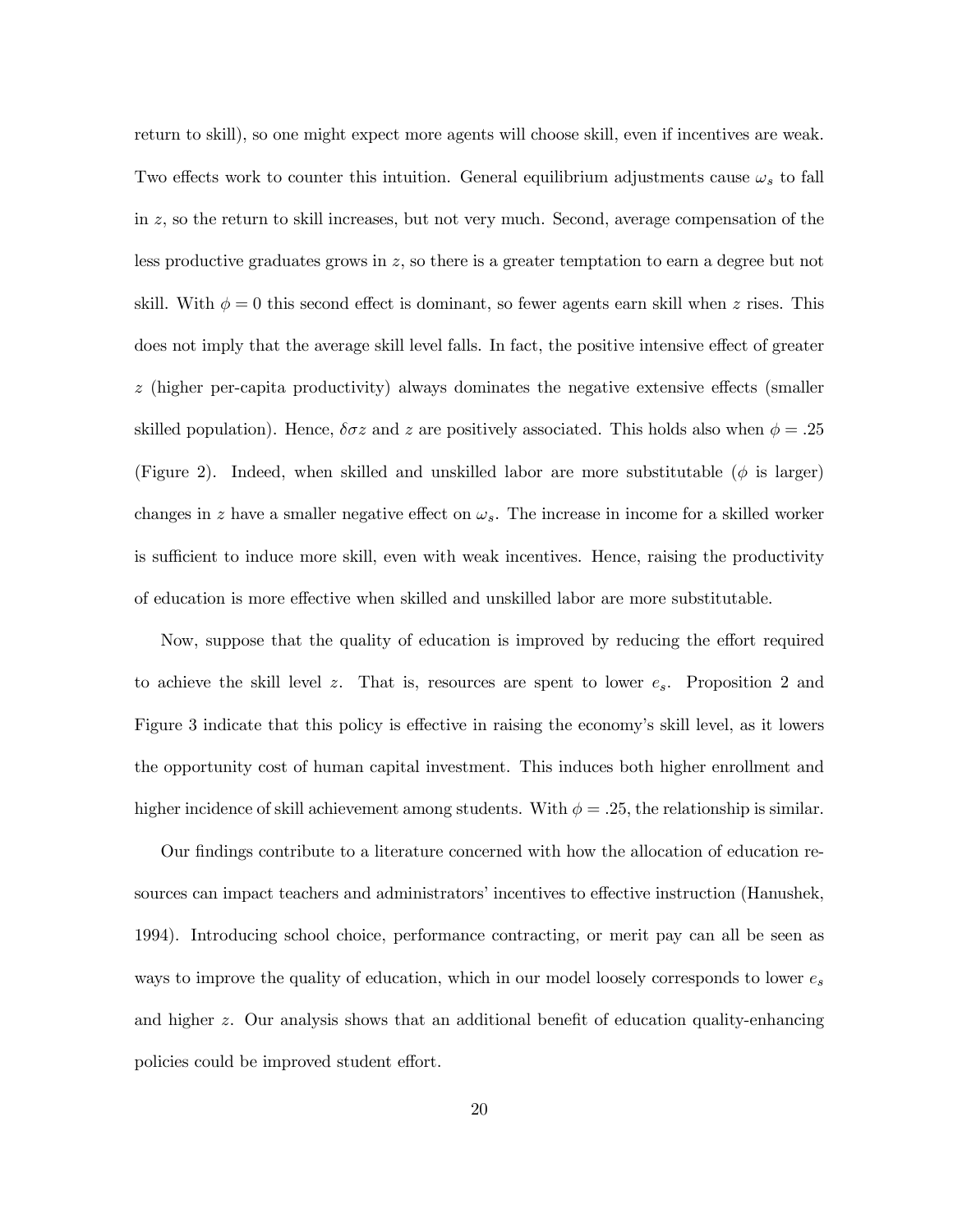#### 4.2.3 Improved Testing

Now, consider spending directed at improving the informativeness of academic certificates. **Proposition 5**. In equilibrium  $\frac{\partial \delta \sigma}{\partial \theta} \geq 0$  always.

If the incentives for academic achievement are weak, then spending that improves testing is always beneficial in raising students' attainment, hence the workforce's skill level. Clearly, if students' skills are more easily recognized, then there is lower incidence of both under- and over-compensation in those equilibria where  $\sigma = \Phi$ . This policy raises the incentive to earn skill hence  $\frac{\partial \delta \sigma}{\partial \theta} \geq 0$ . Figure 4 demonstrates that this holds true even when  $\phi$  is positive.

# [Figure 4 approximately here]

The information content of degrees might be increased in a number of ways. For example, it is reasonable to presume that if grade inflation<sup>14</sup> can be lessened, then there should be an improvement in the usefulness of grades in differentiating the ability of graduates. This can be seen as corresponding to an increase in  $\theta$ . The current focus on standardized testing in the national education debate (Hanushek, 1994) can also be interpreted as attempt to raise  $\theta$  in our model. Much of the literature on testing focuses on the need to identify productive teachers, schools and administrators. Our model highlights that improved testing can have an additional beneficial effect by increasing student effort.

#### 4.3 On Welfare

We evaluate social welfare using the standard measure of ex-ante utility

$$
W = \delta \sigma V_s + \delta (1 - \sigma) V_d + (1 - \delta) V_u.
$$

Unfortunately, there is no clear-cut answer as to how welfare responds to different education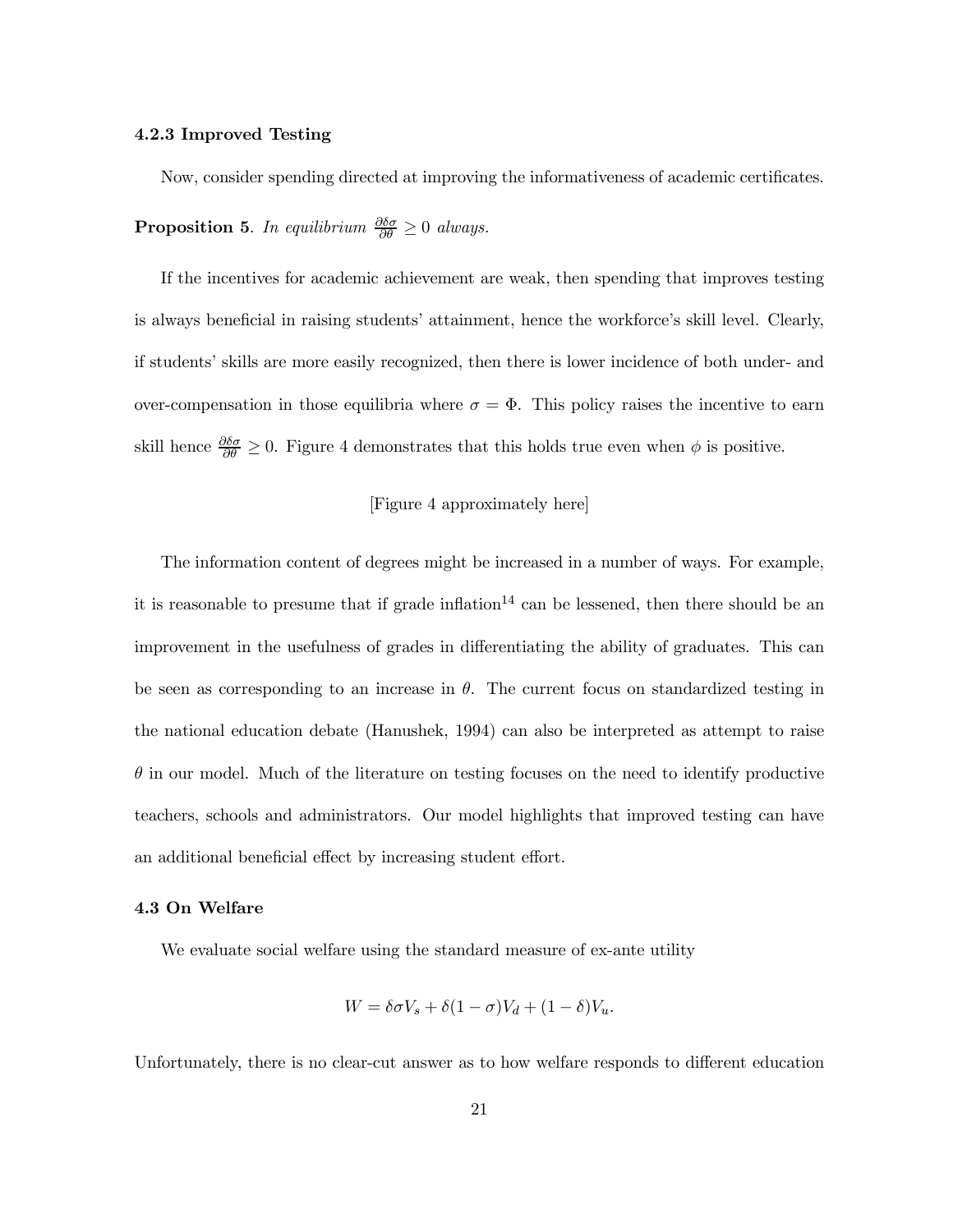finance policies. The reason is that spending on education is financed via income taxation. This does not distort labor decisions (labor is inelastically supplied), but it does reduce disposable income, hence consumption. Thus, whether a given policy is successful at raising welfare depends on the impact of public spending on average productivity.

To see it, let  $\phi \to 0$  and focus on the equilibrium in which only some agents go to school, i.e.,  $\delta = \Phi$ . Here we have either  $V_u = V_s = V_d$  and  $\sigma = \Phi$ , or  $V_u = V_s$  and  $\sigma = 1$ . Either way  $W = V_u$ , so (2) and (10) imply

$$
W = \beta (1 - \tau) (1 - \alpha) \left( \frac{z \delta \sigma}{1 - \delta \sigma} \right)^{\alpha}.
$$
 (13)

In short, in every equilibrium with  $\delta = \Phi$  welfare grows in the average skill level  $z\delta\sigma$ . Our prior results, then, indicate that for a given  $\tau$ , welfare grows in z and  $\theta$  grow and falls in  $e_s$ . The problem is that desirable changes in these variables require greater public spending, i.e., a greater tax rate  $\tau$ . This lowers disposable income, so the effect of increased education spending on welfare hinges on how greater spending affects the parameters  $z, \theta$ , and  $e_s$ .

For example, welfare would not respond positively to greater spending on education that has limited impact on  $z$  and  $e_s$ . Indeed, some observers noted that educational outcomes do not improve with greater government expenditures simply because the productivity and quality of education is unresponsive to increments in funding. In contrast, much of the current discussion focuses on ways to improve efficiency (increase  $z$  or decrease  $e_s$ ) at current funding levels, often through more market-based approaches to education (Hanushek and Jorgenson, 1996). Success along these lines would be unambiguously welfare improving.<sup>15</sup>

Welfare gains are perhaps better achieved via policies that raise the "informativeness" of academic certificates, which could be cheaply implemented. For example, reducing grade infla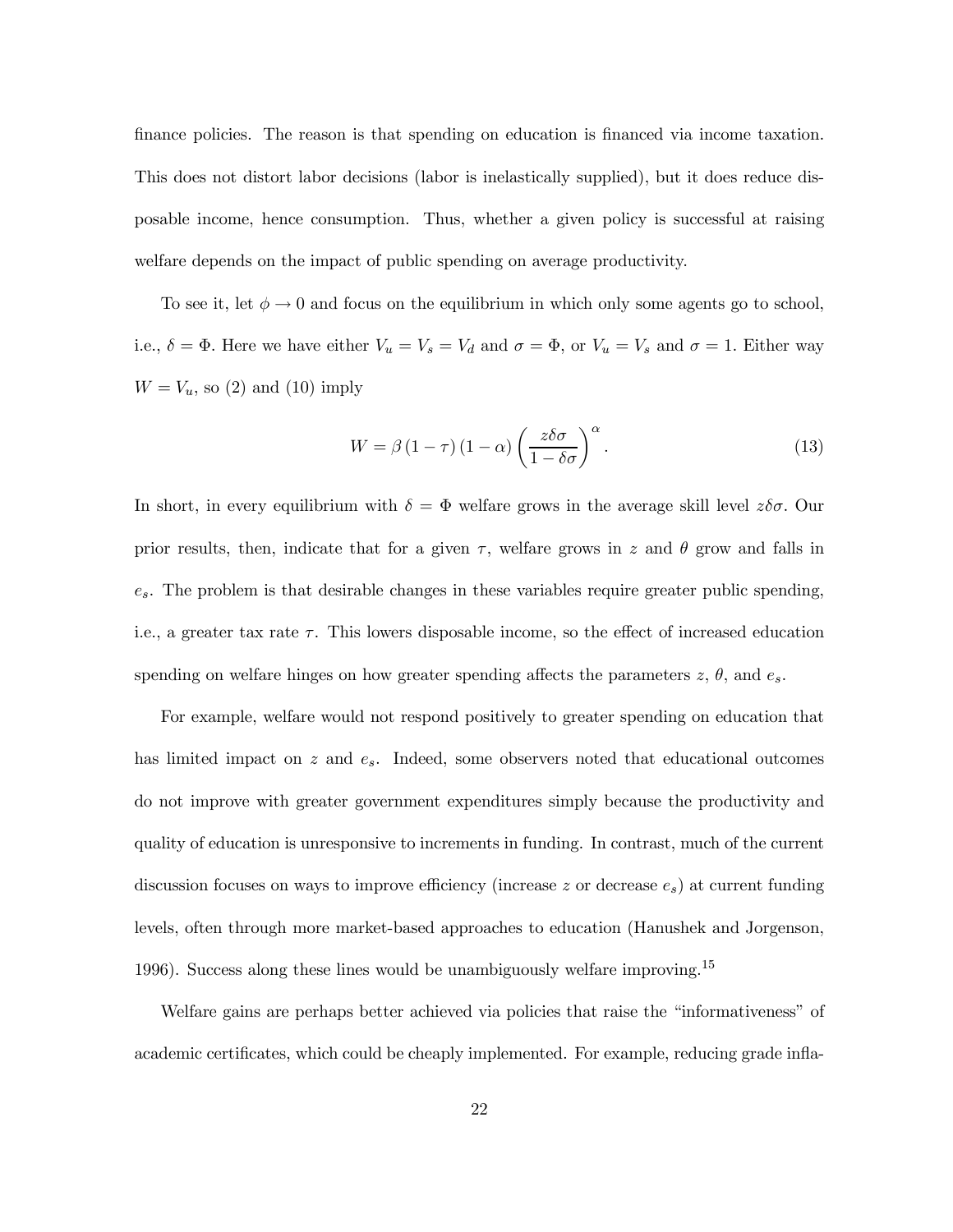tion may require little or no funding but may significantly increase the information conveyed by degrees. In our model, this corresponds to a significant increase in  $\theta$ , which would clearly raise welfare. Numerical experiments for the case  $\delta = 1$  suggest similar trade-offs.

Next consider a policy of tuition subsidies, which can be welfare-improving when incentives for student achievement are strong (since  $z\delta\sigma$  falls in  $\rho$ ). However, when incentives are weak, subsidies not only increase the tax burden but also lower  $z\delta\sigma$ . To demonstrate the point, suppose that private and public spending are linked by the relationship  $\gamma(\rho) = S - \rho$  where S represents a fixed level of public education expenditures. Figure 1 reports (a monotone transform of) W for  $S = 2$  as a function of  $\rho$ . Moving right to left, there are initial welfare gains as subsidies increase, because more degrees mean more productive workers and this gain dominates the loss from the increased tax burden. When  $(\sigma, \delta) = (\Phi, \Phi)$  more subsidies are harmful as both effects work against welfare. Welfare continues to fall as we move into the equilibrium  $(\sigma, \delta) = (\Phi, 1)$  as the average skill level continues to fall.

#### 5 Robustness

The results above are obtained within the context of a model that contains several abstractions. In this section we establish that our findings are robust to assuming more general, and perhaps realistic, settings. We extend our model in two directions. First, we introduce ex-ante heterogeneity in innate ability or in wealth. Then, we assume workers' skills can be recognized. Analysis of these generalizations can be summed up as follows: the findings associated with the basic stylized model emerge also from studying more sophisticated settings that preserve some key features (discussed below).

#### 5.1 Ex-ante Heterogeneity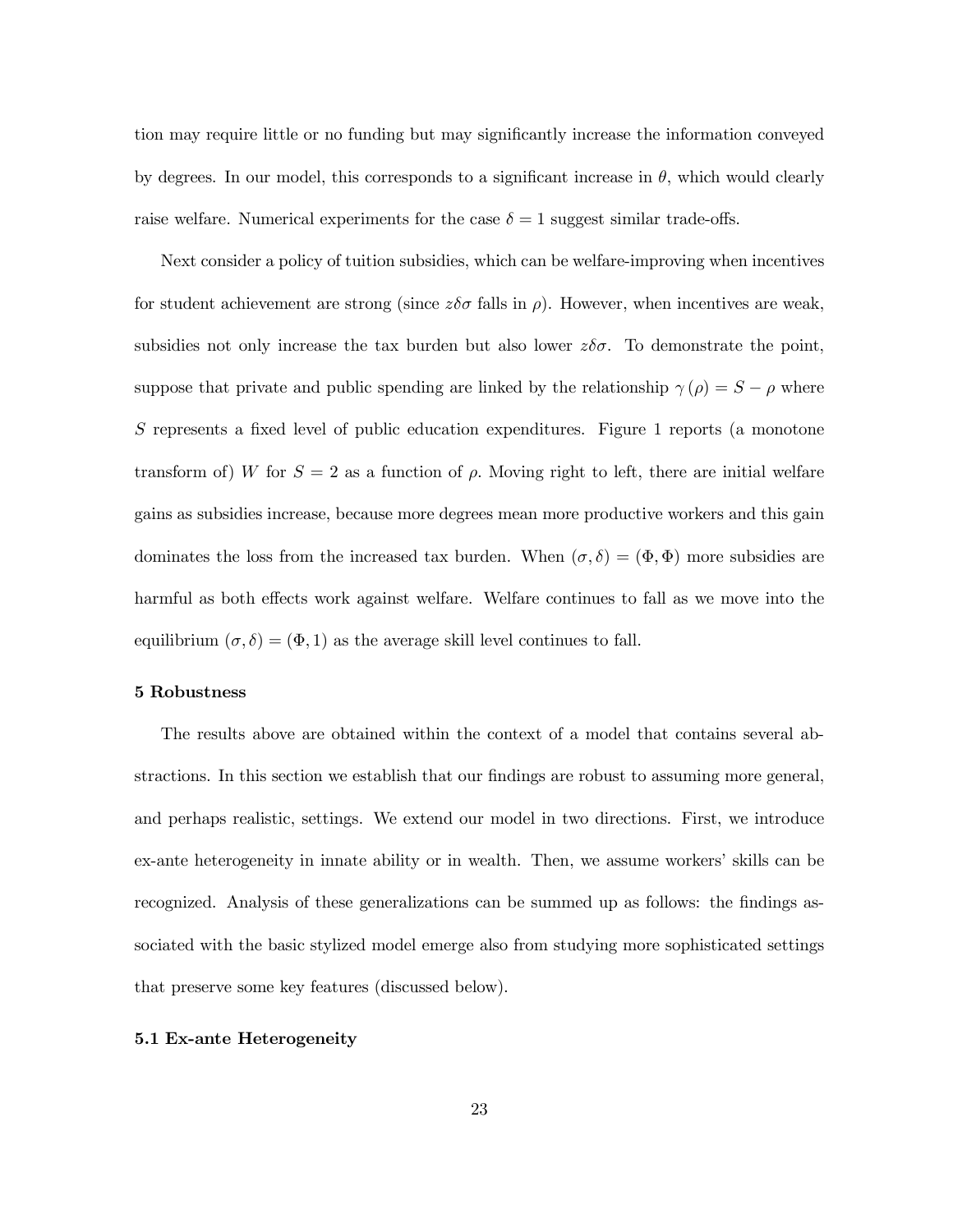We introduce two alternative modes of ex-ante heterogeneity. On the one hand, we wish to consider agents who differ in their innate ability, i.e., they must exert different effort in order to acquire the same skill level. Heterogeneity of this sort captures the observation that the return to education is higher for more able people (e.g., Carneiro and Heckman, 2004). On the other hand, we also wish to consider economies where agents face unequal constraints in financing of their education. To do so, one could assume borrowing constraints or differences in family wealth. We follow this second modeling avenue, for two main reasons. It allows us to retain the model's basic structure, and yet introduce heterogeneity in constraints on educational expenditures. Second, differences in family wealth are often seen as an empirically more relevant form of heterogeneity than credit constraints.<sup>16</sup>

To formalize these sources of heterogeneity, we modify the model as follows. Considering heterogeneity in innate abilities, denote individual ability level by  $i \in \mathcal{I}$ , with  $\mathcal I$  an ordered set. Assume agents with ability  $i' < i$  must exert more effort than agents i to attain the same skill level z. Formally, let  $0 < x_i < x_{i'} < \infty$  for all  $i' < i$ . Then, for agent of ability i define

$$
z(e_i) = \begin{cases} z & \text{if } e_i = x_i (e_s + e_d), \\ 0 & \text{if } e_i = x_i e_d, \end{cases}
$$

Given ability *i*, the agent's expected utility is thus  $U_i = -e_i + \beta E \ln c_i$ .

Now consider wealth heterogeneity. Denote family wealth by  $j \in J$ , where J is also an ordered set, and assume that wealthier families finance a larger portion of their children's education. Formally, if wealth is  $j' > j$ , then we assume  $\rho_{j'} < \rho_j$ . Suppose that the cdf  $G(i)$ and  $F(j)$  identify, respectively, the distribution of abilities and wealth.

Given the above, an agent's initial state is identified by a pair  $(i, j) \in \mathcal{I} \times J$  and so the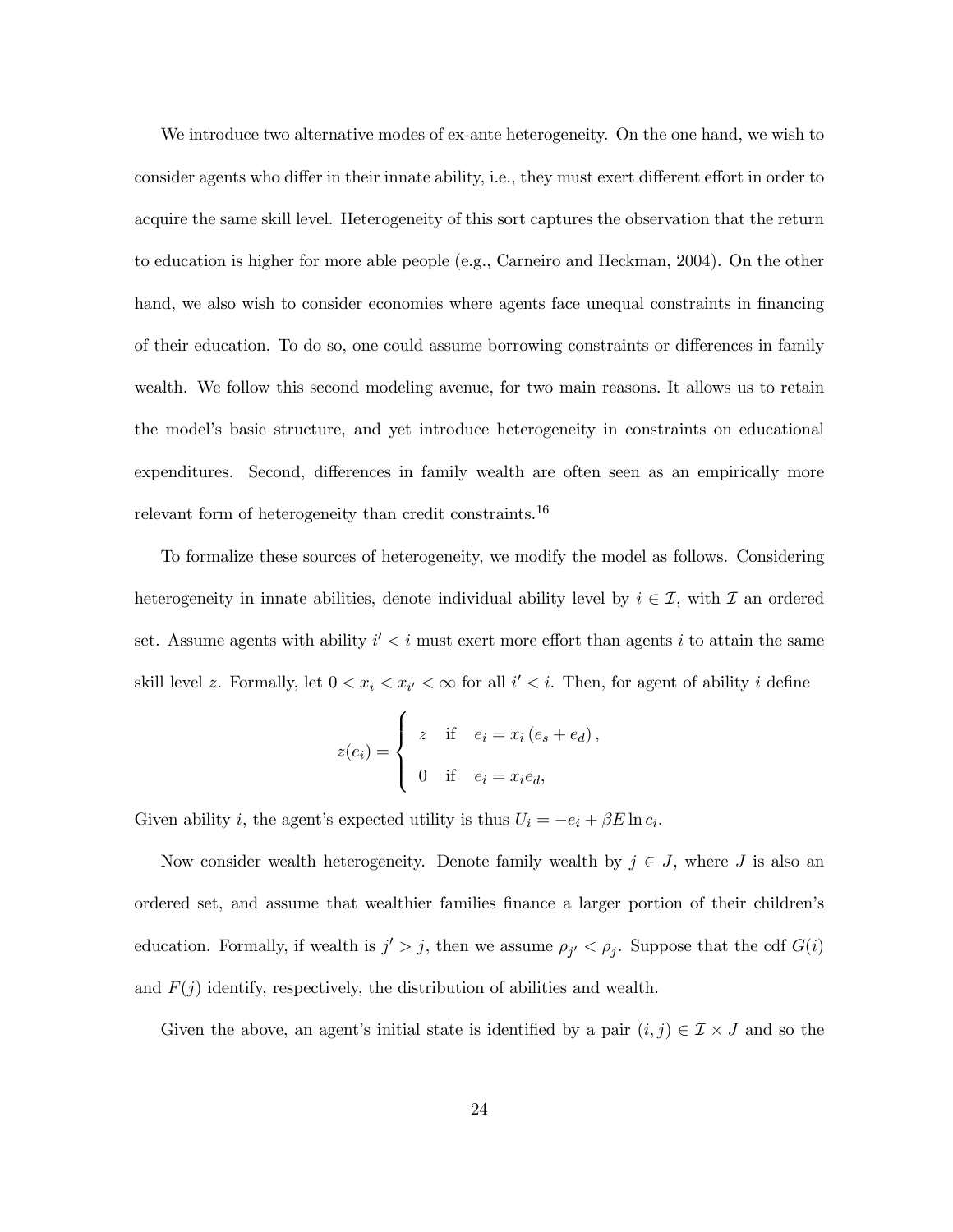value functions  $V_s$  and  $V_d$  in (2) are modified as

$$
V_s(i,j) = -x_i (e_s + e_d) + \beta \{ \theta \ln[(1-\tau) (z\omega_s - R\rho_j \omega_s)]
$$

$$
+ (1-\theta) \ln[(1-\tau) (\omega_k - R\rho_j \omega_s)] \},
$$

$$
V_d(i,j) = -x_i e_d + \beta \{ \theta \ln[(1-\tau)(\omega_u - R\rho_j \omega_s)] + (1-\theta) \ln[(1-\tau)(\omega_k - R\rho_j \omega_s)] \},
$$

while  $V_u$  is the same as in (2) because it is independent of type. In this setting, the individual choice of education and skill are denoted  $\delta'(i, j)$  and  $\sigma'(i, j)$ , and must satisfy

$$
\delta'(i,j) = \arg\max_{\varphi \in [0,1]} \varphi[\max\{V_s(i,j), V_d(i,j)\} - V_u]
$$

$$
\sigma'(i,j) = \arg\max_{\varphi \in [0,1]} \varphi[V_s(i,j) - V_d(i,j)].
$$

We will consider alternatively, innate ability and wealth heterogeneity, by letting either the set  $J$  or  $\mathcal I$  be a singleton. In these cases, in equilibrium most agents will not be indifferent to schooling and to earning skill, but there will be some threshold agent type that will. For this reason we proceed as follows.

Conjecture an equilibrium in which some agent type(s) is indifferent to going to school and (possibly other type(s)) to earning skill. Define by  $p \in (0,1)$  the proportion of the population that goes to school, and let  $p_s \in (0, p)$  denote the population proportion of those skilled. So  $1-p$  are uneducated workers. Clearly, the supply of skilled and unskilled labor must satisfy

$$
n_s = z p_s \quad \text{and} \quad n_u = 1 - p_s,
$$

while  $\omega_s$  and  $\omega_u$  still satisfy (7). Someone with a degree but unrecognized skill level earns

$$
\omega_k = \frac{p_s}{p} z \omega_s + \frac{p - p_s}{p} \omega_u.
$$

Here  $\frac{p_s}{p}z$  is expected skill level of unrecognized educated agents, while  $\frac{p-p_s}{p}$  is the probability that an unrecognized educated agent has no skill.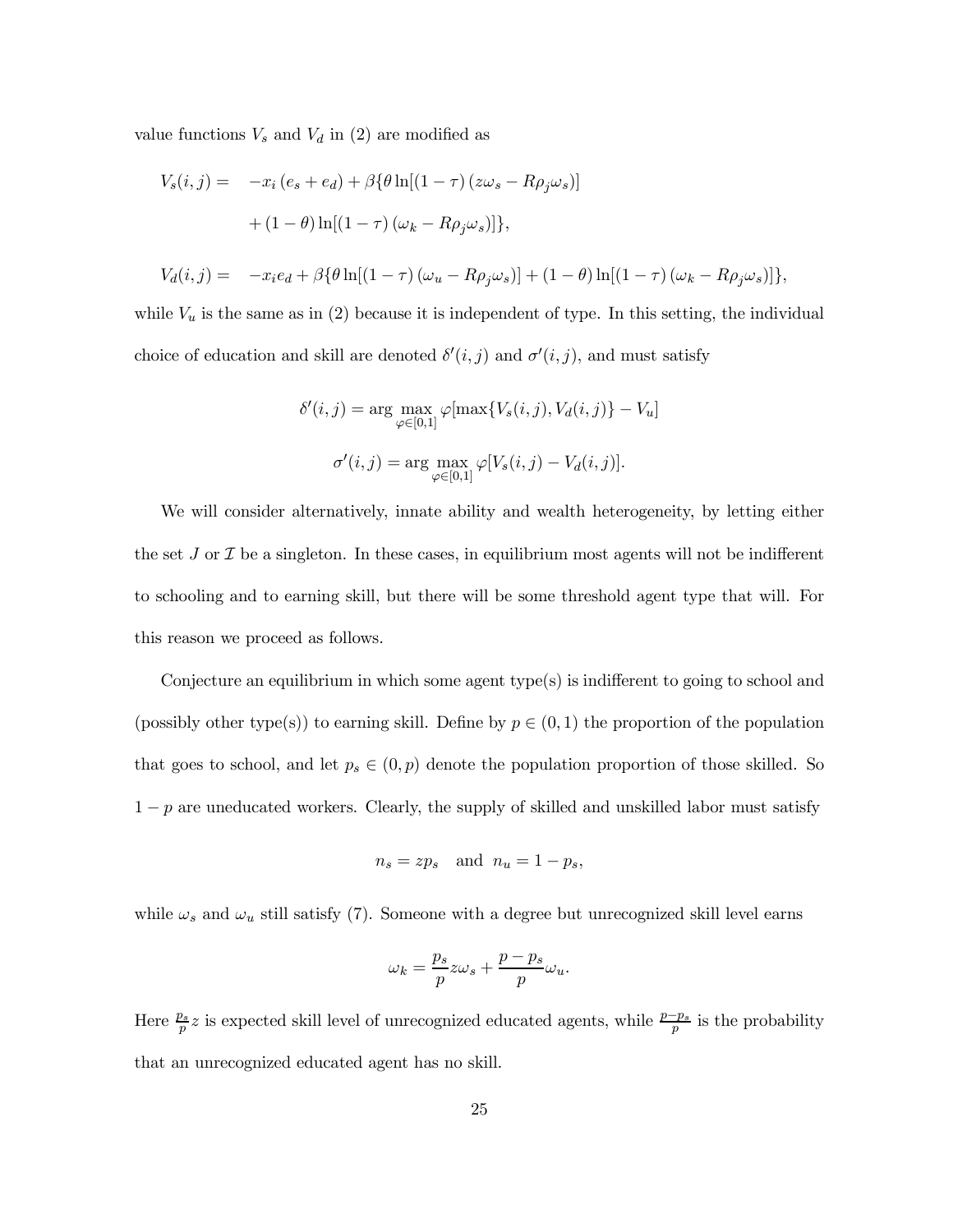Differences in innate abilities. Assume that agents are heterogeneous in innate abilities. Recall that we are considering an equilibrium in which not everyone goes to school and not all that do go to school earn skill. Conjecture that in equilibrium all agents  $i' < i \in \mathcal{I}$ prefer to not go to school and all agents of type  $i' < i \in \mathcal{I}$  do not earn skill. So, we have  $p = 1 - G(i)$  and  $p_s = 1 - G(i)$ . Under these conjectures, we must have  $V_s(i, \cdot) = V_d(i, \cdot)$  and  $V_d(i, \cdot) = V_u$  for some agent types i and i, where  $i = i$  is also possible. Since  $\rho_j = \rho$  for all  $j \in J$ , the government budget constraint becomes

$$
\tau (y - pR\omega_s \rho) = p\gamma \omega_s.
$$

For numerical implementation we must specify a distribution of ability, and a mapping from ability i to the disutility scalar  $x_i$ . So, assume ability is uniformly distributed over the unit interval and  $x_i = a(1 - i^2)$ . Figure 5 shows the skill level as a function of  $\rho$ , for baseline parameters  $a = 10$ ,  $\phi = 0$ ,  $R = 1$ ,  $\beta = 1$ ,  $\alpha = \theta = .5$ ,  $e_d = .05$ ,  $e_s = \rho = .2$ , and  $z = 1$ .

# [Figure 5 approximately here]

This figure is analogous to the dark line in Figure 1. The key finding is that despite introducing heterogeneity into the model, the policy implications of the analytically tractable model remain. Moving from left to right, an increase in  $\rho$  (decrease in subsidy) increases the amount of skill in the economy so long as incentives to achieve are weak ( $\sigma$  < 1). As in the earlier case, enrollment falls with  $\rho$  but  $\sigma$  rises and the net effect is positive. When the private cost of education is sufficiently high, incentives to achieve are strong and  $\sigma = 1$ . Beyond this level, increases in  $\rho$  further reduce enrollment and with  $\sigma$  constant at 1, the skill level falls.

Differences in family wealth. Assume agents are heterogeneous in family wealth, in the manner specified above. Conjecture that in equilibrium all agents  $j' < j \in J$  prefer to not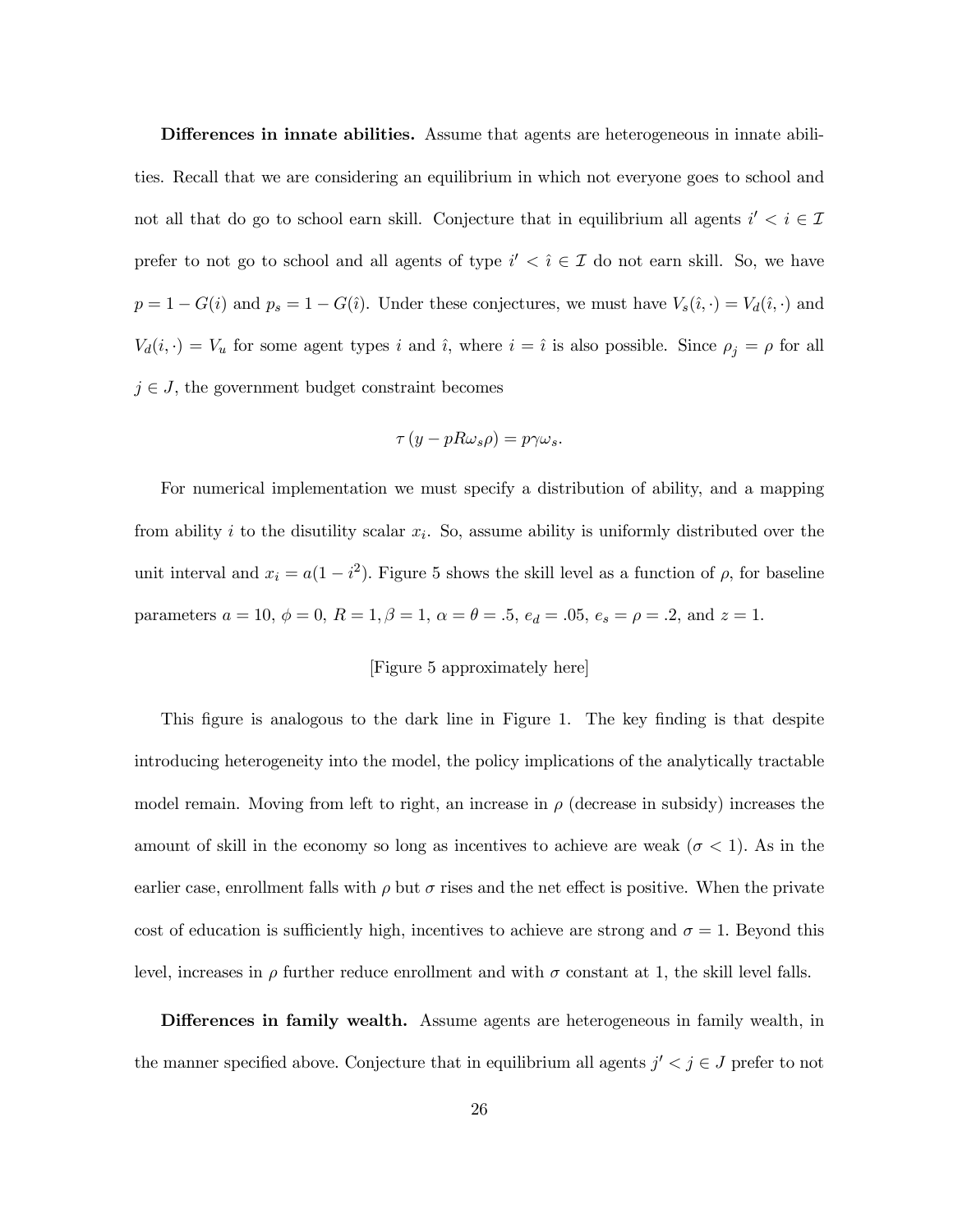go to school, and all agents of type  $j' < j \in J$  do not earn skill. So, we have  $p = 1 - F(j)$  and  $p_s = 1 - F(j)$ . Under these conjectures we must have  $V_s(\cdot, j) = V_d(\cdot, j)$  and  $V_d(\cdot, j) = V_u$  for some types j and ĵ, where  $j = j$  is also possible. As in this case  $x_i = x$  for all  $i \in \mathcal{I}$ , normalize  $x = 1$ . The two equalities above give rise to expressions similar to those earlier obtained.

The government budget constraint must now satisfy

$$
\tau\left(y - Rp\omega_s \int_{t \geq \hat{j}} \rho_t dF(t)\right) = p\gamma\omega_s.
$$

To complete the model assume wealth is uniformly distributed over the unit interval, and specify  $\rho_j = \rho (1 - j)^b$  so that  $\rho$  scales  $\rho_j$ . The baseline parameters are  $b = 2, \phi = 0$ ,  $R = 1, \beta = 1, \alpha = \theta = .5, e<sub>d</sub> = .05, e<sub>s</sub> = .2, \text{ and } z = 5.$  Figure 6 shows that greater subsidies (lower  $\rho$ ) increase the skill level only in the case where incentives to achieve are strong. The findings associated to Figures 2-4 also hold for both types of heterogeneity (though not presented here).

# [Figure 6 approximately here]

#### 5.2 Observable skills

We now return to the case with homogeneous agents and relax the assumption on informational frictions by allowing employers to correctly gauge a worker's skill. To do so we modify the original model by assuming that (i) agents live for four (instead of two) periods and (ii) employers can observe workers' past productivity, hence their skills. So, a worker's true skill level is uncertain only in his first period of employment. Here the return to effort may be delayed but eventually is realized later in life, which is something one observes also in practice (e.g. see Owen, 1995, p. 41).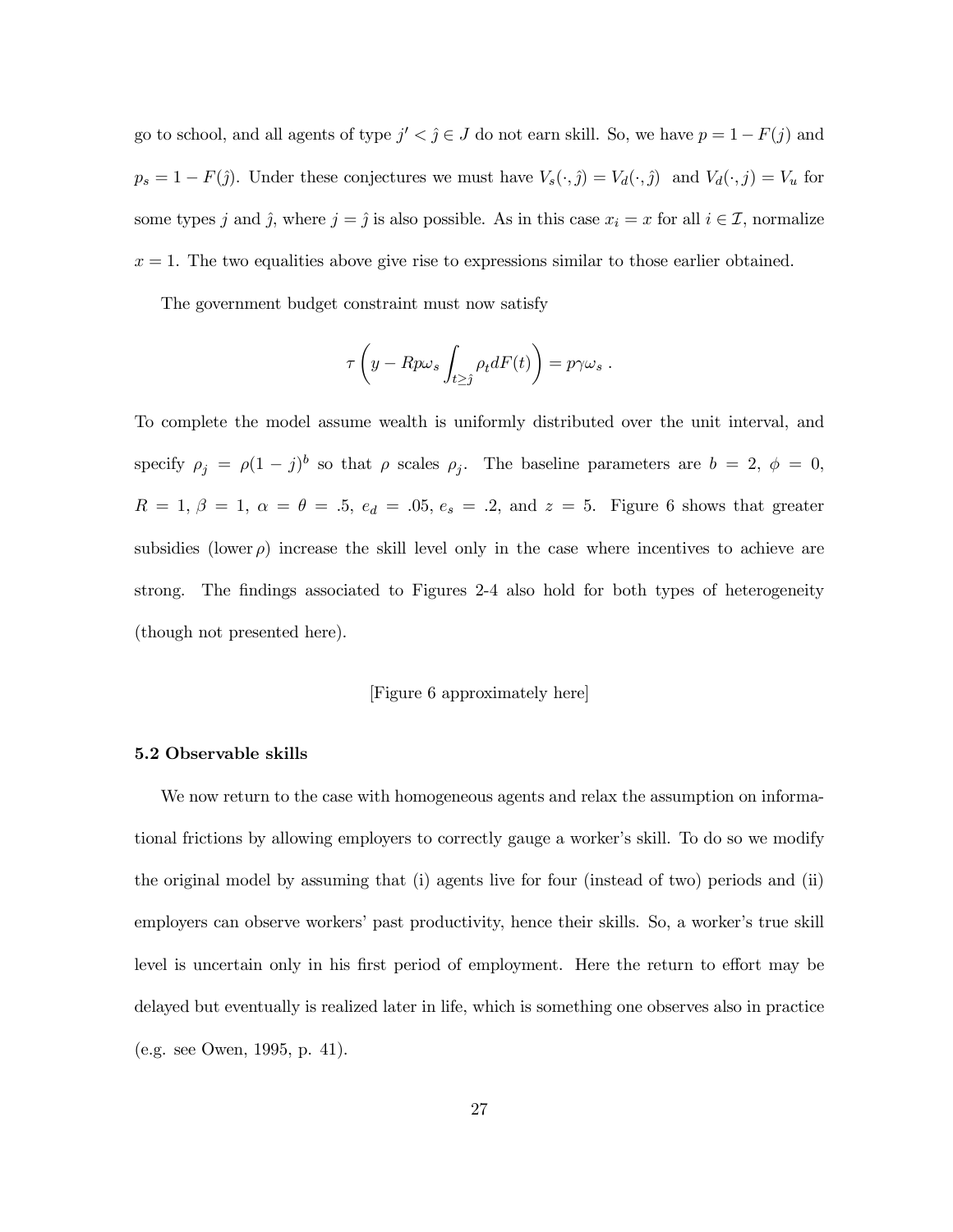In this setting agents must decide on allocating consumption across more periods. The first two periods are as before. In the third period, an agent inelastically supplies a unit of time on a competitive market, which is now privy to the agents' skill, having observed his earlier productivity. Thus the agent earns  $z\omega_s$  in period three if he is skilled, and gets  $\omega_u$ otherwise. In period four, the agent is retired and funds consumption through savings.

Lifetime utility is now

$$
U = -e + E \sum_{j=1}^{3} \beta^j \ln c_j,
$$

where  $j$  denotes a period, while the lifetime budget constraint is

$$
\sum_{j=1}^3 \frac{c_j}{R^{j-1}} + TR = \sum_{j=1}^2 \frac{I_j}{R^{j-1}},
$$

where  $T = e = 0$  if the agent does not go to school.

Equilibrium wages are still given by (7). Workers whose productivity is immediately recognized receive the same wage in each period. Hence, their lifetime income is scaled by  $(1 + \frac{1}{R})$  relative to the two-period model. Those whose skills are not immediately recognized receive a lifetime income that is a linear combination of  $\omega_k$  and  $\omega_s$  (or  $\omega_u$ ). Thus, as in the two-period model, those whose productivity cannot be assessed in the second period are still underpaid if skilled and overpaid if unskilled. So, educated but less productive workers can temporarily extract ability rents, which affects the levels of  $\sigma$  and  $\delta$  as in the two-period model.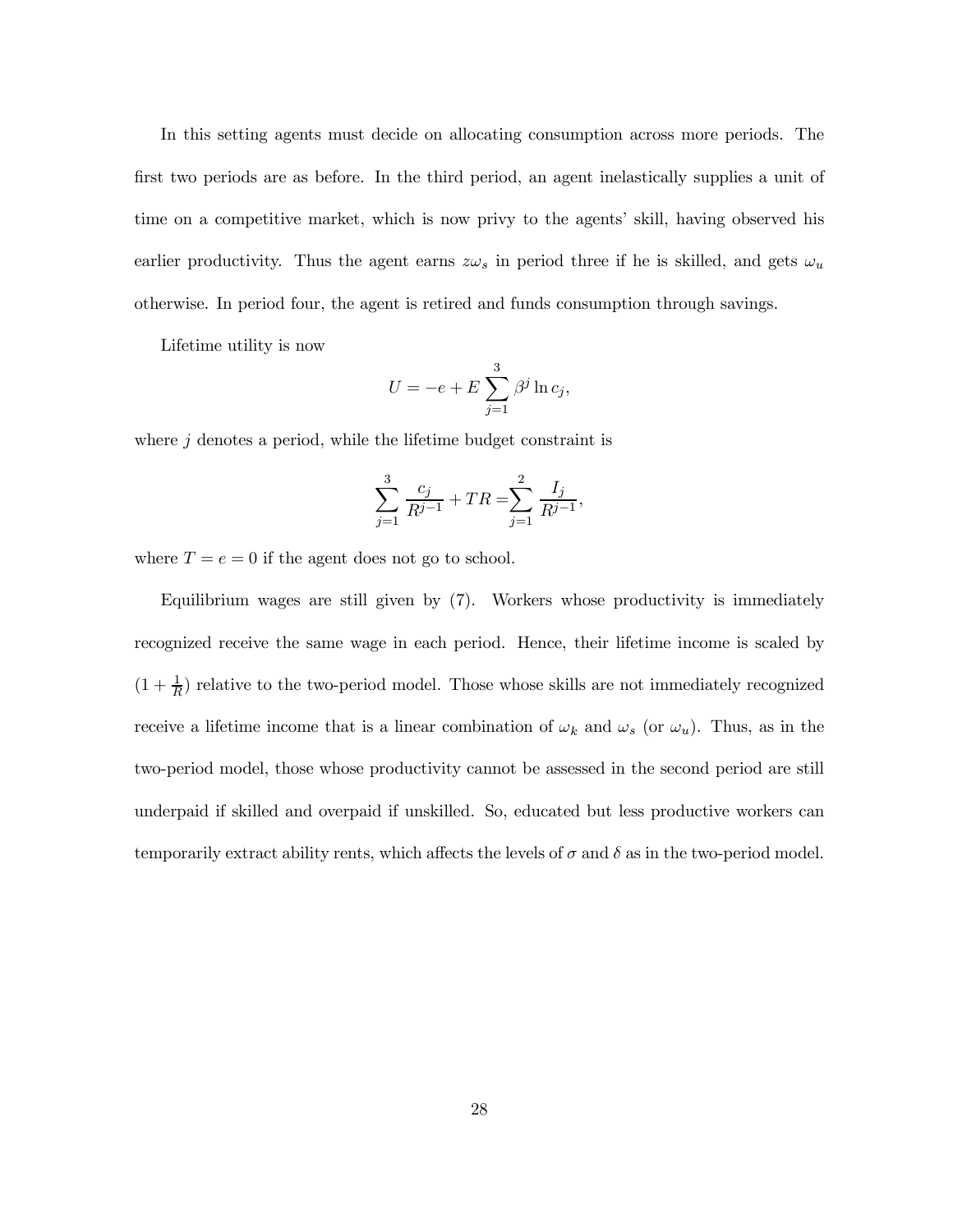It can be shown that in this setting value functions reduce to

$$
V_s = - (e_s + e_d) + \tilde{\beta} \{ \theta \ln \left[ (1 - \tau) \omega_s \left( z \left( 1 + \frac{1}{R} \right) - R \rho \right) \right]
$$

$$
+ (1 - \theta) \ln[(1 - \tau) \left( \omega_k + \frac{z \omega_s}{R} - R \rho \omega_s \right)] \} + b(\beta),
$$

$$
V_d = -e_d + \tilde{\beta} \{ \theta \ln[(1 - \tau) \left( \omega_u \left( 1 + \frac{1}{R} \right) - R \rho \omega_s \right) \}
$$

$$
+ (1 - \theta) \ln[(1 - \tau) \left( \omega_k + \frac{\omega_u}{R} - R \rho \omega_s \right)] \} + b(\beta),
$$

$$
V_u = \tilde{\beta} \ln \left[ (1 - \tau) \left( \omega_u \left( 1 + \frac{1}{R} \right) \right) \right] + b(\beta).
$$

which is analogous to equation (2). The longer life spans are reflected in the addition of a constant,  $b(\beta)$ , different discounting,  $\tilde{\beta}$ , and additional items reflecting period three wages:

$$
\widetilde{\beta} \equiv \beta + \beta^2 + \beta^3
$$
 and  $b(\beta) \equiv \beta[\widetilde{\beta} \ln \widetilde{\beta}^{-1} + (\beta + 2\beta^2) \ln(R\beta)].$ 

For the case  $\phi \to 0$ , the propositions and proofs go through with minor changes, though there is a greater amount of algebraic manipulations.

#### 6 Conclusion

An ample literature in economics has studied why and how public funding for education matters. Our contribution is to provide intuition as to why incentives for student achievement matter and to provide insights into the best uses of public resources devoted to education.

The analysis has demonstrated that if student effort is a necessary input to acquire human capital–but skills are imperfectly compensated–then incentives might exist for students to be under-achievers. In this case, public spending on education may alter these incentives in both favorable or unfavorable ways, depending on the use made of these resources. In particular, we have shown why greater human capital accumulation does not generally follow from policies that merely focus on raising enrollment.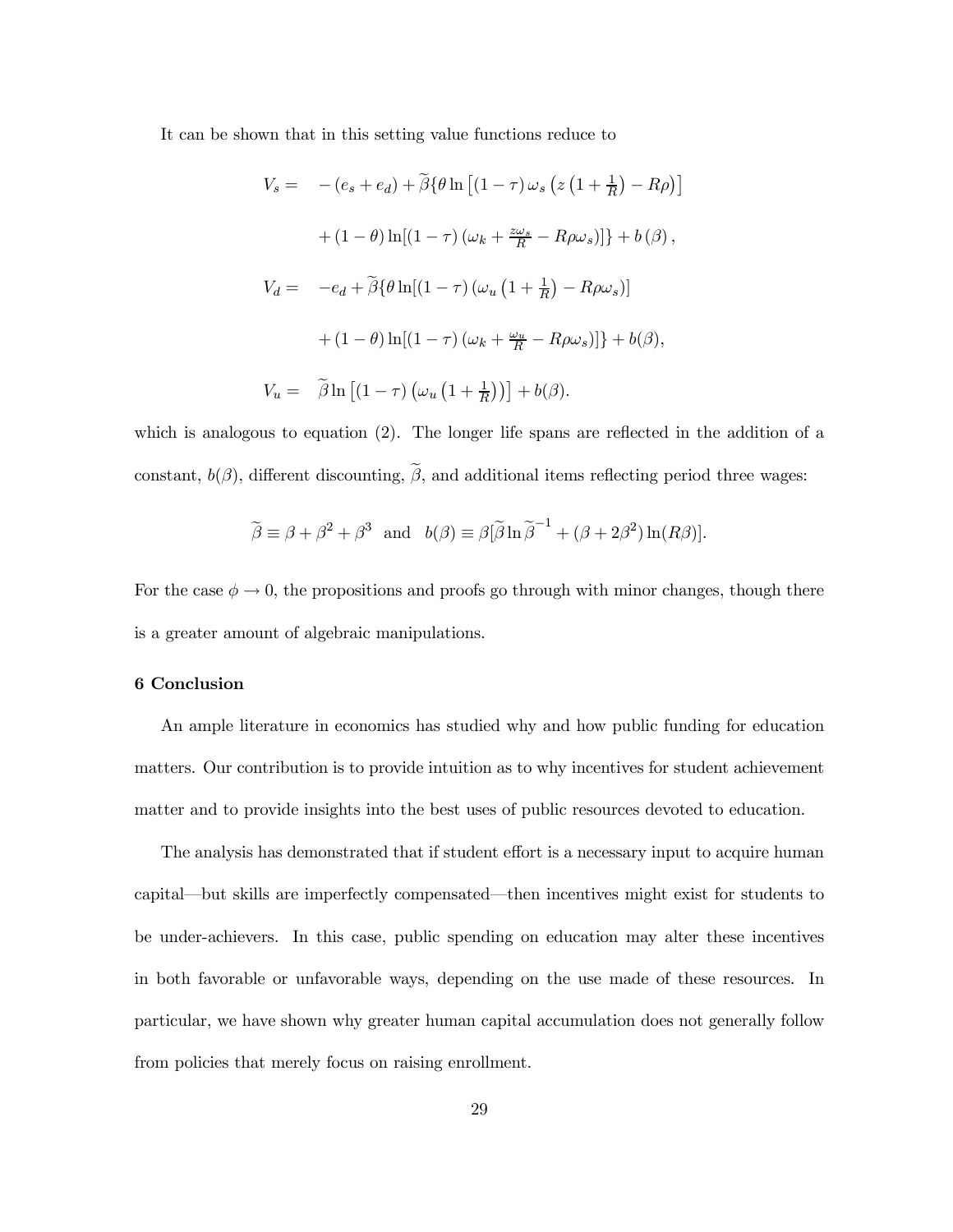The above lessons emerge from a model that–to reduce analytical complexity–abstracts from ex-ante heterogeneity elements and assumes away physical capital use in the human capital as well as the consumption goods production processes. However, we have shown that our findings are robust to different specifications that preserve the model's core features. For instance, the results are qualitatively robust to introduction of heterogeneity in agents' innate abilities or in wealth, and to eventual resolution of ability uncertainty. More generally, the model's findings should be qualitatively preserved in environments that display the following features. First, a worker's human capital is an increasing function of his effort while in school. Second, own productivity is imperfectly observed by firms, at least in the early stages of the worker's career. Third, workers known to be more productive are better compensated, i.e. there is a skill premium in equilibrium. We surmise that–much as in our model–in such environments the key to improve the economy's skill level is to enhance the productive aspects of education and the informativeness of academic certificates.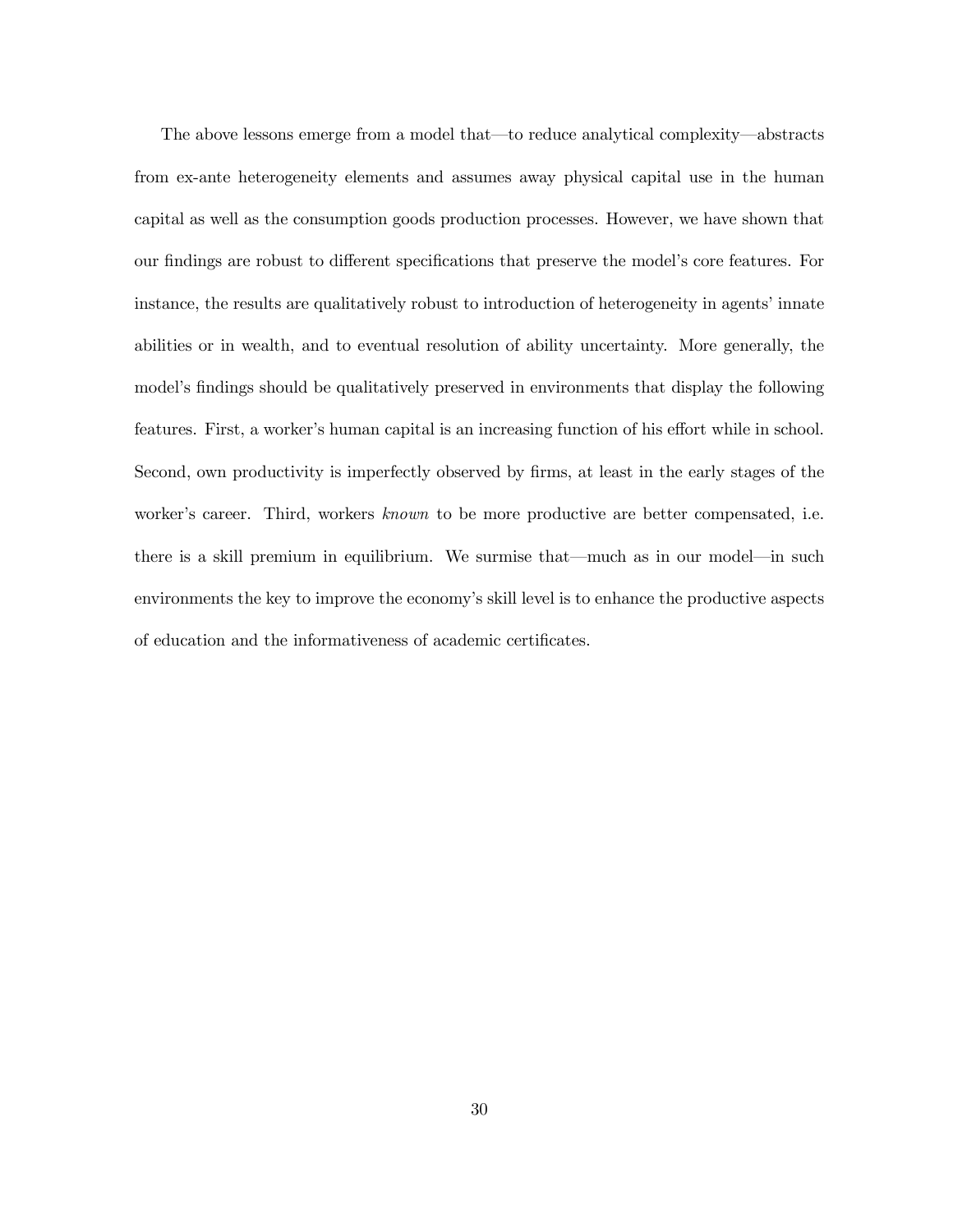#### Footnotes

- 1. E.g., see Hoxby (2000), Rouse (1998), Card and Krueger (1992), Hanushek (1986), and the papers in Hanushek (1994) and Hanushek and Jorgenson (1996).
- 2. Angrist and Lavy (2002) provide evidence that students respond to achievement incentives. In a field experiment, success-contingent payments raised matriculation rates by 7 percentage points. A reasonable interpretation is that effort increased with incentives, since effort is a relevant control variable for students. Keane and Wolpin (2000) provide qualitatively similar evidence.
- 3. The goods cost to education is as in Galor and Moav (2000). The opportunity cost of time may matter in evaluating the impact of different taxes since the time input is not taxed (e.g., Milesi-Ferretti and Roubini, 1998). This distinction is not key here since labor is inelastically supplied, so it is the size rather than the nature of the cost that matters.
- 4. The notion that some students do not put forth enough effort to fully exploit the 'productive' benefits of education is a natural one. The National Survey of Student Engagement (2006) reports that student engagement is found to be positively correlated with grades and the Digest of Education Statistics (1998) reports that students who spent more time studying math outside of class had higher scores on standardized exams.
- 5. Enrollment requirements and rates for the final years of K-12 education can be found in Blankenau et al. (2007). Unlike that work, which studies all of K-12 education and takes this as mandatory, the present paper studies only the later years, which can more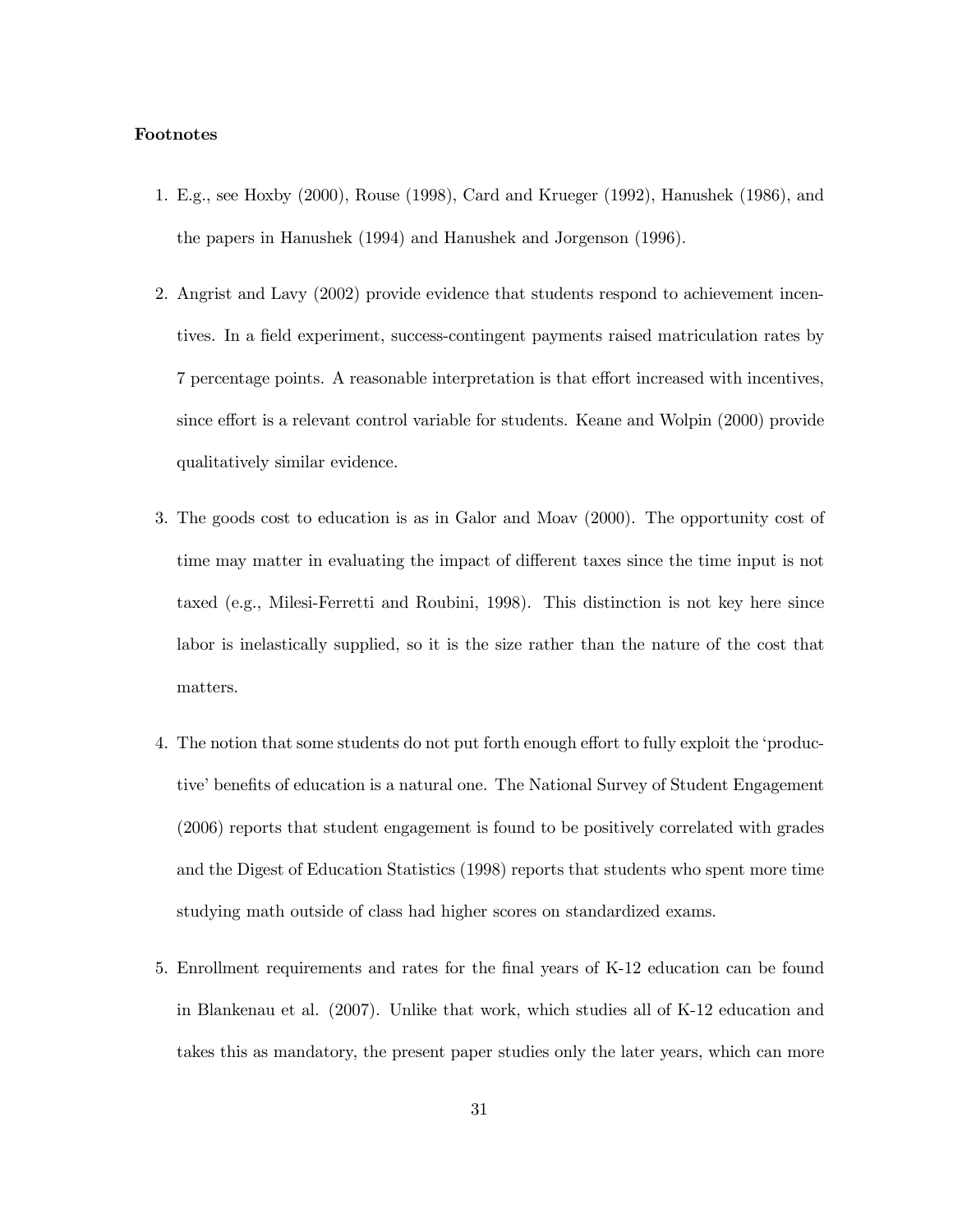easily be considered optional.

- 6. This assumption reflects the notion that the education sector employs skilled labor (e.g. teachers, superintendents). E.g., see Galor and Moav (2000) or Blankenau (2005).
- 7. E.g., Bishop (1987) argues that "information about a worker's effort and productivity is often costly to obtain, and the information asymmetries that theses costs create often make it optimal to limit the adjustment of the wage rates to productivity."
- 8. This differs from the "peer effects" studied in the literature exploring links between peer group characteristics and human capital accumulation (e.g., Benabou, 1996, Caucutt, 2001, 2002, or Epple and Romano, 1998), i.e., high-ability classmates directly facilitate a student's human capital accumulation.
- 9. This removes feedback effects from tax changes on equilibrium skills and education levels, since  $\delta$  and  $\sigma$  are independent of  $\tau$ .
- 10. Enrollment falls in  $e_d$  when  $\sigma = 1$  (see (17) in the Appendix). This lowers average compensation of unproductive school graduates, relative to those with skill. So, the incentive to earn a degree and no skill falls.
- 11. E.g., Betts and Grogger (2003) show that higher standards for high school graduation lower attainment for some groups but increase overall test scores. Bishop (1988) shows that curriculum based exit exams can lead to better achievement outcomes.
- 12. This makes government education spending a direct input into the production of human capital, as in Ben-Porath (1967). Examples include Glomm and Ravikumar (1992) and Eckstein and Zilcha (1994).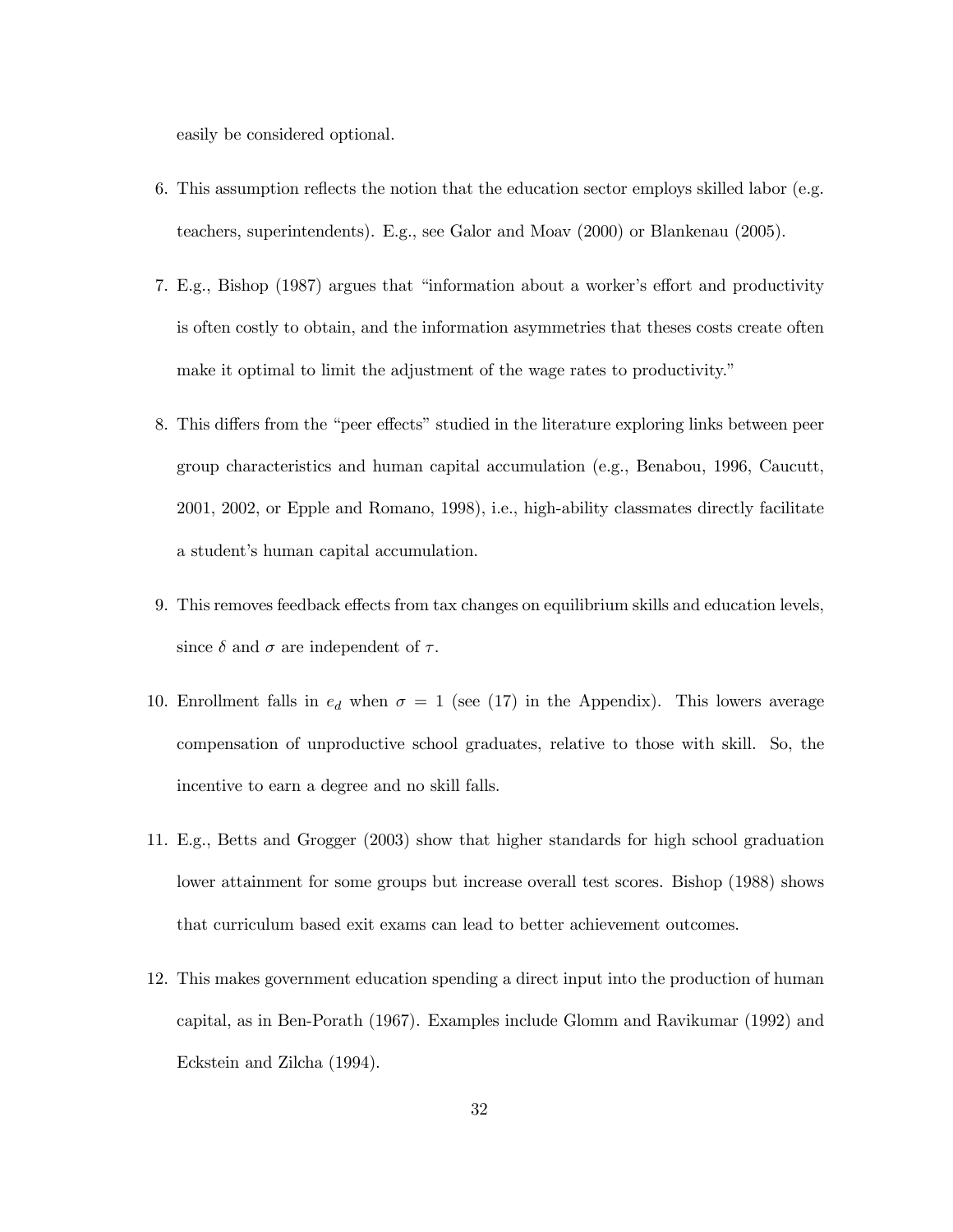- 13. See Blankenau et al. (2007) for summary statistics and a discussion.
- 14. E.g., average high-school GPA grew by 1/3 of a letter grade since 1990, but the share of students proficient in reading fell to 73% from 80% (National Assessment of Educational Progress, 2007).
- 15. Acemoglu, Kremer, and Mian (2003) warn that under some circumstances, market incentives within education can lead to increased wasteful signals of performance, rather than improved performance.
- 16. Keane and Wolpin (2001) show that wealthier families make larger college-contingent transfers, and family transfers have a strong influence on the choice to attend college. Instead, Keane and Wolpin (1991), Cameron and Taber (2000), and Carneiro and Heckman (2004), indicate that credit constraints are not so important in determining college enrollment. See also De Fraja (2002), where the education level is a non-decreasing function of household income and extreme borrowing constraints exist.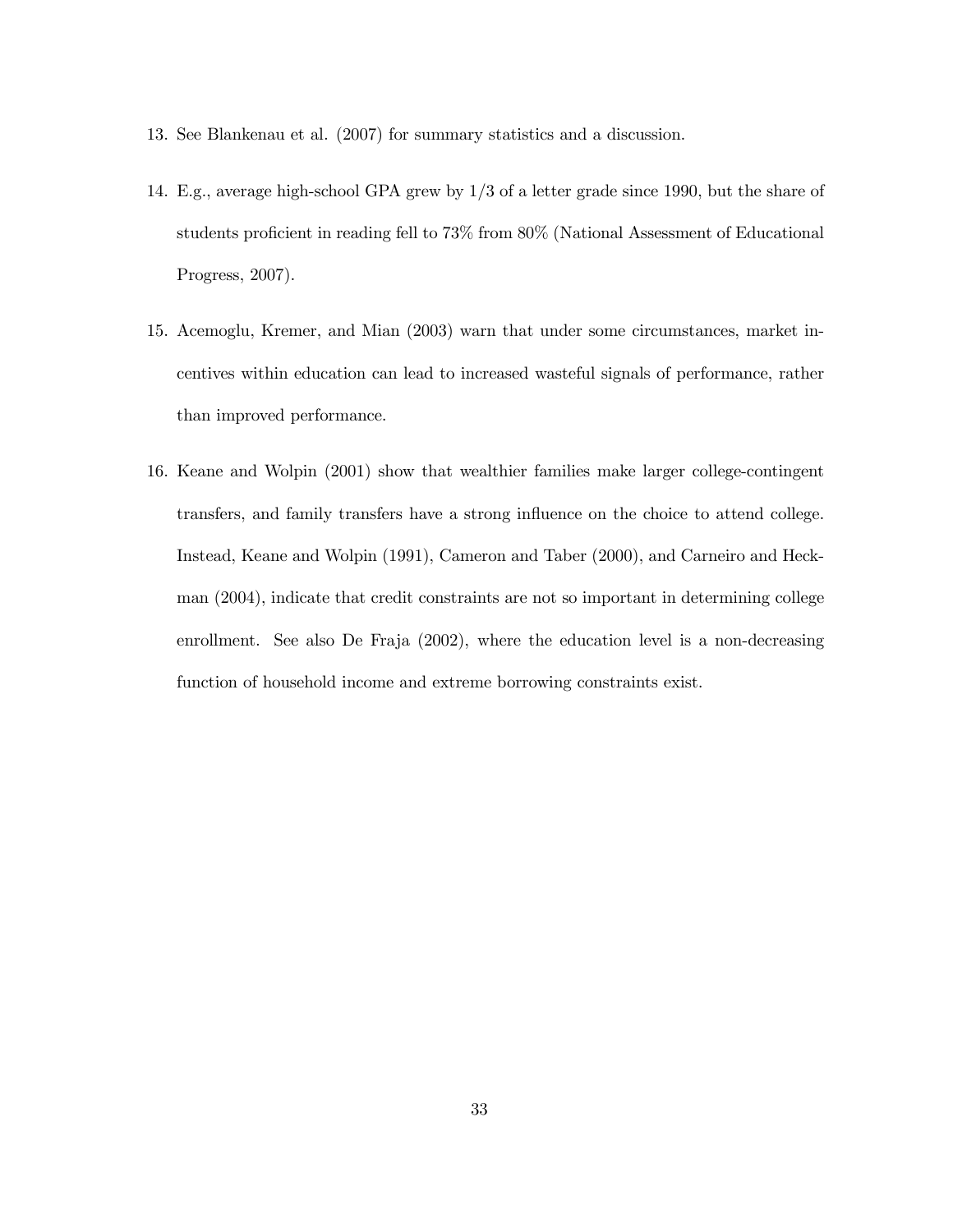#### References

Acemoglu, D., Kremer, M. and Mian. A. (2003). Incentives in markets, firms, and governments. NBER Working Paper 9802.

Angrist, J.D. and Lavy, V. (2002). The effect of high school matriculation awards: Evidence from randomized trials. NBER Working Paper 9389.

Arrow, K. (1973). Higher education as a filter. Journal of Public Economics, 2, 193-216.

Becker, G. (1964). Human Capital. New York: Columbia University Press for the National Bureau of Economic Research.

Benabou, R. (1996). Heterogeneity, stratification and growth: Macroeconomic implications of community structure and school finance. American Economic Review, 86, 584-609.

Ben-Porath, Y. (1967). The production of human capital and the life cycle of earnings. Journal of Political Economy, 75, 352-365.

Betts J.R. and Grogger J. (2003). The impact of grading standards on student achievement, educational attainment, and entry-level earnings. Economics of Education Review, 22, 343- 352.

Bishop, J. (1987). The recognition and reward of employee performance. Journal of Labor Economics 5, S36-S56.

Bishop, J. (1988). The effect of curriculum-based external exit exam systems on student achievement. Journal of Economic Education, 29, 171-182.

Blankenau, W. (2005). Public schooling, college subsidies, and growth. Journal of Economic Dynamics and Control, 29, 487-507.

Blankenau, W. and Camera, G. (2006). A simple economic theory of skill accumulation and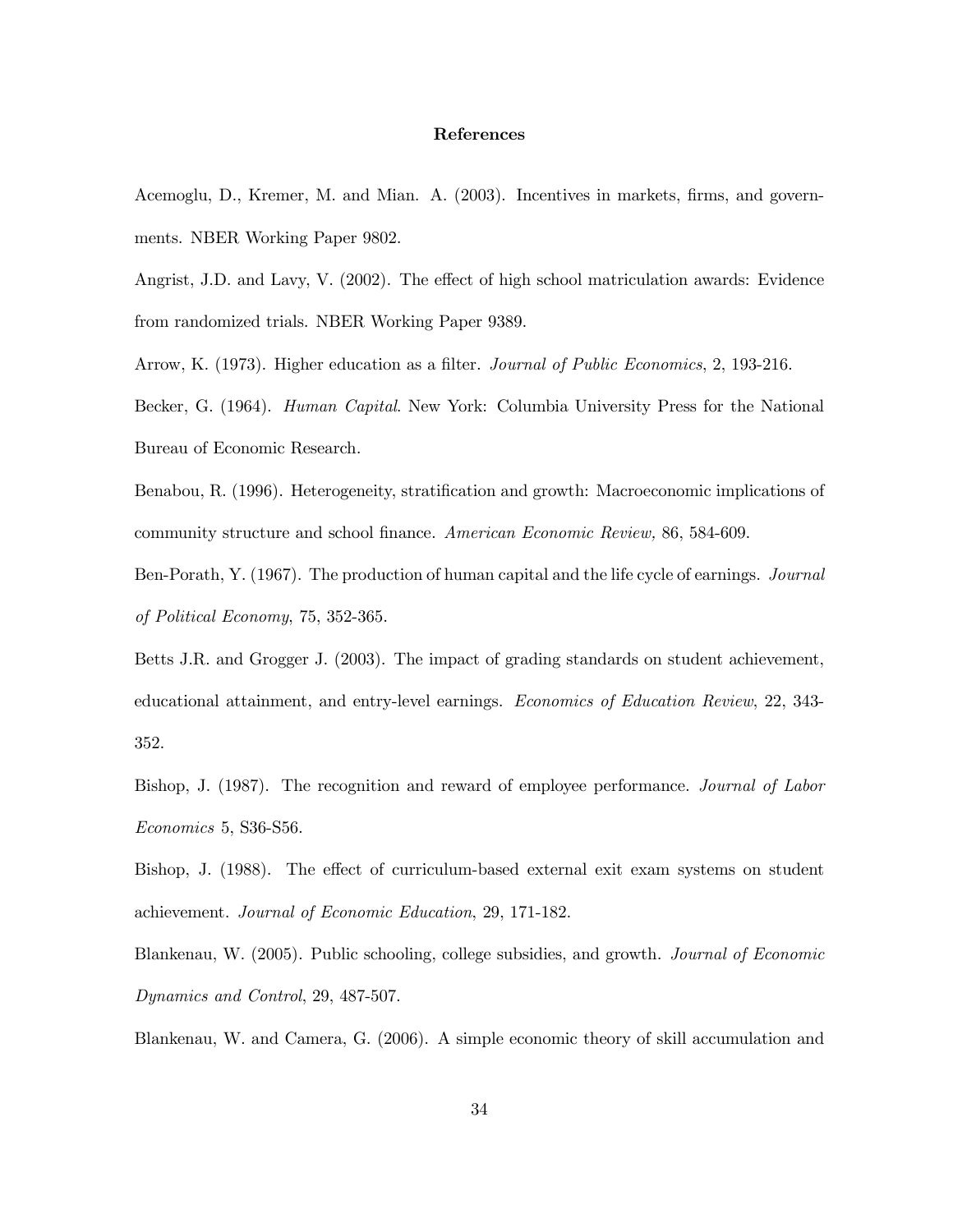schooling decisions. Review of Economic Dynamics, 9, 93-115.

Blankenau, W., Cassou, S. and Ingram, B. (2007). Allocating government education expenditures across K-12 and college education. Economic Theory, 31, 85-112.

Boel P., and G. Camera (2006). Efficient monetary allocations and the illiquidity of bonds. Journal of Monetary Economics, 53, 1693-1715.

Cameron, S. and Taber, C. (2000). Borrowing constraints and the returns to schooling. NBER Working Paper 7761.

Card, D., Krueger, A. (1992). Does school quality matter? Returns to education and the characteristics of public schools in the United States. Journal of Political Economy, 100, 1-40. Carneiro, P. and Heckman, J. (2004). Human capital policy. In Heckman, J. and Krueger, A. Inequality in America. What Role for Human Capital Policies? Cambridge MA: The MIT Press, 77-240.

Caucutt, E.M. (2001). Peer group effects in applied general equilibrium. Economic Theory, 17, 25—51.

Caucutt, E.M. (2002). Educational policy when there are peer group effects: Size matters. International Economic Review, 43, 195-222.

De Fraja, S. (2002). The design of optimal education policies. Review of Economic Studies, 69, 437-466.

Digest of Education Statistics, Table 405 (1998). United States Department of Education. Dynarski, S. (2000). Hope for whom? Financial aid for the middle class and its impact on

college attendance. National Tax Journal, 53, 629-661.

Dynarski, S. (2003). Does aid matter? Measuring the effect of student aid on college attendance and completion. American Economic Review, 93, 279-288.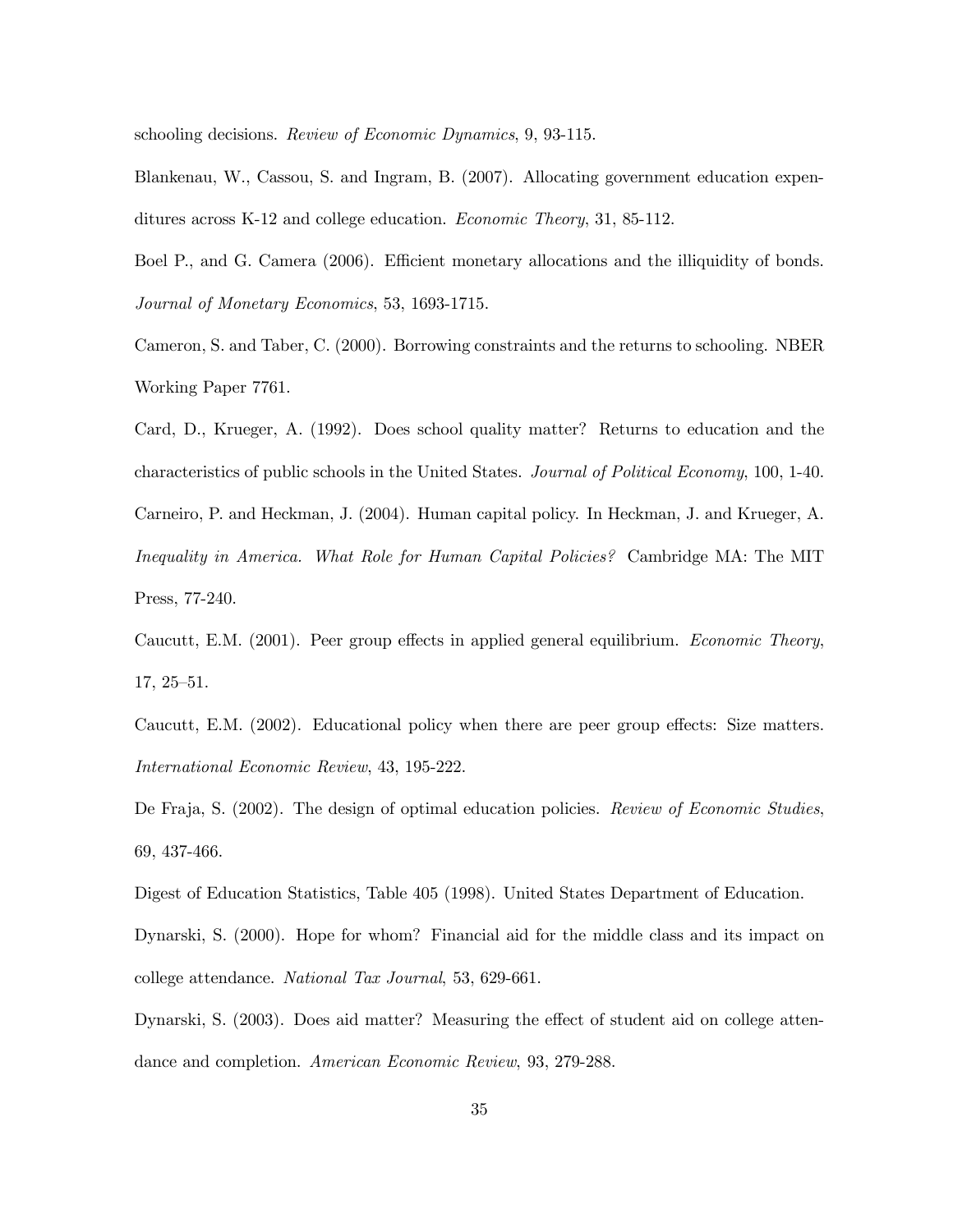Eckwert, B. and Zilcha, I. (2007). The effect of better information on income inequality. Economic Theory, 32, 287—307.

Eckstein, Z. and Zilcha, I. (1994). The effects of compulsory schooling on growth, income distribution and welfare. Journal of Public Economics, 53, 339-359.

Epple, D. and Romano, R.E. (1998). Competition between public and private schools, vouchers, and peer group effects. American Economic Review, 88, 33-62.

Fender J. and Wang, P. (2003). Educational policy in a credit constrained economy with skill heterogeneity. *International Economic Review*, 44, 939-964.

Friedman, M. (1968). The higher schooling in America. Public Interest, Spring, 108-112.

Galor, O., Moav, O. (2000). Ability-biased technological transition, wage inequality, and economic growth. Quarterly Journal of Economics, 115, 469-497.

Glomm, G. and Ravikumar, B. (1992). Public versus private investment in human capital: Endogenous growth and income inequality. Journal of Political Economy, 100, 818—834.

Hanushek, E.A. (1986). The economics of schooling: production and efficiency in public schools. Journal of Economic Literature, 24, 1141-1177.

Hanushek, E. A. (1994). Making Schools Work. Washington DC: The Brookings Institution.

Hanushek, E. A. ed. (2003-a). The Economics of Schooling and School Quality-Volumes 1  $\mathcal B$ 

2. Cheltehnam. UK and Northampton. USA: Edward Elgar Publishing Limited.

Hanushek, E. A. (2003-b). The failure of input-based schooling policies. Economic Journal, 113, F64-F98.

Hanushek, E. A. and Jorgenson, D. eds. (1996). Improving America's Schools: The Role of Incentives. Washington DC: National Academy Press.

Hoxby, C. (2000). The effects of class size on student achievement: New evidence from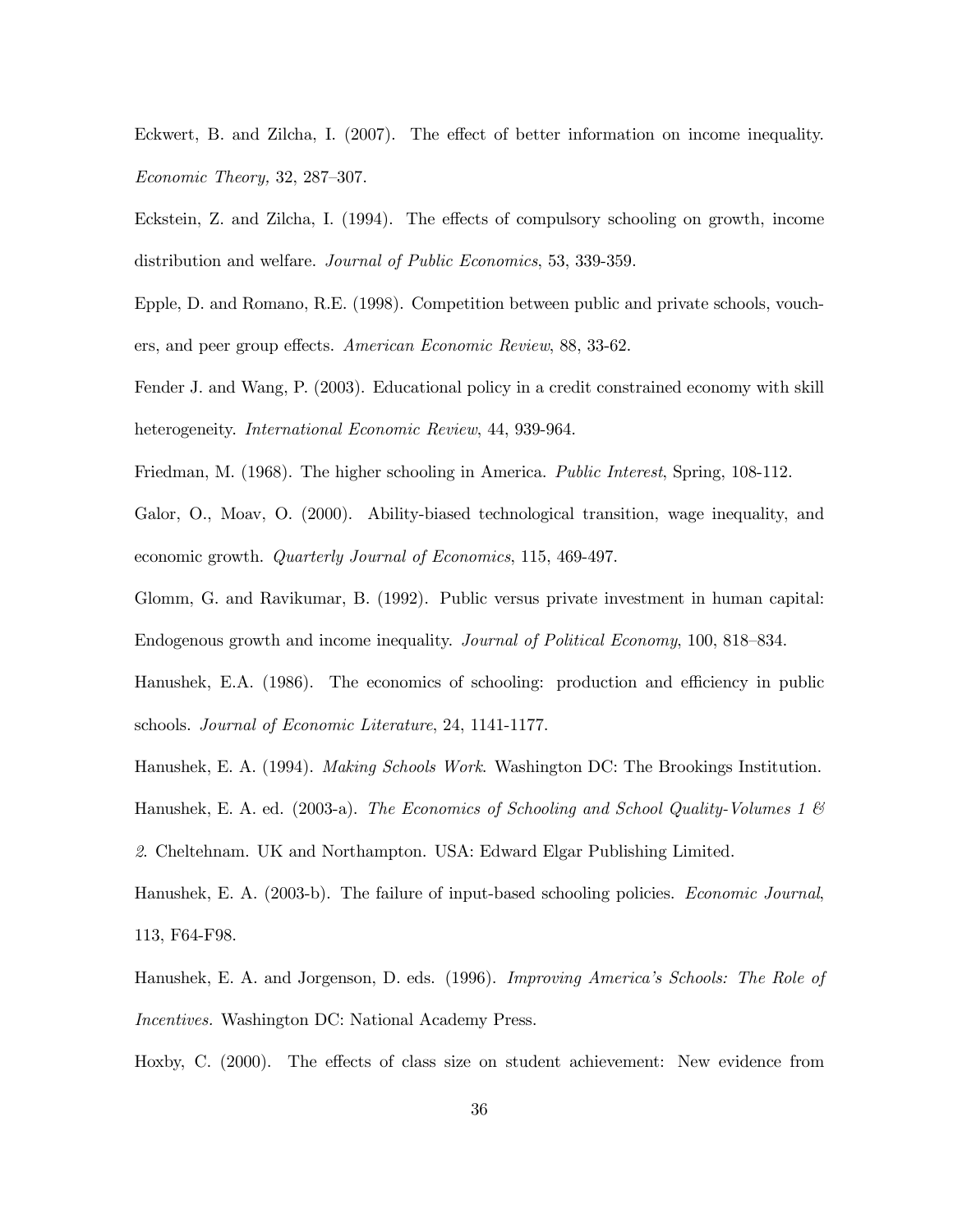population variation. Quarterly Journal of Economics, 115, 1239-1285.

Keane, M P. and Wolpin, K.I. (2000). Eliminating race differences in school attainment and labor market success. Journal of Labor Economics, 18, 614-52.

Keane, M. P. and Wolpin, K.I. (2001). The effect of parental transfers and borrowing constraints on educational attainment. International Economic Review, 42, 1051-1103.

Milesi-Ferretti G. and Roubini, N. (1998). On the taxation of human and physical capital in models of endogenous growth. Journal of Public Economics, 70, 237-254.

National Survey of Student Engagement Annual Report: Engaged Learning: Fostering Success for All Students (2006). Bloomington, IN: Indiana University Center for Postsecondary Research.

National Assessment of Educational Progress: The Nation's Report Card (2007). Institute of Education Sciences, United States Department of Education.

Owen, J.D. (1995). Why Our Kids Don't Study: An Economist's Perspective. Baltimore: The Johns Hopkins University Press.

Rouse, C.E. (1998). Private school vouchers and student achievement: An evaluation of the Milwaukee parental choice program. Quarterly Journal of Economics, 113, 553-602.

Sahin, A., (2003). The rotten kid at college: The incentive effects of higher education subsidies on student achievement. Manuscript, Purdue University.

Spence M. (1973). Job market signaling. Quarterly Journal of Economics, 87, 355-374.

Stiglitz J. E. (1975). The theory of 'screening', education, and the distribution of income. American Economic Review, 65, 283-300.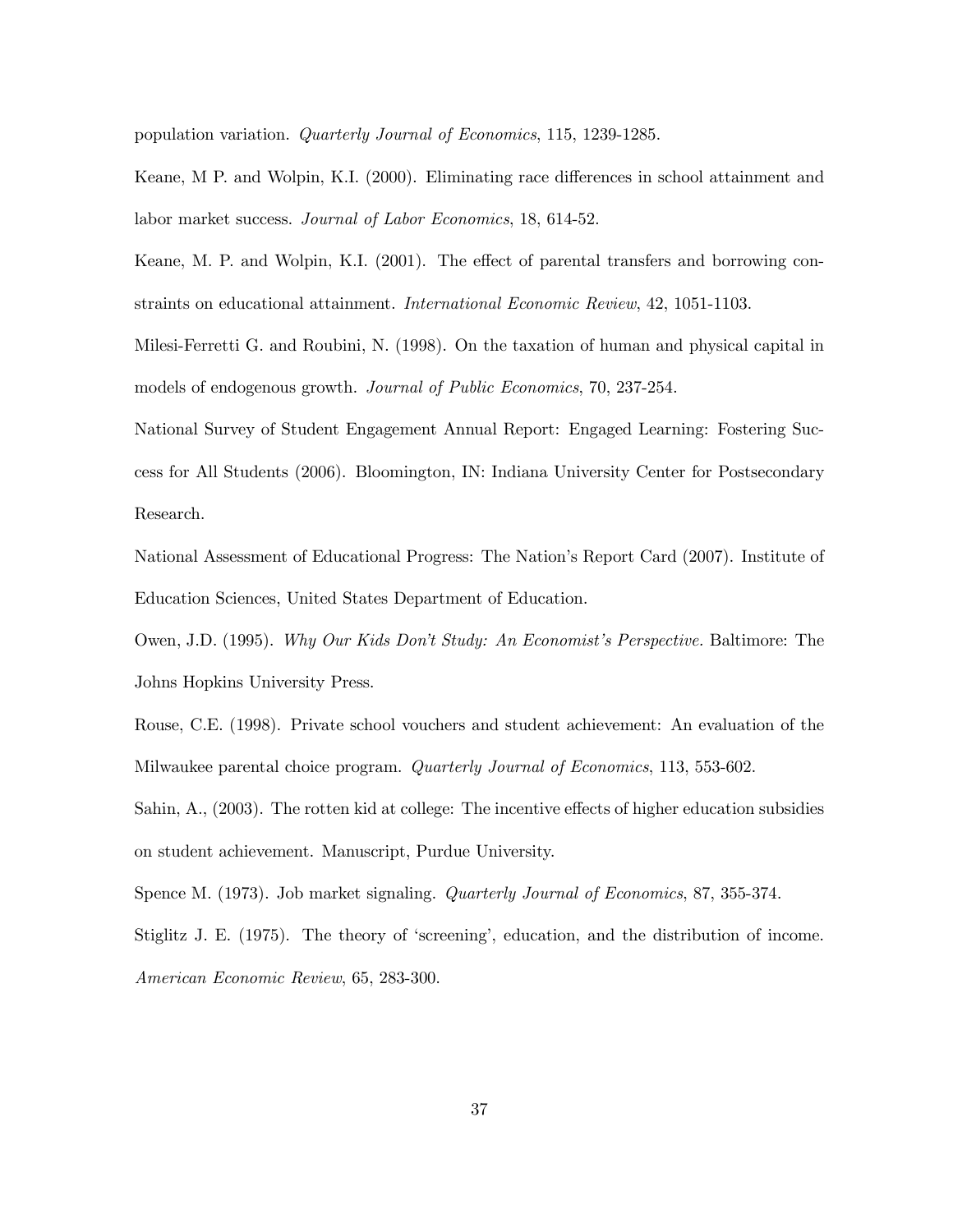#### Appendix

**Proof of Proposition 1**. Let  $\phi \to 0$ . Here wages are given by (10), and so  $y = \frac{n_s \omega_s}{\alpha}$ . Since  $n_s = z\delta\sigma$  from (9), then from (11) we have

$$
\tau = \frac{\alpha \gamma}{z\sigma - R\rho \alpha}.\tag{14}
$$

The proof has three parts corresponding to the three types of equilibria. We begin by defining the variables

$$
E_d = \exp\left(\frac{e_d}{\beta}\right); \ E_s = \exp\left(\frac{e_s}{\beta}\right) \tag{15}
$$

which are monotonic transformations of  $e_d$  and  $e_s$ , each of which is greater than one. We also define the variables

$$
\bar{E} = E_s^{-1} \frac{E_s^{\frac{1}{\theta}} (1 - \frac{R\rho}{z})}{1 + \frac{R\rho}{z} \left( E_s^{\frac{1}{\theta}} - 1 \right)}; \quad \underline{E} = \begin{pmatrix} \frac{\alpha}{(1 - \alpha)} \left( 1 + \frac{R\rho}{z} \left( E_s^{\frac{1}{\theta}} - 1 \right) \right) + 1\\ \frac{\alpha}{(1 - \alpha)} \left( 1 + \frac{R\rho}{z} \left( E_s^{\frac{1}{\theta}} - 1 \right) \right) + E_s^{\frac{1}{\theta}} \end{pmatrix}^{1 - \theta} \times \bar{E}.
$$
 (16)

If  $z > R\rho$  then both are positive. Thus we need  $z > R\rho$ .

Since  $E_s^{\frac{1}{\theta}} > 1$ , the coefficient on  $\overline{E}$  in the  $E_d^L$  expression is less than one. We use these terms to define the critical values referred to in Proposition 1:

$$
\bar{e} = \beta \ln \bar{E}
$$
  

$$
\underline{e} = \beta \ln \underline{E}.
$$

It is important to note that  $e_d \leq \bar{e}$  when  $E_d \leq \bar{E}$ . For example,  $E_d < \bar{E}$  assures  $\beta \ln E_d <$  $\beta \ln \bar{E}$ . Using the above definitions this is  $e_d < \bar{e}$ . Similarly,  $e_d \geq \underline{e}$  when  $E_d \geq \underline{E}$ . Using this relationship, we state the following proofs in terms of the relationship of  $E_d$  to  $\overline{E}$  and  $\underline{E}$  rather than in terms of the relationship of  $e_d$  to  $\bar{e}$  and  $\underline{e}$ .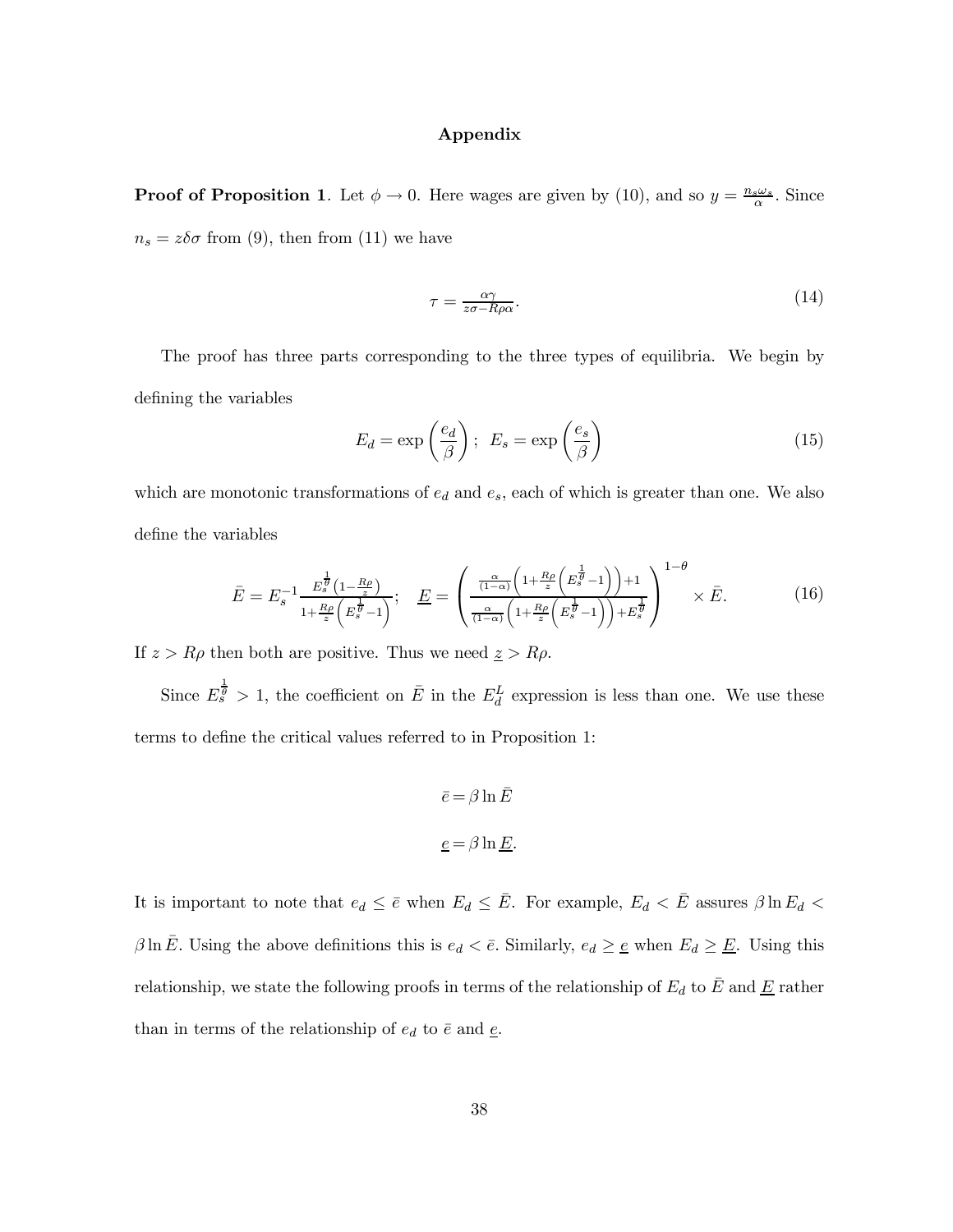Part 1. We first show that  $(\sigma, \delta) = (1, \Phi)$  for  $E_d \ge \overline{E}$  (equivalently  $e_d > \overline{e}$ ). We must show that under the conjecture  $(\sigma, \delta) = (1, \Phi)$  then  $(\sigma', \delta') = (1, \Phi)$  satisfies individual optimality. This means we need  $V_s > V_d$ , from (4), and we need  $V_u = V_s$ , from (3). When  $\sigma = 1$  then  $\omega_k = z\omega_s$ . Hence, the equality  $V_u = V_s$  can be simplified to

$$
\ln\left(\frac{z\omega_s - R\rho\omega_s}{\omega_u}\right) = \frac{e_s + e_d}{\beta}.
$$

Multiplying both sides by  $\frac{\omega_s}{\omega_s}$ , exponentiating and substituting in for  $E_s$  and  $E_d$  from (15) gives

$$
\frac{z - R\rho}{\frac{\omega_u}{\omega_s}} = E_s E_d \Rightarrow \frac{z - R\rho}{\frac{z(1-\alpha)}{\alpha} \frac{\delta}{1-\delta}} = E_s E_d
$$

since  $\frac{\omega_u}{\omega_s} = \frac{(1-\alpha)}{\alpha}$  $\frac{z\delta\sigma}{1-\delta\sigma}$  from (10). We can thus solve for the equilibrium δ:

$$
\delta = \delta_1 = \frac{1}{1 + \frac{(1 - \alpha)E_s E_d}{\alpha (1 - \frac{R\rho}{z})}} \in (0, 1).
$$
\n(17)

Thus, given  $\sigma = 1$ ,  $\delta' = \delta = \delta_1$  is the unique fixed point of the correspondence (3).

Now consider  $V_s \geq V_d$  rearranged as

$$
\ln\left(\frac{z\omega_s - R\rho\omega_s}{\omega_u - R\rho\omega_s}\right) \ge \frac{e_s}{\theta\beta} \quad \Rightarrow \quad \frac{1 - \frac{R\rho}{z}}{\frac{(1 - \alpha)}{\alpha} \frac{\delta}{1 - \delta} - \frac{R\rho}{z}} \ge E_s^{\frac{1}{\theta}}.
$$
\n
$$
(18)
$$

Using (17), it is straightforward to show that numerator and denominator are both positive if  $z > R\rho (E_s E_d + 1)$ . Thus we need  $z > R\rho (E_s E_d + 1)$ . Under the conjecture that  $\delta = \delta_1$ , this amounts to  $E_d \ge \bar{E}$  or  $e_d \ge \bar{e}$ , equivalently. Thus, given  $\delta = \delta_1$ ,  $\sigma' = \sigma = 1$  is the unique fixed point of the correspondence (4) when  $e_d \geq \bar{e}$ . Hence, if  $e_d \geq \bar{e}$  then  $(\sigma, \delta) = (1, \delta_1)$  is the unique equilibrium.

Part 2. We now show that  $(\sigma, \delta)=(\Phi, \Phi)$  for  $\underline{E} < E_d < \overline{E}$  (equivalently  $\underline{e} < e_d < \overline{e}$ ). We must show that if  $\underline{e} < e_d < \overline{e}$ , then there is a unique fixed point  $(\sigma, \delta) \in (0, 1)^2$  to the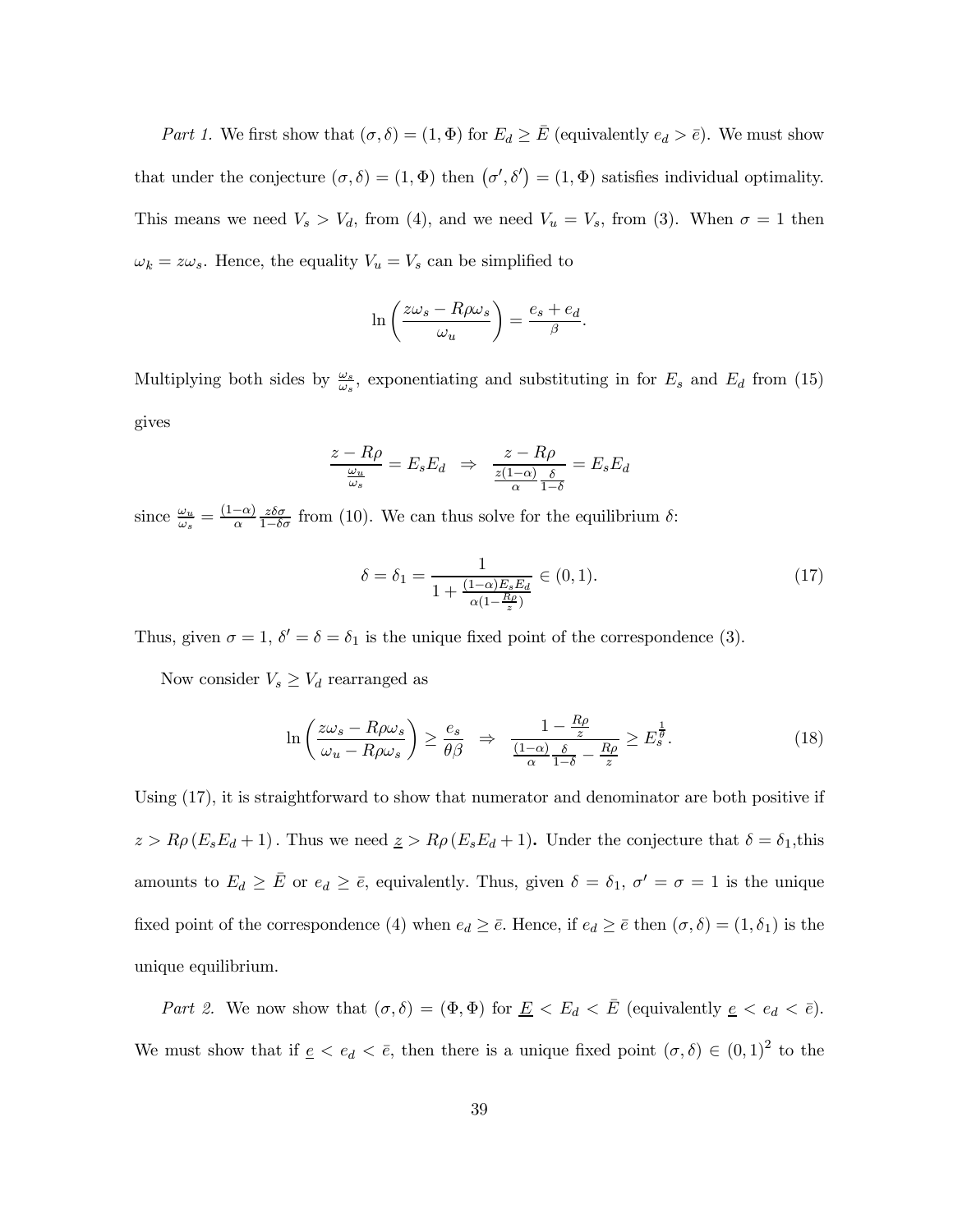correspondences (3) and (4). This implies  $(\sigma, \delta) \in (0, 1)^2$  must satisfy  $V_s = V_d = V_u$ . Thus, conjecture  $(\sigma, \delta) \in (0, 1)^2$ .

The equality  $\mathcal{V}_s = \mathcal{V}_d$  is

$$
\theta \ln \left( \frac{z\omega_s - R\rho \omega_s}{\omega_u - R\rho \omega_s} \right) = \frac{e_s}{\beta}.
$$

Exponentiating each side, dividing the top and bottom of the left hand side by  $\omega_s$  and substituting in for  $E_s$  gives

$$
\frac{z - R\rho}{\frac{\omega_u}{\omega_s} - R\rho} = E_s^{\frac{1}{\theta}}.\tag{19}
$$

Equation (10) gives  $\frac{\omega_u}{\omega_s} = \frac{(1-\alpha)}{\alpha}$  $\frac{\delta \sigma}{1-\delta \sigma}$  so that

$$
\frac{z - R\rho}{\frac{(1-\alpha)}{\alpha} \frac{z\delta\sigma}{1-\delta\sigma} - R\rho} = E_s^{\frac{1}{\theta}}.
$$

Solving for  $\delta$  gives

$$
\delta = \frac{1}{\sigma} \times \frac{\alpha + \alpha \frac{R\rho}{z} [E_s^{\frac{1}{\theta}} - 1]}{E_s^{\frac{1}{\theta}} - \alpha (1 - \frac{R\rho}{z}) [E_s^{\frac{1}{\theta}} - 1]}
$$
\n(20)

Since  $\omega_k = \sigma z \omega_s + (1 - \sigma) \omega_u$ , we can write the equality  $V_u = V_d$  as

$$
\left(\frac{\frac{\omega_u}{\omega_s} - R\rho}{\frac{\omega_u}{\omega_s}}\right)^{\theta} \left(\frac{\frac{\omega_u}{\omega_s} + \sigma\left(z - \frac{\omega_u}{\omega_s}\right) - R\rho}{\frac{\omega_u}{\omega_s}}\right)^{(1-\theta)} = E_d.
$$

Solving for  $\sigma$  gives

$$
\sigma = \frac{1}{\left(z - \frac{\omega_u}{\omega_s}\right)} \frac{E_d^{\frac{1}{1-\theta}} \frac{\omega_u}{\omega_s}}{\left(\frac{\omega_u}{\omega_s} - R\rho\right)^{\frac{\theta}{(1-\theta)}}} - \frac{\left(\frac{\omega_u}{\omega_s} - R\rho\right)}{\left(z - \frac{\omega_u}{\omega_s}\right)}.\tag{21}
$$

Equation (19) implies

$$
\frac{\omega_u}{\omega_s} = \frac{z-R\rho + E_s^{\frac{1}{\theta}}R\rho}{E_s^{\frac{1}{\theta}}}
$$

Using this in (21) and rearranging gives

$$
\sigma = \sigma_2 = \frac{1}{E_s^{\frac{1}{\theta}} - 1} \left( \left( E_d \frac{1 + \frac{R\rho}{z} \left( E_s^{\frac{1}{\theta}} - 1 \right)}{1 - \frac{R\rho}{z}} \right)^{\frac{1}{1 - \theta}} - 1 \right) . \tag{22}
$$

.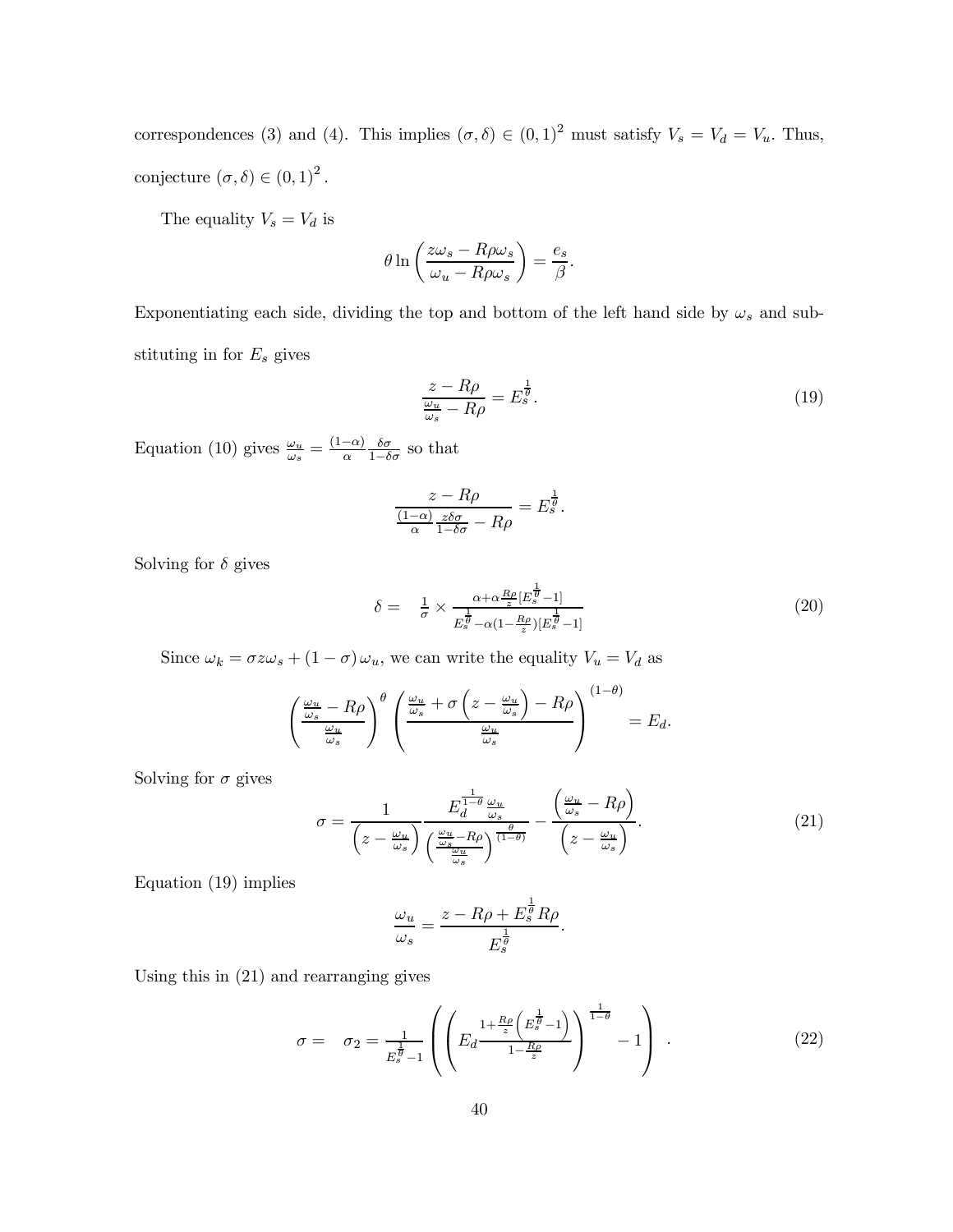We next find conditions such that  $(\sigma, \delta) \in (0, 1)^2$ . Since  $E_d, E_s > 1$ , then  $\sigma_2 > 0$  is immediate from (22). When  $\sigma = \sigma_2$  then let  $\delta_2$  denote the  $\delta$  that solves (20). In that case we see that  $\delta_2 > 0$ . Straightforward calculations show  $\sigma_2 < 1$  if and only if

$$
E_d < \bar{E} = E_s^{\frac{1-\theta}{\theta}} \frac{\left(1 - \frac{R\rho}{z}\right)}{1 + \frac{R\rho}{z} \left(E_s^{\frac{1}{\theta}} - 1\right)}\tag{23}
$$

while  $\delta_2<1$  if

$$
\frac{1+\frac{R\rho}{z}\left(E_s^{\frac{1}{\theta}}-1\right)}{1+\frac{R\rho}{z}\left(E_s^{\frac{1}{\theta}}-1\right)+\frac{1-\alpha}{\alpha}E_s^{\frac{1}{\theta}}}\nlt\frac{1}{E_s^{\frac{1}{\theta}}-1}\left(\left(E_d\frac{1+\frac{R\rho}{z}\left(E_s^{\frac{1}{\theta}}-1\right)}{1-\frac{R\rho}{z}}\right)^{\frac{1}{1-\theta}}-1\right).
$$

Note from the definition of  $\overline{E}$  that

$$
\frac{1 + \frac{R\rho}{z} \left( E_s^{\frac{1}{\theta}} - 1 \right)}{1 - \frac{R\rho}{z}} = \frac{E_s^{\frac{1-\theta}{\theta}}}{\bar{E}}
$$

so that the requirement becomes

$$
\frac{1+\frac{R\rho}{z}\left(E_s^{\frac{1}{\theta}}-1\right)}{1+\frac{R\rho}{z}\left(E_s^{\frac{1}{\theta}}-1\right)+\frac{1-\alpha}{\alpha}E_s^{\frac{1}{\theta}}}\n<\frac{1}{E_s^{\frac{1}{\theta}}-1}\left(\left(E_d\frac{E_s^{\frac{1-\theta}{\theta}}}{\bar{E}}\right)^{\frac{1}{1-\theta}}-1\right).
$$
\n
$$
(24)
$$

After some simplification, this can be shown to require

$$
E_d > \underline{E} = \left(\frac{\frac{\alpha}{(1-\alpha)} \left(1 + \frac{R\rho}{z} \left(E_s^{\frac{1}{\theta}} - 1\right)\right) + 1}{\frac{\alpha}{(1-\alpha)} \left(1 + \frac{R\rho}{z} \left(E_s^{\frac{1}{\theta}} - 1\right)\right) + E_s^{\frac{1}{\theta}}}\right)^{1-\theta} \underline{E}.
$$

Finally, since  $\tau = \frac{\alpha \gamma}{z\sigma - R\rho\alpha}$ , then  $\tau \in (0, 1)$  if  $z\sigma > \alpha \gamma + R\rho\alpha$ . This inequality holds if

$$
\frac{1}{E_s^{\frac{1}{\theta}}-1} \left( \frac{\frac{\alpha}{(1-\alpha)} \left(z+R\rho \left(E_s^{\frac{1}{\theta}}-1\right)\right)+z}{\frac{\alpha}{(1-\alpha)} \left(1+\frac{R\rho}{z} \left(E_s^{\frac{1}{\theta}}-1\right)\right)+E_s^{\frac{1}{\theta}}} E_s^{\frac{1}{\theta}}-1 \right) > \alpha \gamma + R\rho \alpha
$$

which is obtained by substituting  $E_d = \underline{E}$  into (22) and simplifying. The left-hand side is increasing in z. Let  $z_1$  be the value of z which equates the left and right-hand sides. Then if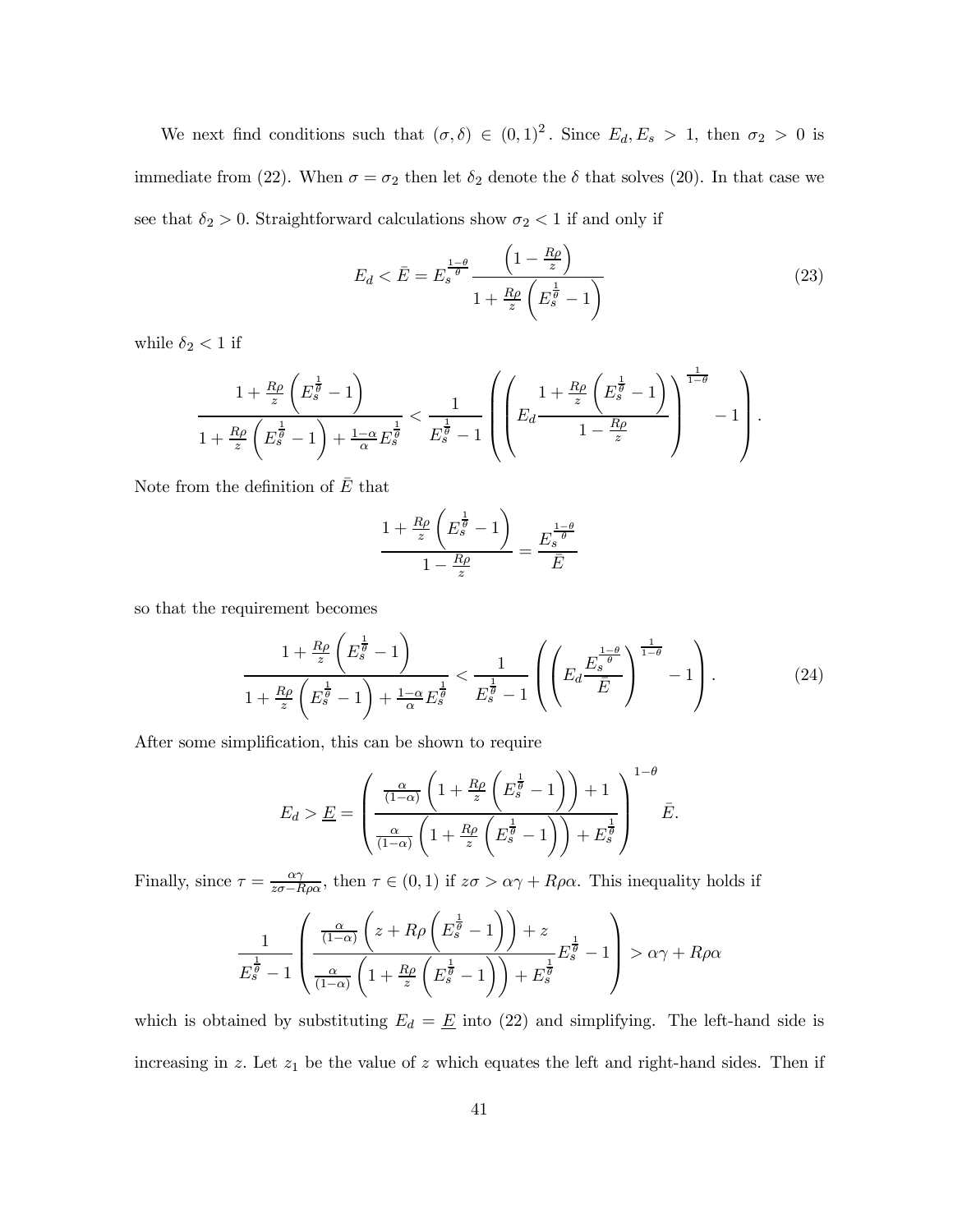$\underline{z} > \max(z_1, R\rho(E_sE_d+1))$  we have  $\tau \in (0,1)$  by (1). Thus  $(\sigma, \delta) = (\sigma_2, \delta_2) \in (0,1)^2$  is the unique equilibrium with  $\underline{e} < e_d < \overline{e}$ .

Part 3. Finally we show that  $(\sigma, \delta)=(\Phi, 1)$  for  $E_d \leq \underline{E}$  (equivalently  $e_d \leq \underline{e}$ ). In order to be a fixed point of the correspondences (3) and (4) it must satisfy  $V_s = V_d \ge V_u$ . Under the conjecture  $\delta = 1$ , (20) gives the expression for  $\sigma$ , call this value  $\sigma_1$ . Inspection reveals  $0 < \sigma_1 < 1$ . Next, since  $\omega_d = \sigma \omega_s + (1 - \sigma) \omega_u$ , the inequality  $V_d \ge V_u$  can be written as

$$
\left(\frac{\frac{\omega_u}{\omega_s} - \frac{R\rho}{z}}{\frac{\omega_u}{\omega_s}}\right)^{\theta} \left(\frac{\frac{\omega_u}{\omega_s} + \sigma\left(1 - \frac{\omega_u}{\omega_s}\right) - \frac{R\rho}{z}}{\frac{\omega_u}{\omega_s}}\right)^{(1-\theta)} \ge E_d
$$

which implies

$$
\sigma \ge \frac{1}{\left(1 - \frac{\omega_u}{\omega_s}\right)} \frac{E_d^{\frac{1}{1-\theta}} \frac{\omega_u}{\omega_s}}{\left(\frac{\omega_u}{\omega_s} - \frac{R\rho}{z}\right)^{\frac{\theta}{(1-\theta)}}} - \frac{\left(\frac{\omega_u}{\omega_s} - \frac{R\rho}{z}\right)}{\left(1 - \frac{\omega_u}{\omega_s}\right)}.
$$

Equation (19) implies  $\frac{\omega_u}{\omega_s}$  =  $\left(1+\frac{R\rho}{z}\right)$  $\sqrt{ }$  $\left( E_s^{\frac{1}{\theta}} - 1 \right)$   $\left( E_s^{\frac{-1}{\theta}} \right)$ . Using this in the above equation yields

$$
\sigma \ge \frac{1}{E_s^{\frac{1}{\theta}}-1} \left( \left( E_d \frac{1+\frac{R\rho}{z} \left( E_s^{\frac{1}{\theta}}-1 \right)}{1-\frac{R\rho}{z}} \right)^{\frac{1}{1-\theta}} - 1 \right).
$$

Next substitute in for  $\sigma_1$  using (20) to get

$$
\frac{1+\frac{R\rho}{z}\left(E_s^{\frac{1}{\theta}}-1\right)}{1+\frac{R\rho}{z}\left(E_s^{\frac{1}{\theta}}-1\right)+\frac{1-\alpha}{\alpha}E_s^{\frac{1}{\theta}}}\geq \frac{1}{E_s^{\frac{1}{\theta}}-1}\left(\left(E_d\frac{1-\frac{R\rho}{z}+\frac{R\rho}{z}E_s^{\frac{1}{\theta}}}{1-\frac{R\rho}{z}}\right)^{\frac{1}{1-\theta}}-1\right).
$$

This is the same as (24) with the inequality reversed so  $E_d \leq \underline{E}$  is required to satisfy this inequality.

Finally, as in Part 2 of the proof, we need  $z\sigma > \alpha \gamma + R\rho \alpha$ . Using (20) yields the requirement that

$$
\frac{z\alpha + R\rho[E_s^{\frac{1}{\theta}} - 1]}{E_s^{\frac{1}{\theta}} - \alpha(1 - \frac{R\rho}{z})[E_s^{\frac{1}{\theta}} - 1]} > \alpha\gamma + R\rho\alpha.
$$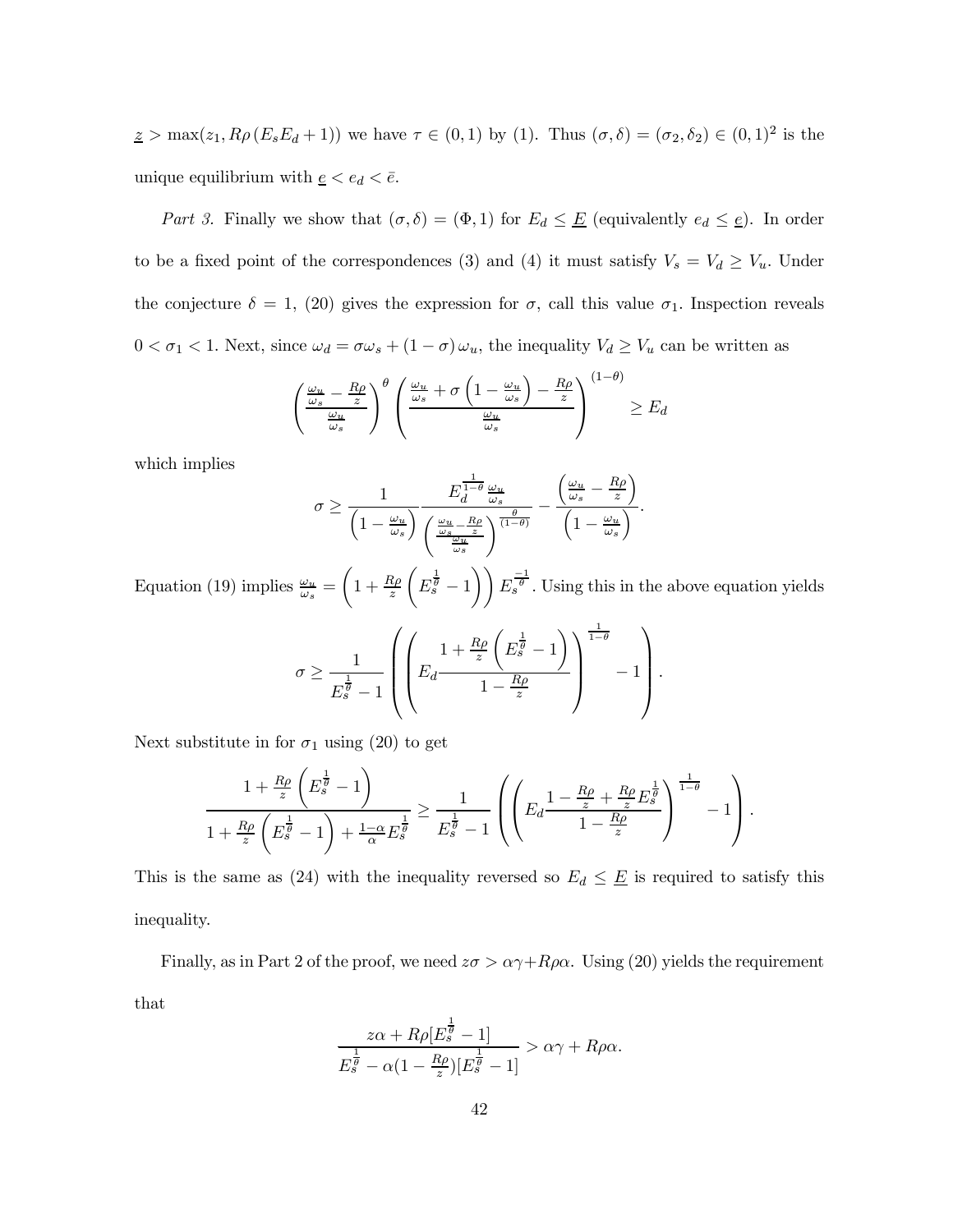The left-hand side is increasing in z. Let  $z_2$  be the value of z which equates the left and right-hand sides. Then if we let

$$
\underline{z} \equiv \max\left\{ R\rho \left( E_s E_d + 1 \right), z_1, z_2 \right\} \tag{25}
$$

we have  $\tau \in (0, 1)$  under (1). Thus if  $e_d \leq \underline{e}$ , then  $(\sigma, \delta) = (\sigma_1, 1)$  is the unique equilibrium.

#### Proof of Proposition 2

Let  $\phi \to 0$ . To verify that  $\frac{\partial \bar{e}}{\partial \rho} < 0$ ,  $\frac{\partial \bar{e}}{\partial z} > 0$ , and  $\frac{\partial \bar{e}}{\partial \theta} < 0$  while the sign of  $\frac{\partial \bar{e}}{\partial e_s}$  is ambiguous, it is equivalent to show  $\frac{\partial \bar{E}}{\partial \rho} < 0$ ,  $\frac{\partial \bar{E}}{\partial z} > 0$ , and  $\frac{\partial \bar{E}}{\partial \theta} < 0$  while the sign of  $\frac{\partial \bar{E}}{\partial \epsilon_s}$  is ambiguous. The first two items are obvious from (16). To see the third and fourth, verify that  $E_s^{\frac{1}{\theta}}\left(1-\frac{R\rho}{z}\right)$  $\Big) \Big[ 1 + \frac{R\rho}{z}$  $\sqrt{ }$  $E_s^{\frac{1}{\theta}}-1$  $\setminus$ ]<sup>-1</sup> is increasing in  $E_s^{\frac{1}{\theta}}$ . Since  $E_s^{\frac{1}{\theta}}$  is decreasing in  $\theta$ ,  $\frac{\partial \bar{E}}{\partial \theta} < 0$ holds. Also  $E_s^{\frac{1}{\theta}}$  is increasing in  $e_s$ . However the first term in  $\bar{E}$ ,  $E_s^{-1}$ , is decreasing in  $e_s$  and the sign of  $\frac{\partial \bar{E}}{\partial e_s}$  is ambiguous.

# Proof of Proposition 3

Let  $\phi \to 0$ . We start by showing that  $\frac{\partial \delta}{\partial \rho} < 0$  when  $\delta < 1$ . When  $\sigma = 1$ , this relationship follows directly from (17). When  $\sigma = \Phi$ , use (22) into (20) and rearrange to obtain

$$
\delta = \frac{\left(E_s^{\frac{1}{\theta}} - 1\right)\left(1 + \frac{R\rho}{z}\left(E_s^{\frac{1}{\theta}} - 1\right)\right)}{\left(1 + \frac{R\rho}{z}\left(E_s^{\frac{1}{\theta}} - 1\right) + \frac{1 - \alpha}{\alpha}E_s^{\frac{1}{\theta}}\right)\left(\left(E_d^{\left[\frac{1}{\theta} + \frac{R\rho}{z}\left(E_s^{\frac{1}{\theta}} - 1\right)\right]}\right)^{\frac{1}{1 - \theta}} - 1\right)}.
$$
\n(26)

If we define  $q \equiv 1 + \frac{R\rho}{z}$  $\sqrt{ }$  $E_s^{\frac{1}{\theta}}-1$ ) and  $x \equiv 1 - \frac{R\rho}{z}$  then

$$
\delta = \frac{\left(E_s^{\frac{1}{\theta}} - 1\right)q}{\left(q + \frac{1 - \alpha}{\alpha} E_s^{\frac{1}{\theta}}\right) \left(\left(E_d \frac{q}{x}\right)^{\frac{1}{1 - \theta}} - 1\right)}.
$$
\n(27)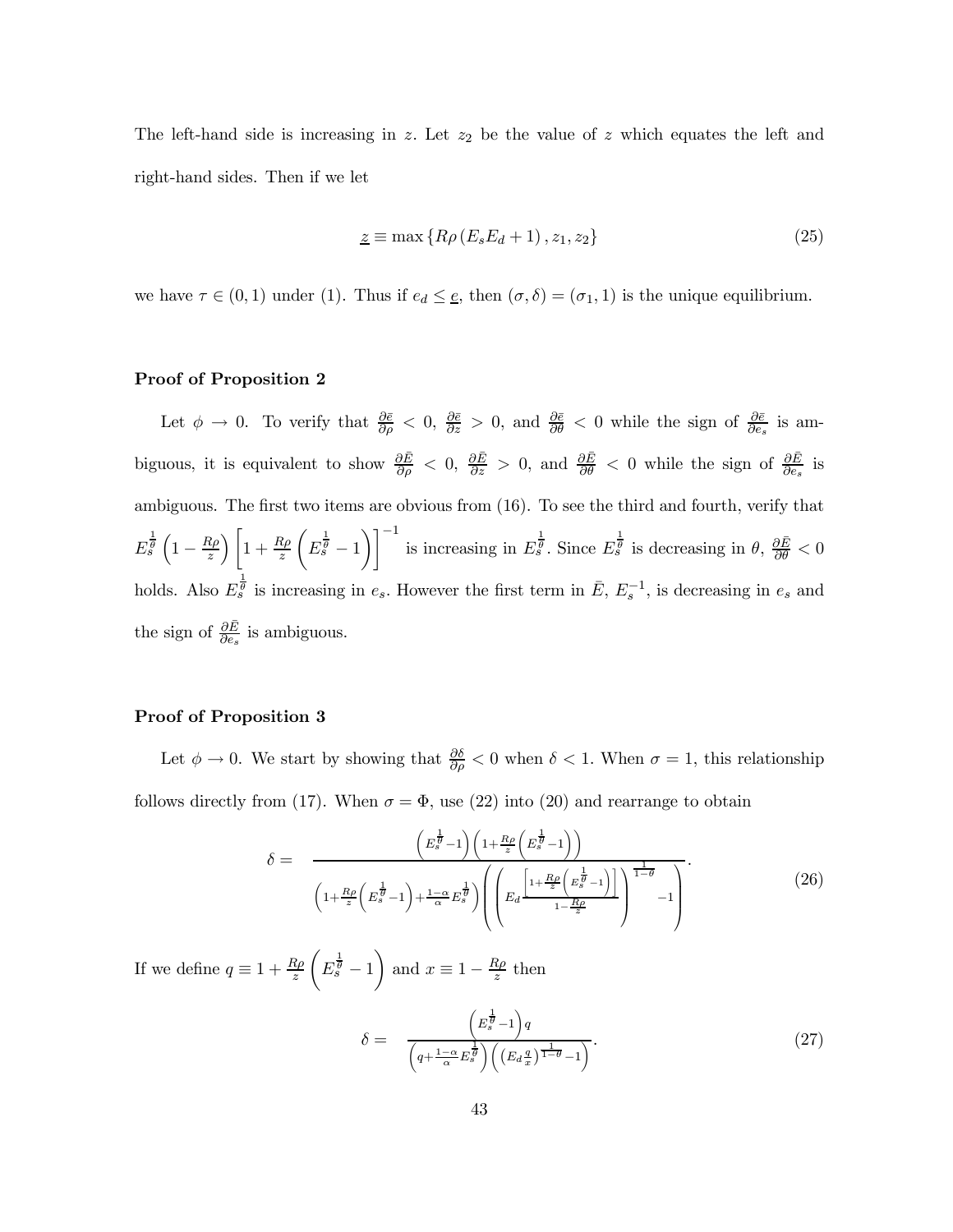Note  $\frac{\partial \delta}{\partial \rho} = \frac{\partial \delta}{\partial q}$  $\frac{\partial q}{\partial \rho}+\frac{\partial \delta}{\partial x}$  $\frac{\partial x}{\partial \rho}$ . It is straightforward to show that  $\frac{\partial \delta}{\partial x} > 0$  and  $\frac{\partial x}{\partial \rho} < 0$  so  $\frac{\partial \delta}{\partial x}$  $\frac{\partial x}{\partial \rho} < 0.$ Also, since  $\frac{\partial q}{\partial \rho} > 0$  we need  $\frac{\partial \delta}{\partial \rho} < 0$  so long as  $\frac{\partial \delta}{\partial q} < 0$ . Using (27) we find that  $\frac{\partial \delta}{\partial q} < 0$  requires  $\left(q + \frac{1-\alpha}{\alpha} E_s^{\frac{1}{\theta}}\right) \left((E_d \frac{q}{x}\right)$  $\left( q + \frac{1-\alpha}{\alpha} E_s^{\frac{1}{\theta}} \right) < \quad q \left[ \left( q + \frac{1-\alpha}{\alpha} E_s^{\frac{1}{\theta}} \right) \right]$  $\frac{1}{1}$  $1-\theta$  $\left(\frac{E_d}{x}\right)$  $\int^{\frac{1}{1-\theta}} q^{\frac{\theta}{1-\theta}} + \left( \frac{E_d q}{x} \right)$  $\left[\begin{matrix} \frac{1}{1-\theta} & -1 \end{matrix}\right]$ . Since  $q > 1$ , it is sufficient that the term in brackets on the right-hand side exceeds the left-

hand side. For this it is sufficient that  $\frac{1}{1-\theta}$  $\left(\frac{E_d}{x}\right)$  $\int^{\frac{1}{1-\theta}} q^{\frac{\theta}{1-\theta}} > (E_d \frac{q}{x})$  $\left(\frac{q}{x}\right)^{\frac{1}{1-\theta}}-1$  and for this it is sufficient that  $\frac{1}{1-\theta}q^{\frac{\theta}{1-\theta}}>1$ , which holds since  $\theta \in (0,1)$ .

When  $\delta = 1$ , further increases in  $\rho$  cannot yield further increases in  $\delta$  and  $\frac{\partial \delta}{\partial \rho} = 0$ . With  $\sigma = \Phi$ ,  $\frac{\partial \delta \sigma}{\partial \rho} > 0$  follows directly from (20).

#### Proof of Proposition 4

Let  $\phi \to 0$ . To show that  $\frac{\partial \delta}{\partial z} > 0$ , when  $\delta < 1$  note that  $\rho$  and z enter expressions (17) and (26) only through the expression  $\frac{R\rho}{z}$ . Thus  $\frac{\partial \delta}{\partial \rho}$  and  $\frac{\partial \delta}{\partial z}$  will always be of opposite sign. When  $\delta = 1$ , further decreases in z cannot yield further increases in  $\delta$  and  $\frac{\partial \delta}{\partial \rho} = 0$ .

With  $\sigma = \Phi$ ,  $\frac{\partial \delta \sigma}{\partial z} < 0$  follows directly from (20). Also, (20) can be rewritten as

$$
z\sigma\delta = \frac{z\alpha + \alpha R\rho [E_s^{\frac{1}{\theta}} - 1]}{E_s^{\frac{1}{\theta}} - \alpha(1 - \frac{R\rho}{z})[E_s^{\frac{1}{\theta}} - 1]}
$$

that clearly shows how  $\frac{\partial \delta \sigma z}{\partial z} > 0$  always.

Now consider  $\frac{\partial \delta \sigma}{\partial e_s}$ . With  $\sigma = 1$ ,  $\frac{\partial \delta \sigma}{\partial e_s} < 0$  requires  $\frac{\partial \delta}{\partial E_s} < 0$  in (17). This is clear from inspection. With  $\sigma = \Phi$ ,  $\frac{\partial \delta \sigma}{\partial e_s} < 0$  requires  $\frac{\partial \delta \sigma}{\partial E_s} < 0$  in (20) or that  $\frac{\partial \delta \sigma}{\partial E_s^{\frac{1}{\theta}}}$  $< 0$ . Using  $(20)$  to find ∂δσ  $\partial E_s^{\frac{1}{\theta}}$ , we find that  $\frac{\partial \delta \sigma}{\partial x}$  $\partial E_s^{\frac{1}{\theta}}$ < 0 requires

$$
\left(E_s^{\frac{1}{\theta}} - \alpha(1 - \frac{R\rho}{z})\left(E_s^{\frac{1}{\theta}} - 1\right)\right)\frac{R\rho}{z} < \left(1 + \frac{R\rho}{z}\left(E_s^{\frac{1}{\theta}} - 1\right)\right)\left(1 - \alpha(1 - \frac{R\rho}{z})\right)
$$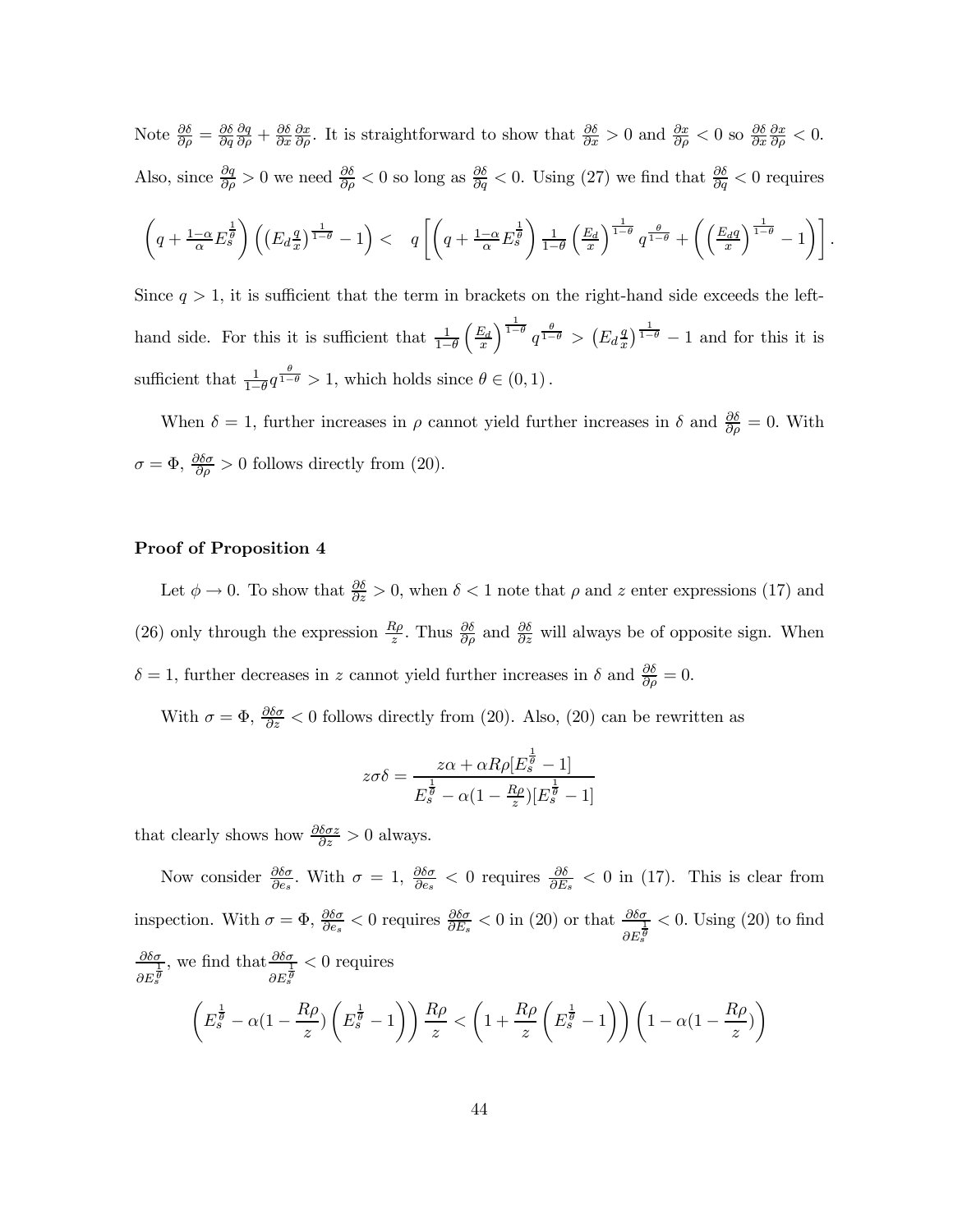$$
\left( \left( E_s^{\frac{1}{\theta}} - 1 \right) \left( 1 - \alpha \left( 1 - \frac{R\rho}{z} \right) \right) + 1 \right) \frac{R\rho}{z} < \left( 1 - \alpha \left( 1 - \frac{R\rho}{z} \right) \right) + \frac{R\rho}{z} \left( E_s^{\frac{1}{\theta}} - 1 \right) \left( 1 - \alpha \left( 1 - \frac{R\rho}{z} \right) \right).
$$

This requires  $\frac{R\rho}{z} < 1 - \alpha + \frac{\alpha R\rho}{z}$  which holds if  $\frac{R\rho}{z} < 1$ , as assumed in (1).

# Proof of Proposition 5

Let  $\phi \to 0$ . Consider  $\frac{\partial \delta \sigma}{\partial \theta}$ . For the case where  $\sigma = 1$ , it is clear from (17) that  $\theta$  has no effect on  $\delta\sigma$ . Next consider  $\sigma = \Phi$ . Since  $E_s^{\frac{1}{\theta}}$  is decreasing in  $\theta$  and  $\theta$  enters (20) only through this expression,  $\frac{\partial \delta \sigma}{\partial \theta} > 0$  whenever  $\frac{\partial \delta \sigma}{\partial E_s^{\frac{1}{g}}}$ < 0. This has been shown to hold in the proof of Proposition 4.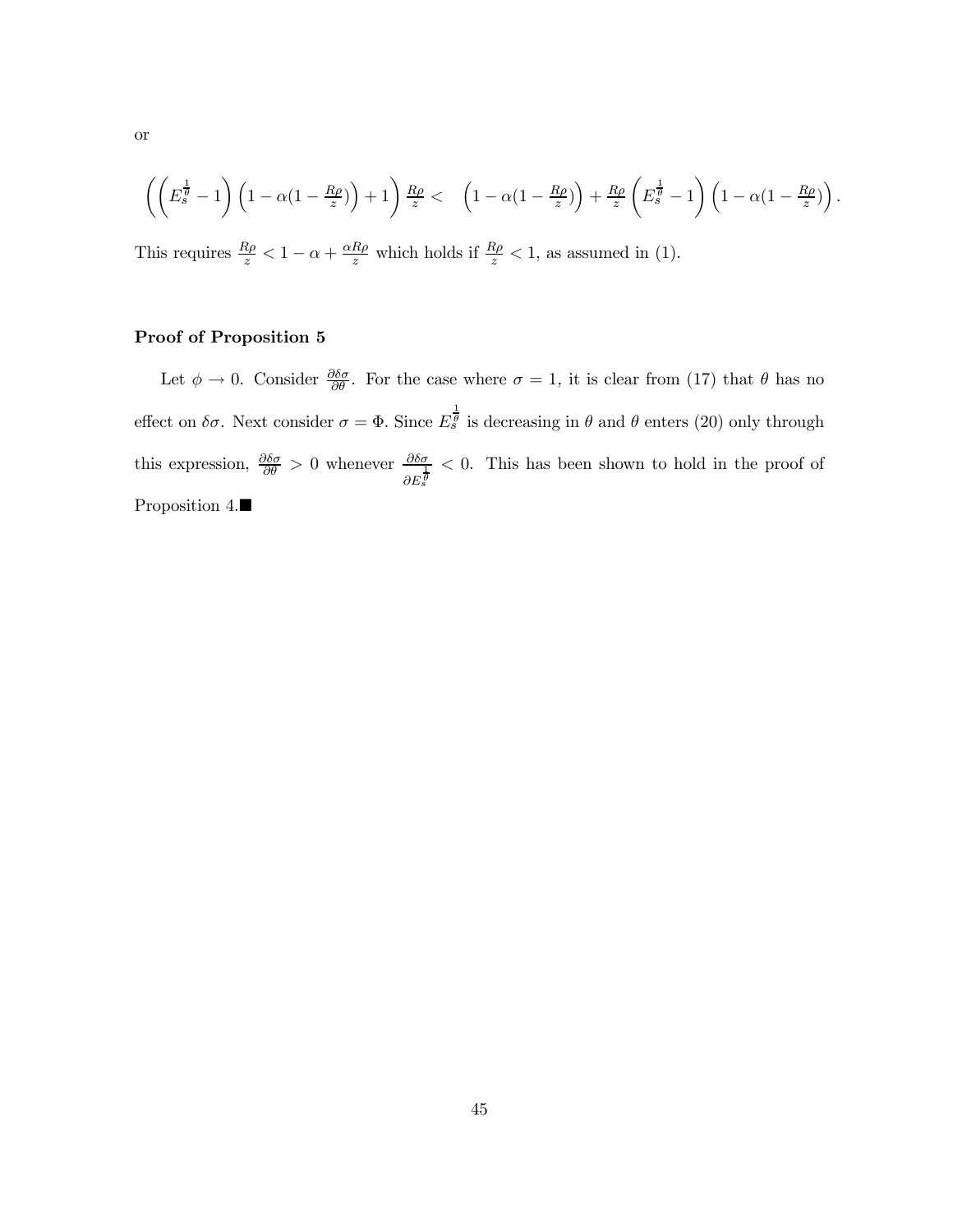





Figure 2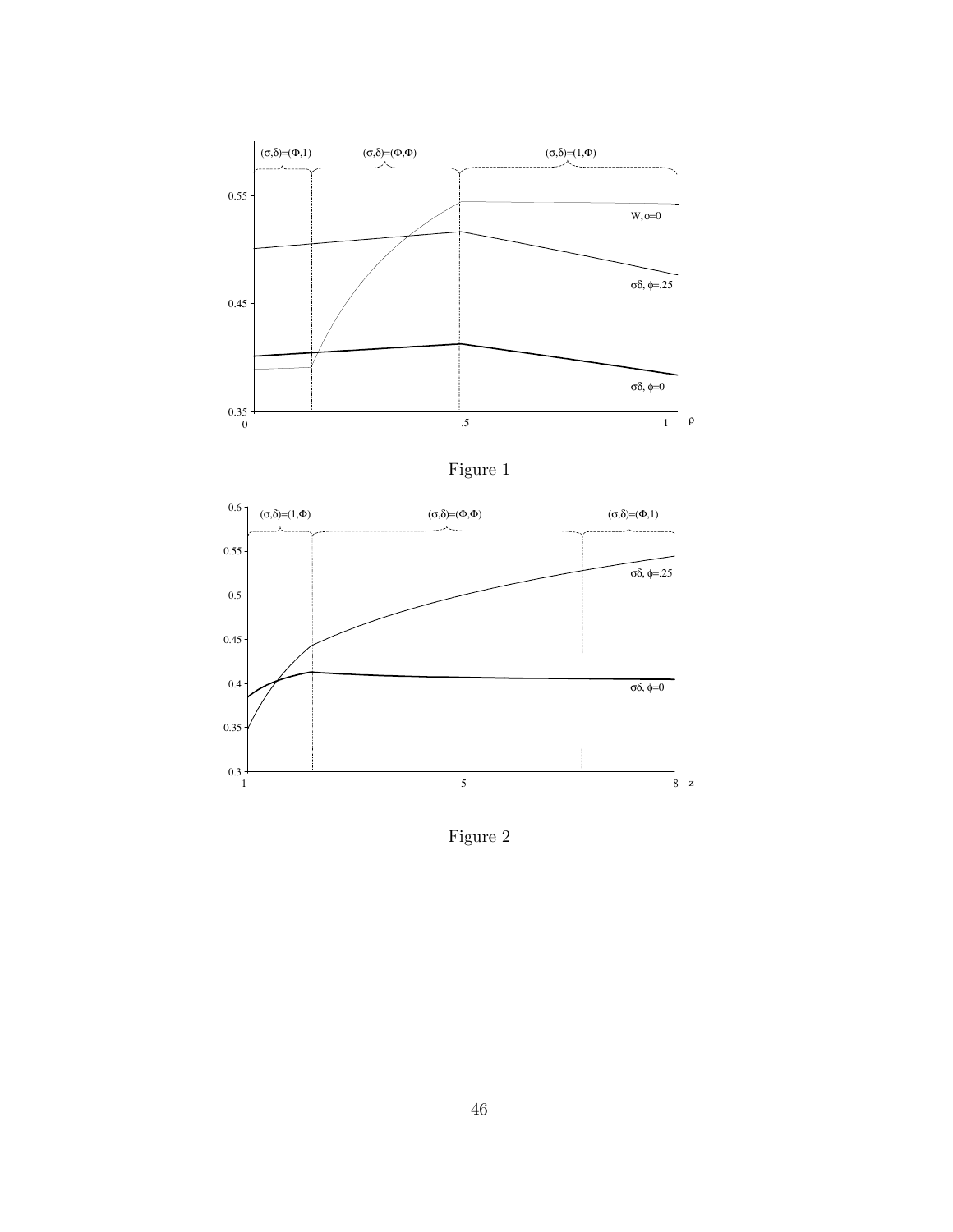

Figure 3



Figure 4